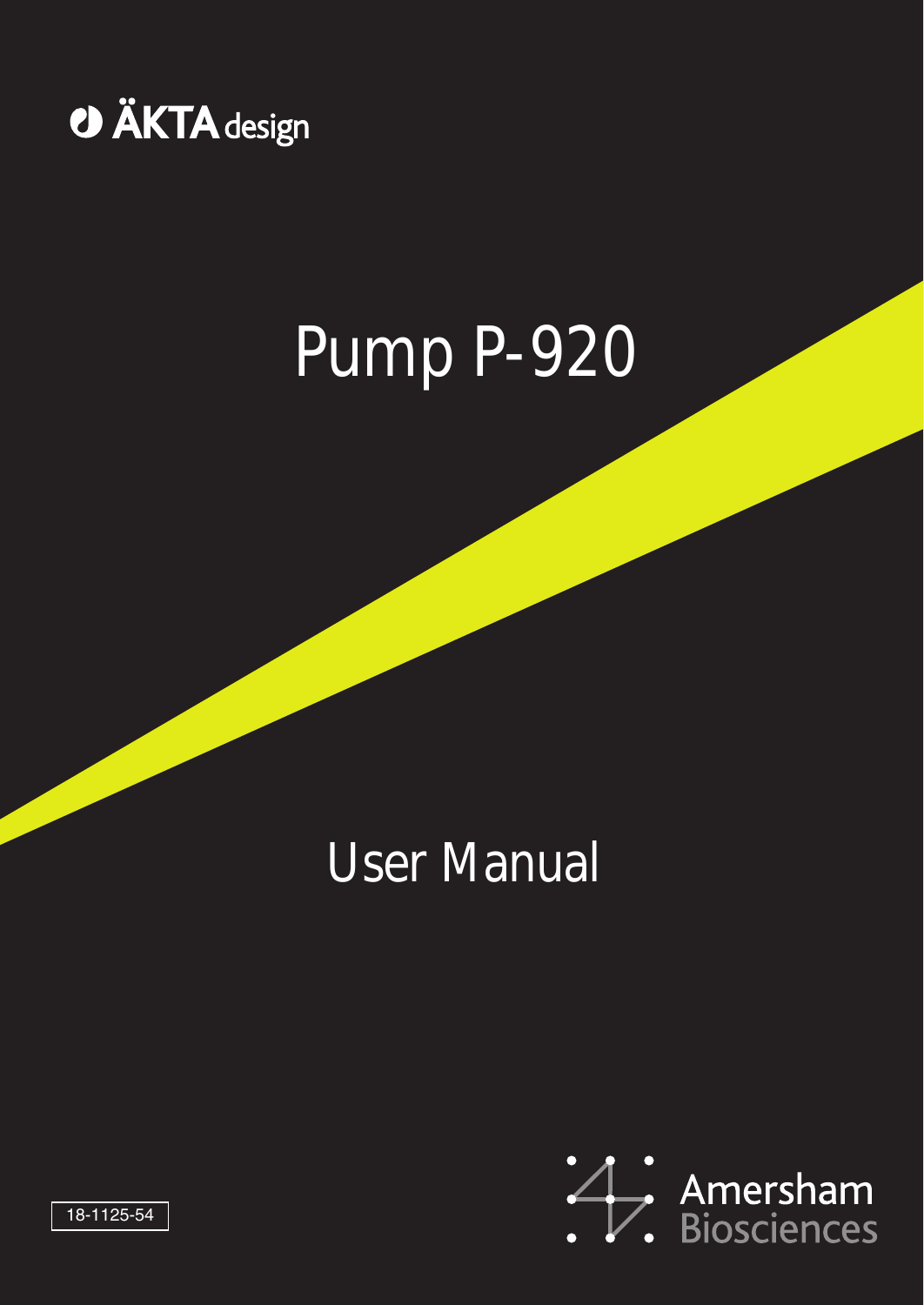#### **Important user information**

All users must read this entire manual to fully understand the safe use of ÄKTAFPLC Pump P-920.

#### **Safety symbols**

The following Warning symbols highlights instructions that must be strictly followed in order to avoid personal injury. Be sure not to proceed until the instructions are clearly understood and all stated conditions are met.



**WARNING!** Read the instruction to avoid hazardous conditions.

#### **Caution notices**

**Caution!** The Caution sign highlights instructions or conditions that must be followed to avoid damage to the product or other equipment. Be sure not to proceed until the instructions are clearly understood and all stated conditions are met.

#### **Notes**

Note: The Note sign is used to indicate information important for trouble-free and optimal use of the product.

#### **CE Certifying**

This product meets all requirements of applicable CEdirectives. A copy of the corresponding Declaration of Conformity is available on request.

The **CE** symbol and corresponding declaration of conformity, is valid for the instrument when it is:

- used as a stand-alone unit, or
- connected to other CE-marked Amersham Biosciences instruments, or
- connected to other products recommended or described in this manual, and
- used in the same state as it was delivered from Amersham Biosciences except for

alterations described in this manual.

#### **WARNING!**

This is a Class A product. In a domestic environment this product may cause radio interference in which case the user may be required to take adequate measures.

#### **Terms and Conditions of Sale**

Unless otherwise agreed in writing, all goods and services are sold subject to the terms and conditions of sale of the company within the Amersham Biosciences group which supplies them. A copy of these terms and conditions is available on request.

Should you have any comments on this product, we will be pleased to receive them at:

#### **Amersham Biosciences AB**

SE-751 84 Uppsala Sweden

#### **Trademarks**

Drop Design, ÄKTA, ÄKTAFPLC and UNICORN are trademarks of Amersham Biosciences Limited. Amersham and Amersham Biosciences are trademarks of Amersham plc.

Microsoft, Windows and Windows 2000 are either registered trademarks or trademarks of Microsoft Corporation in the United States and/or other countries.

#### **Office Addresses**

#### **Amersham Biosciences AB**

SE-751 84 Uppsala Sweden

#### **Amersham Biosciences UK Limited**

Amersham Place Little Chalfont Buckinghamshire England HP7 9NA

#### **Amersham Biosciences Corp.**

800 Centennial Avenue P.O. Box 1327 Piscataway, N.J. 08855 USA

#### **Amersham Biosciences Europe Gmbh**

Munzinger Strasse 9 D-79111 Freiburg Germany

#### **Amersham Biosciences KK**

Sanken Building 3-25-1 Hyakunincho, Shinjuku-ku Tokyo 169–0073 Japan

#### **© Copyright Amersham Biosciences AB 2002**

- All rights reserved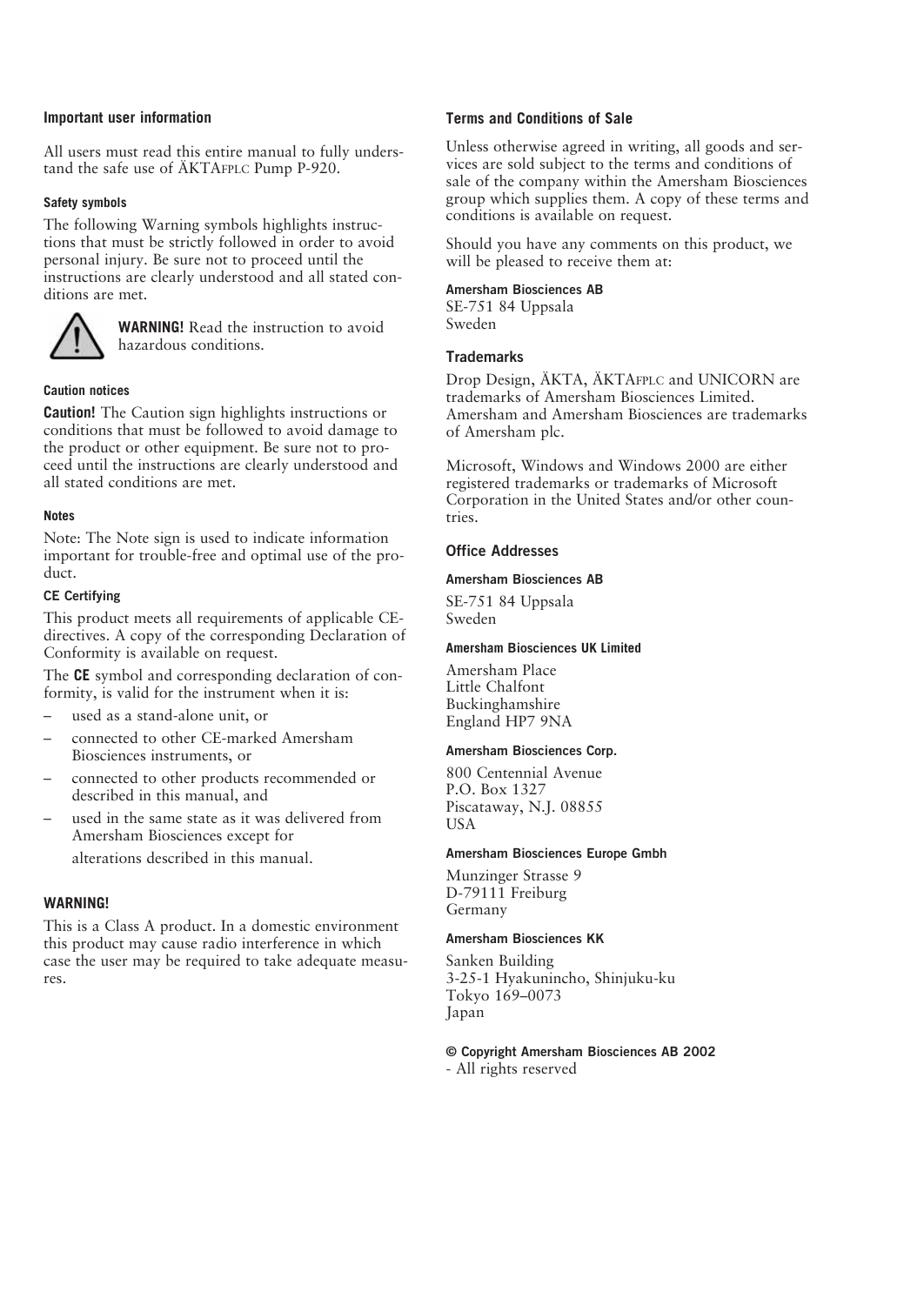# **Contents**

#### $\mathbf{1}$ Introduction

#### $\overline{\mathbf{2}}$ Installation

#### Operation  $\overline{3}$

#### $\overline{\mathbf{4}}$ **Maintenance**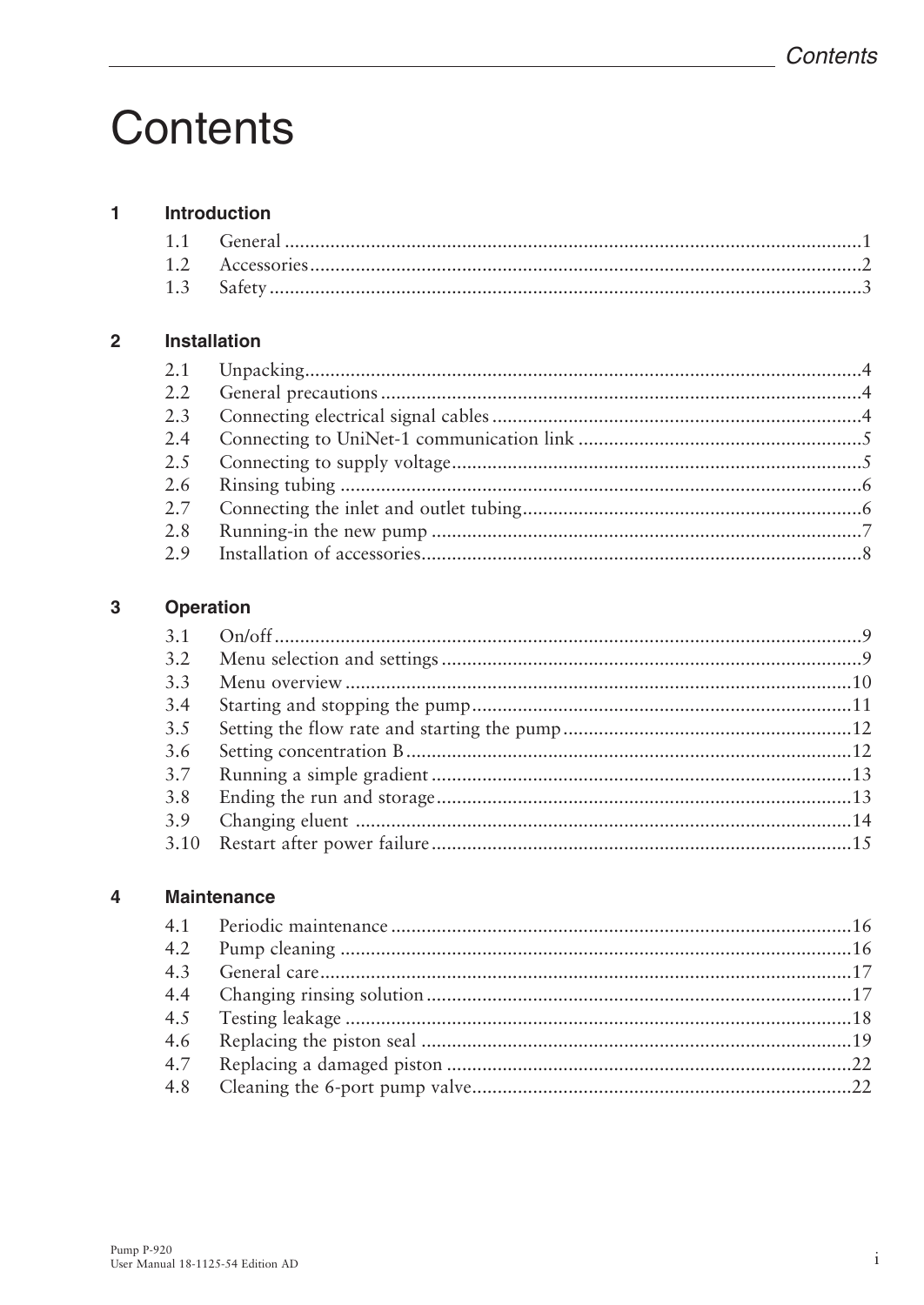| 5   |     | <b>Trouble-shooting</b> |                              |  |  |  |  |
|-----|-----|-------------------------|------------------------------|--|--|--|--|
|     | 5.1 |                         |                              |  |  |  |  |
|     | 5.2 |                         |                              |  |  |  |  |
|     | 5.3 |                         |                              |  |  |  |  |
|     | 5.4 |                         |                              |  |  |  |  |
|     |     |                         |                              |  |  |  |  |
| A-D |     |                         | <b>Reference information</b> |  |  |  |  |
|     | A   |                         |                              |  |  |  |  |
|     |     | A.1                     |                              |  |  |  |  |
|     |     | A.2                     |                              |  |  |  |  |
|     |     | A.3                     |                              |  |  |  |  |
|     |     | A.4                     |                              |  |  |  |  |
|     |     | A.5                     |                              |  |  |  |  |
|     |     | A.6                     |                              |  |  |  |  |
|     |     | A.7                     |                              |  |  |  |  |
|     | B   |                         |                              |  |  |  |  |
|     |     | B.1                     |                              |  |  |  |  |
|     |     |                         | B.1.1                        |  |  |  |  |
|     |     |                         | B.1.2                        |  |  |  |  |
|     |     |                         | <b>B.1.3</b>                 |  |  |  |  |
|     |     |                         | B.1.4                        |  |  |  |  |
|     |     | B.2                     |                              |  |  |  |  |
|     |     |                         | B.2.1                        |  |  |  |  |
|     |     |                         | B.2.2                        |  |  |  |  |
|     |     |                         | B.2.3                        |  |  |  |  |
|     |     |                         | B.2.4                        |  |  |  |  |
|     |     |                         | B.2.5                        |  |  |  |  |
|     |     |                         | B.2.6                        |  |  |  |  |
|     |     |                         | B.2.7                        |  |  |  |  |
|     |     |                         | B.2.8                        |  |  |  |  |
|     |     |                         | B.2.9                        |  |  |  |  |
|     |     |                         | B.2.10                       |  |  |  |  |
|     |     | B.3                     |                              |  |  |  |  |
|     |     | B.4                     |                              |  |  |  |  |
|     |     | B.5                     |                              |  |  |  |  |
|     | C   |                         |                              |  |  |  |  |
|     |     | C.1                     |                              |  |  |  |  |
|     |     | C.2                     |                              |  |  |  |  |
|     | D   |                         |                              |  |  |  |  |

## Short instructions on back page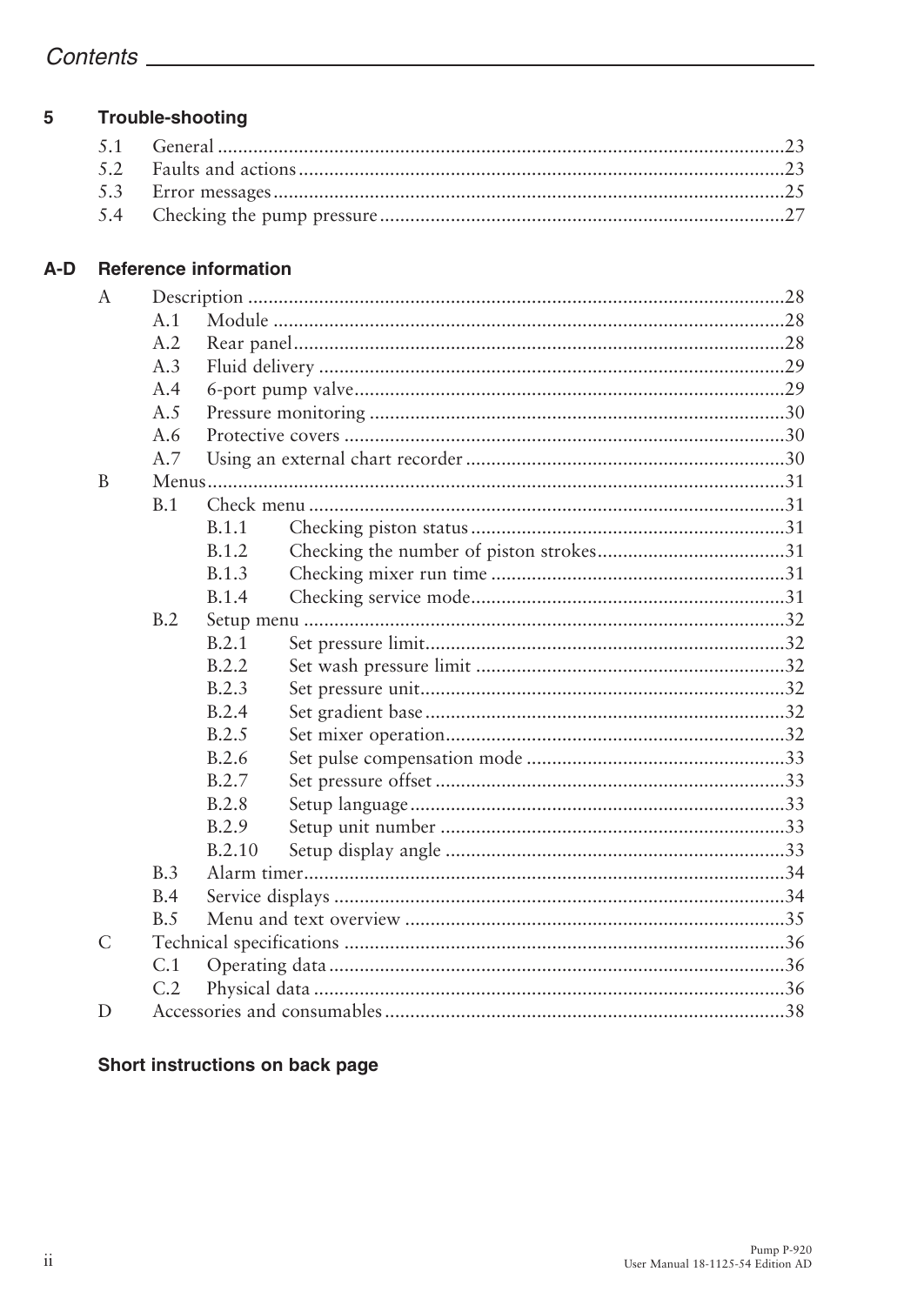### **About this manual**

This manual comprises two parts; a practical part (sections  $1 - 5$ ) and a reference part (sections  $A - D$ ). Sections  $1 - 5$  contain the necessary information for installing, operating and maintaining the instrument.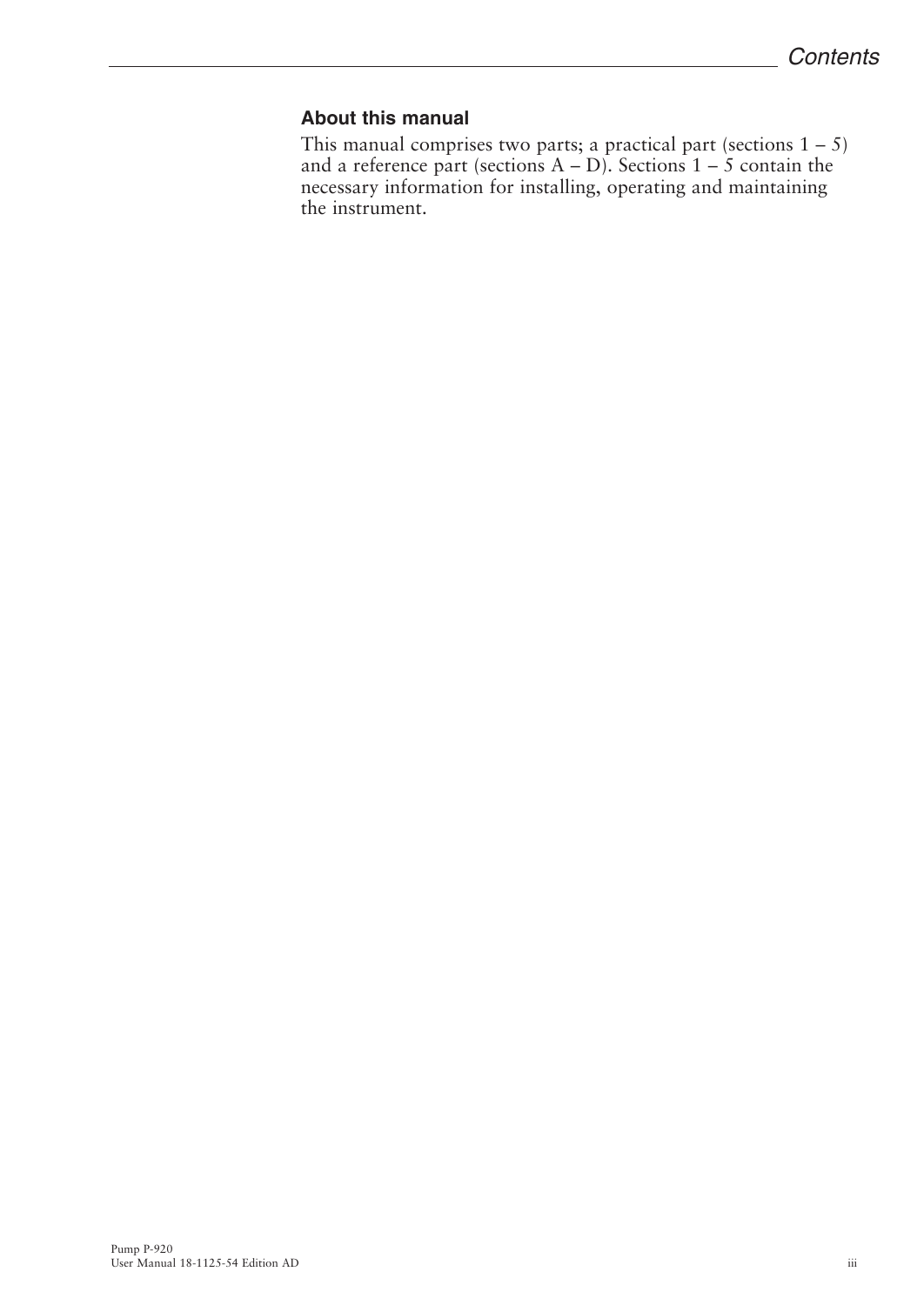**Contents**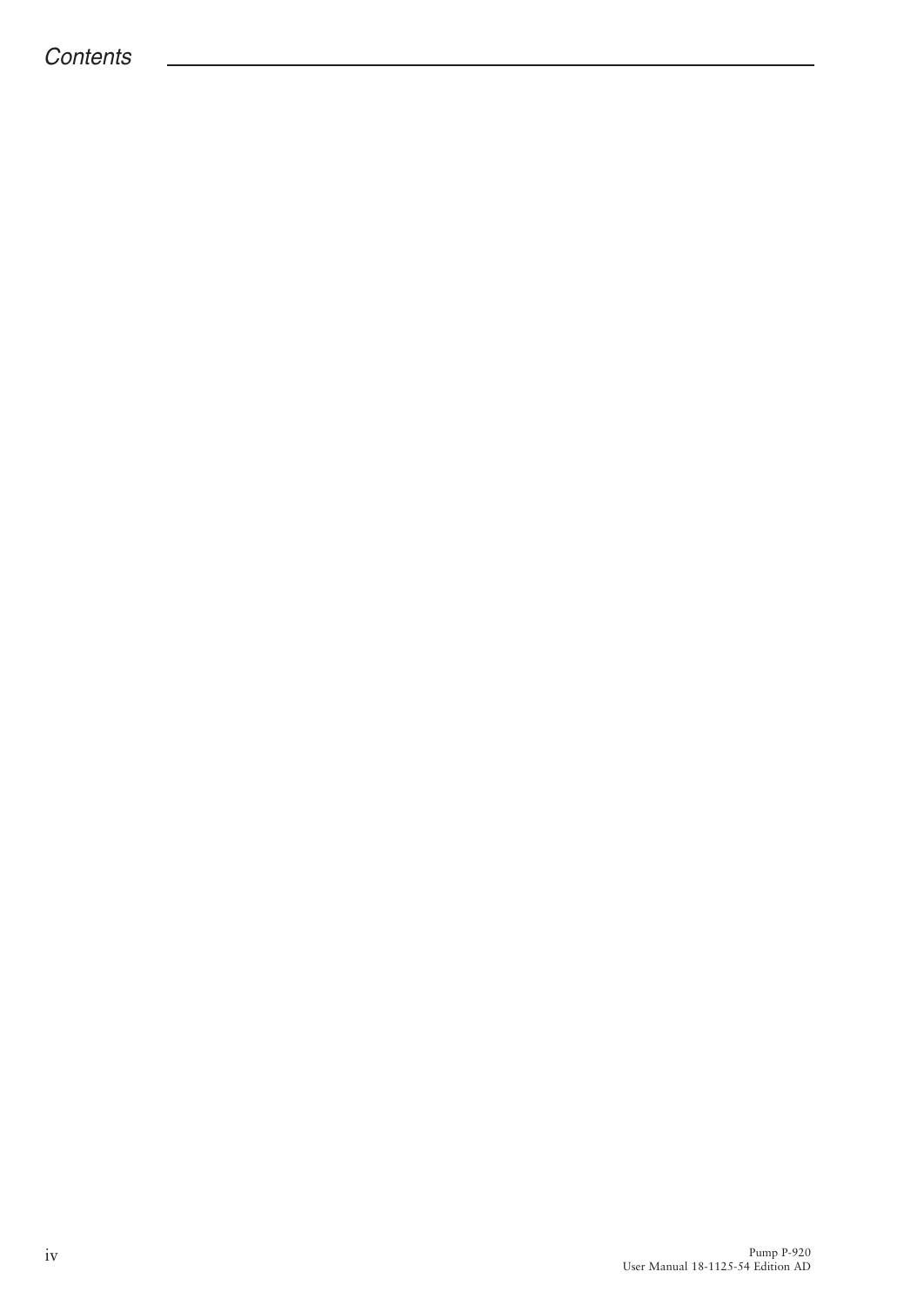# 1 Introduction

# **1.1 General**

Pump P-920 is a high precision laboratory pump for use in liquid chromatography and other applications where constant flow is required. The performance of Pump P-920 is accurate and reproducible from low flow rates over the whole pressure range. The chemical resistance of the pump allows its use with corrosive liquids and organic solvents as well as aqueous solutions with high salt concentrations.

Pump P-920 facilitates routine chromatography work.

It is utilised as system pump in ÄKTAFPLC™ chromatography systems, or is used as a stand-alone unit. The flow rate is set locally with a front dial, or from a PC running  $UNICORN^M$  3.0 or higher.

Pump P-920 works with a wide range of columns and media supplied by Amersham Biosciences.

The pump can be used to form accurate and reproducible gradients.

In stand-alone configurations, setup parameters are stated in a Setup menu, see Reference information B.2.

Pump P-920 features:

- A pressure sensor connected to pump module A and B.
- Pulse compensation

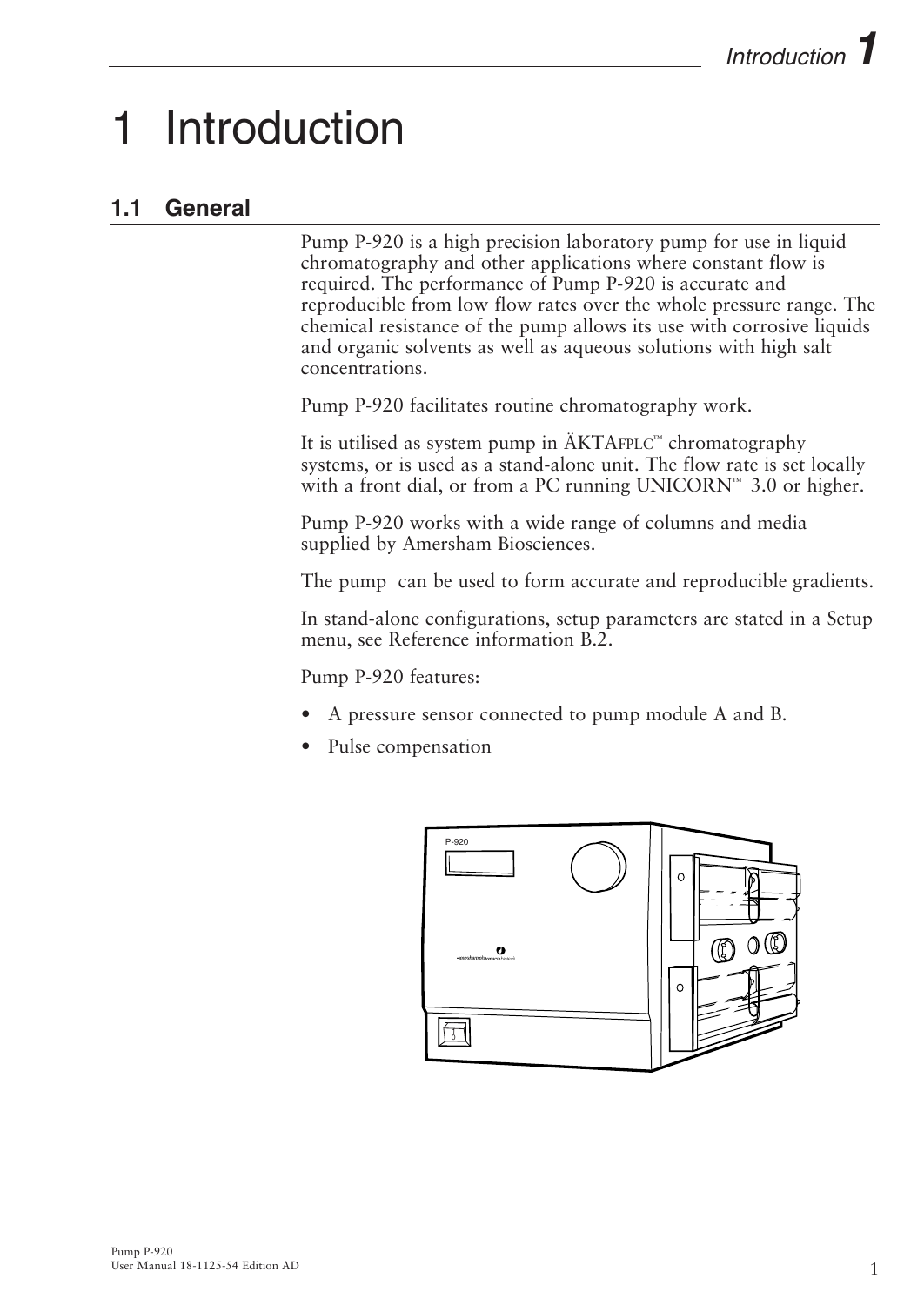# **1.2 Accessories**

Mixer M-925 can be connected to the pump. When P-920 is connected to UNICORN, the mixer can be controlled on/off/auto from UNICORN. When P-920 is run as a stand-alone unit, the mixer is operated via the local user interface.

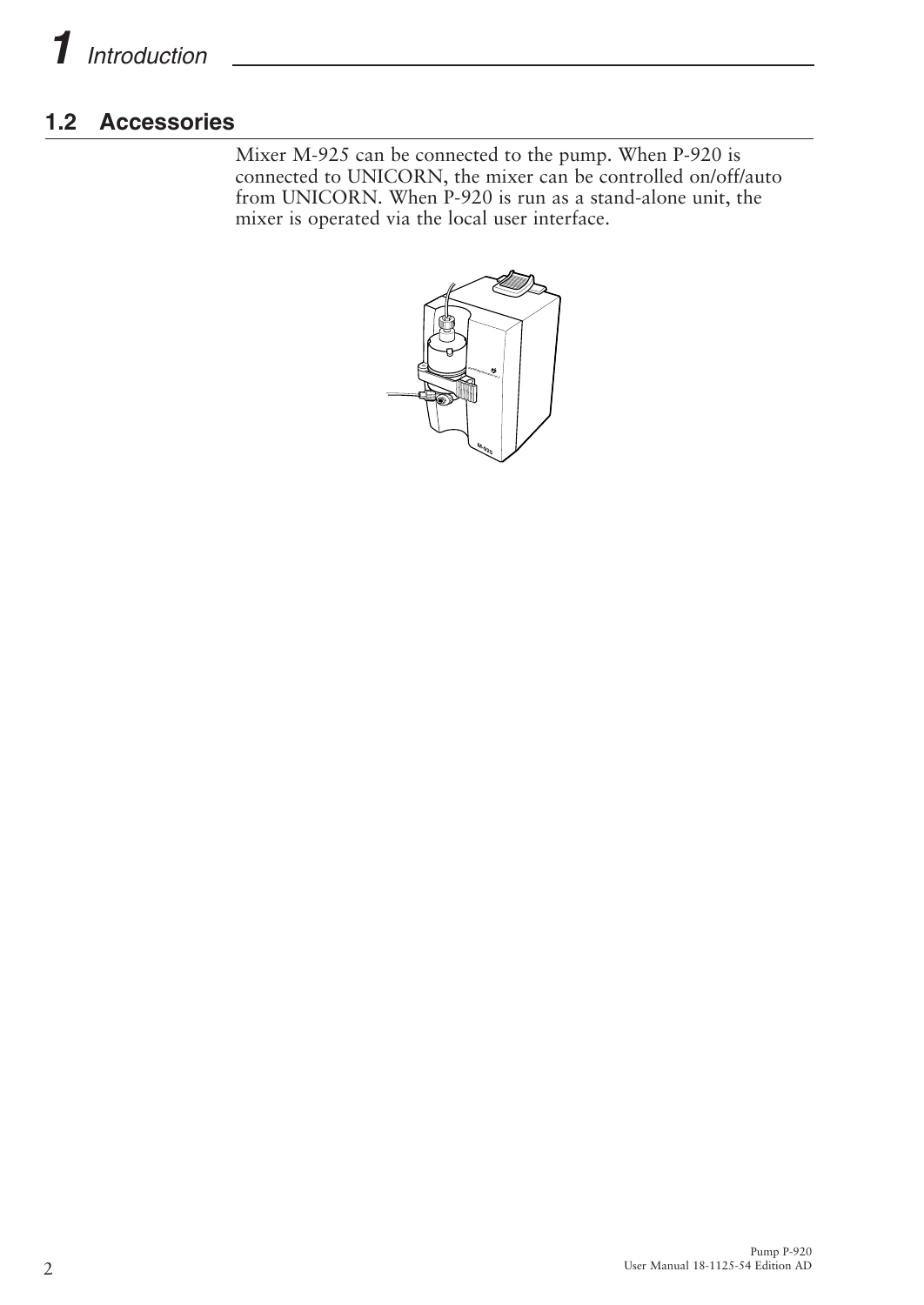## **1.3 Safety**

- The module is designed for indoor use only.
- Do not use in a dusty atmosphere or close to spraying water.
- Do not block the air inlet and outlet of the unit.

**WARNING!** The module must be connected to a grounded mains socket.

**WARNING!** Always disconnect the power supply before attempting to replace any item on the module.

**WARNING!** The module must not be opened by the user. It contains high voltage circuits that can give a lethal electric shock.

**WARNING!** When using hazardous chemicals, all suitable protective measures, such as protective glasses, must be taken.

**WARNING!** NaOH is injurious to health. Avoid spillage.

**WARNING!** Incorrectly fitted tubing may loosen, causing a jet of liquid to spray out. This is especially dangerous if hazardous chemicals are being used. Connect the tubing by first inserting the tubing fully, then tightening the connector fingertight.

**WARNING!** During normal operation, all protective covers over internal capillaries, piston rods and glass cylinders must be in place when running the pump.

**WARNING!** Hands and fingers risk being squeezed between the piston driving arm and the pump housing when running the pump without the protective covers fitted.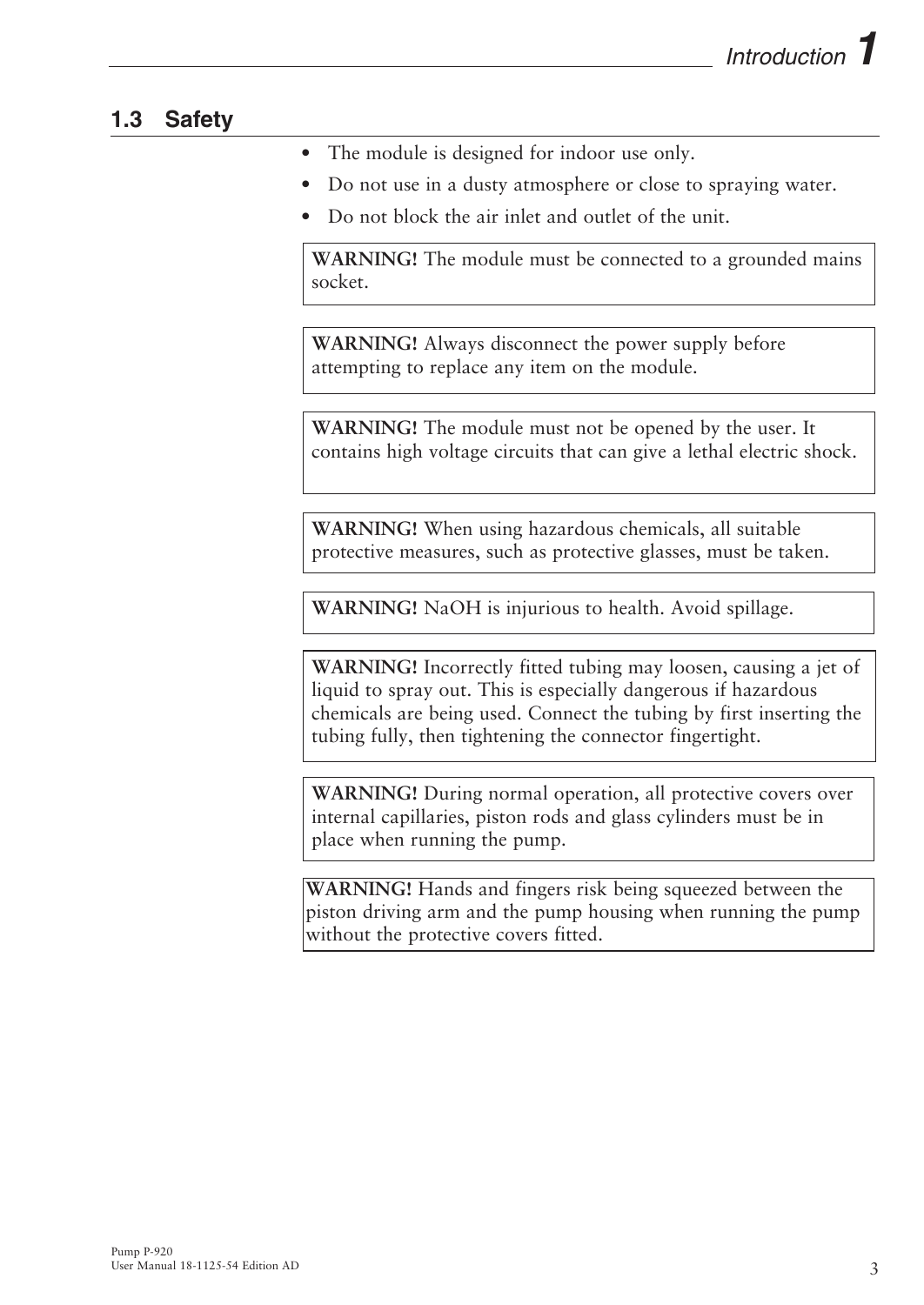# 2 Installation

# **2.1 Unpacking**

Unpack the module and check the items against the supplied packing list. Inspect the items for obvious damage that may have occurred during transportation.

We recommend that all packing materials be retained if onward transport of the module is expected.

**CAUTION!** Read the following information carefully to ensure that the module is installed correctly.

# **2.2 General precautions**

The module should be installed in a non-corrosive atmosphere.

The module should be located in a place of low temperature variations, away from heat sources, draughts and direct sunlight.

The module may be operated at normal ambient temperatures in the range  $+4$  to  $+40$  °C.



The module should be installed on a stable laboratory bench or in an ÄKTA™design chromatography system. To ensure correct ventilation, a free space of 0.1 m is required behind and in front of the module. Place the module directly on the bench. To ensure that the ventilation inlet below the front is not blocked, do not place soft material under the module.

# **2.3 Connecting electrical signal cables**

The sockets for electrical signals are located on the rear panel.

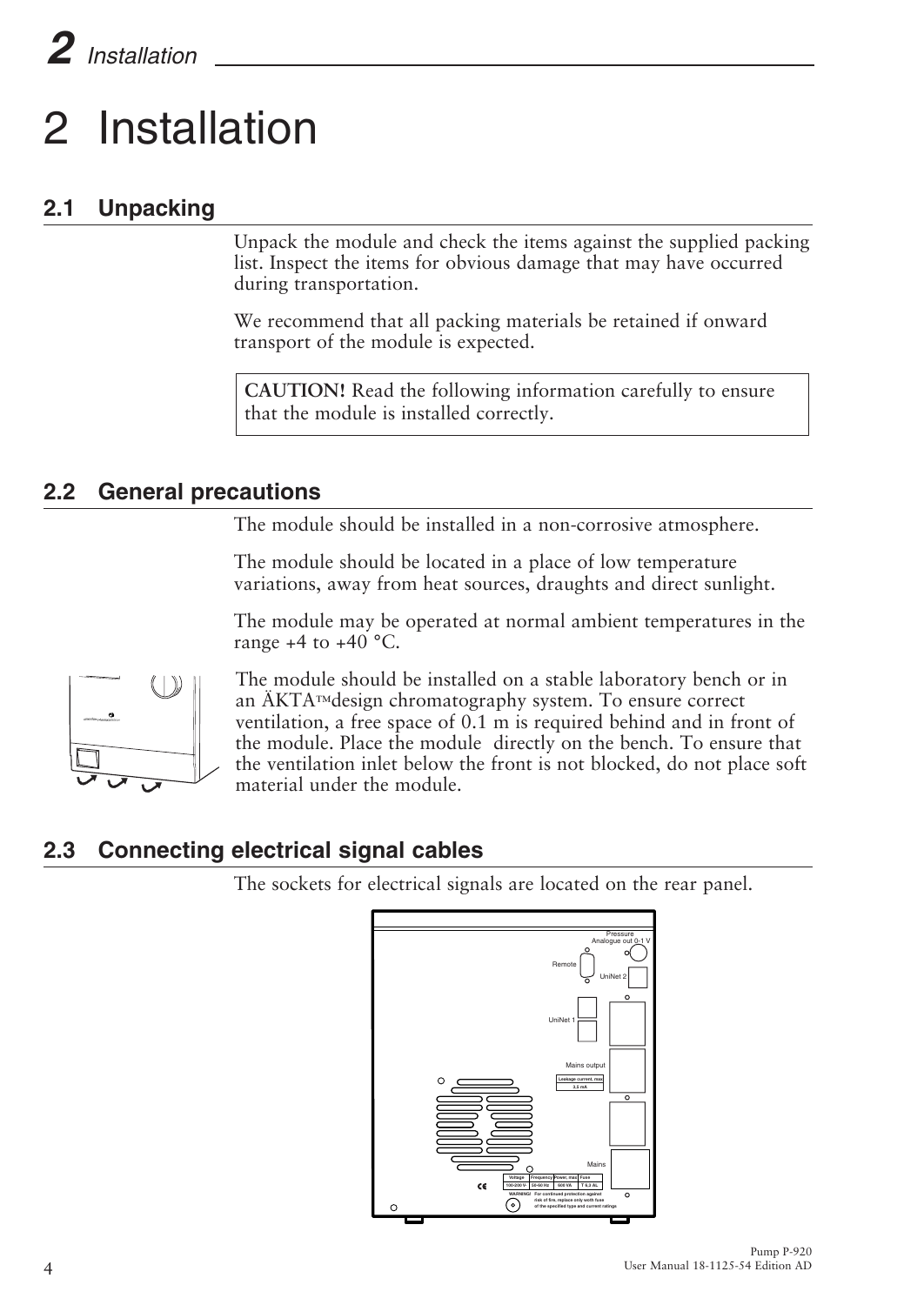### **Connecting to chart recorder (if used)**

1 Connect the chart recorder to the Mini-DIN-socket **Pressure Analogue out 0-1 V** using the cable supplied.

#### **Pin Signal**

| 1 | Pressure signal |
|---|-----------------|
| 2 | Signal ground   |

3–6 Not used (reserved for factory testing)

*Note: The signal cable is delivered with protective covers on each wire. Do not remove the protective covers from unused connections as a short circuit may disturb the measurement.*

2 Set the recorder to 0–0.5 V input, full scale. 0.1 V corresponds to 1 MPa.

## **2.4 Connecting to UniNet-1 communication link**

When used in ÄKTAdesign chromatography system, the pump is controlled from a PC running UNICORN version 3.0 or higher via *UniNet-1* cables.

**CAUTION!** The mains power to the ÄKTAdesign chromatography system must be switched OFF before connecting the module to the *UniNet-1* link.

1 Connect two *UniNet-1* cables to the *UniNet*-*1* connectors. The module can be connected in series anywhere in the chain between the PC and the termination plug. The *UniNet-1* link connects, in series, the PC with Pump P-920 and other modules. The termination plug is connected to the last module in the chain.

# **2.5 Connecting to supply voltage**

- 1 Make sure the on/off switch is in the OFF-position marked **O**.
- 2 Connect a mains cable between the module and a grounded mains socket. Any voltage from 100–240 V AC, 50–60 Hz can be used.

**WARNING!** The module must be connected to a grounded mains socket.

The module contains one user-replaceable fuse. See Technical Specifications for fuse ratings.

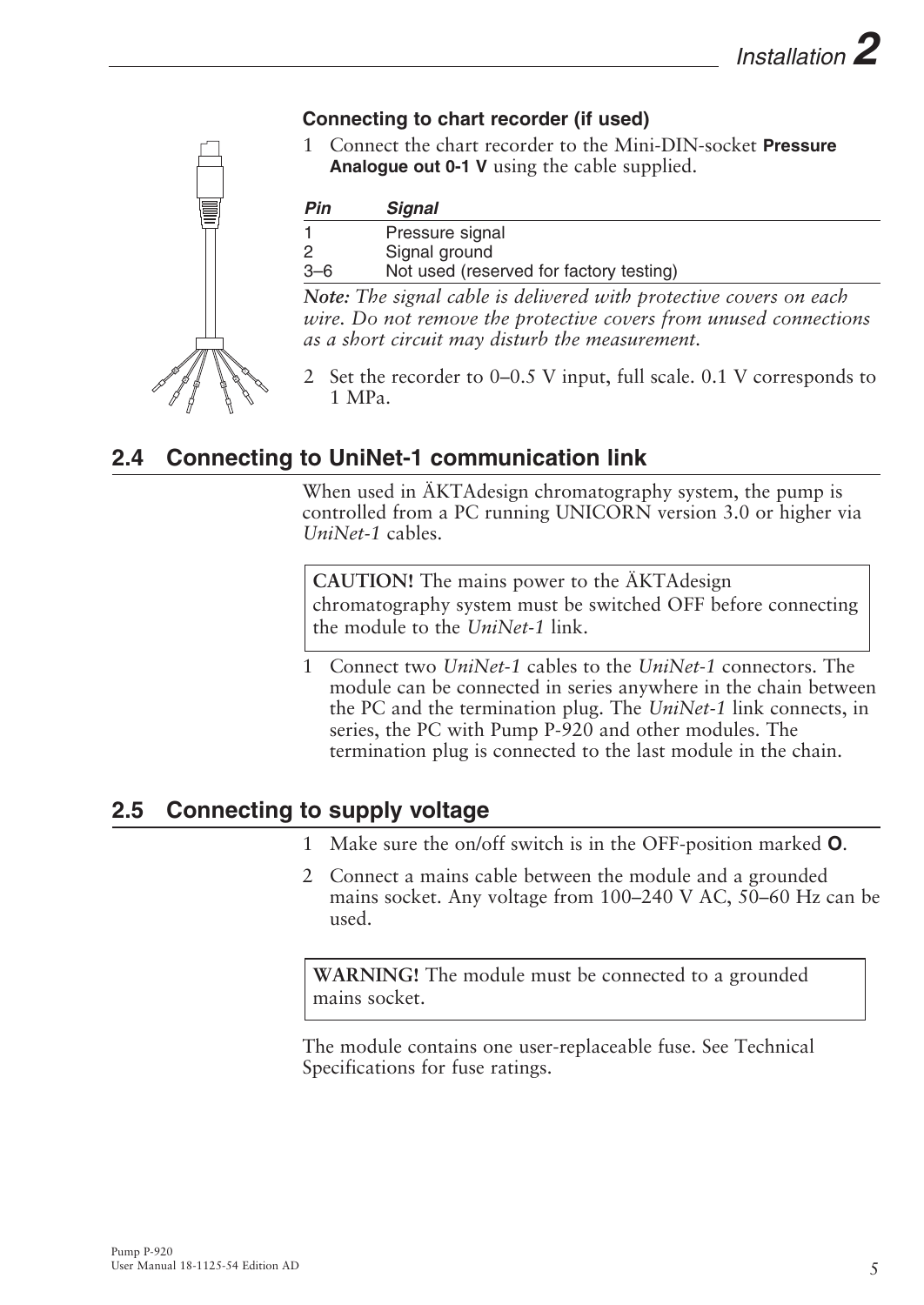# **2.6 Rinsing tubing**

The rinsing tubing for the piston seals is installed at the factory and filled with 20% ethanol. Check that the rinsing solution is present behind the pistons and that the rinsing tubing is connected and undamaged. Always use 20% ethanol as rinsing solution. Change rinsing solution at least every month.



# **2.7 Connecting the inlet and outlet tubing**

In ÄKTAFPLC*,* the inlet and outlet tubing are installed at the factory.

When using P-920 in stand-alone applications, the inlet and outlet tubing must be installed.

The outlet tubing (PEEK tubing, i.d. 0.50 mm, o.d. 1/16") has tubing connectors attached at both ends.

The inlet tubings (A1, B1, teflon tubing i.d. 1.6 mm, o.d. 1/8") have tubing connectors attached at one end and inlet filters at the other end. The inlet filters have replacable filter inserts.

The inlet tubings are connected to the inlets marked **A IN** and **B IN** on the pump valves and the outlet tubing is connected to the upper connection on the pressure sensor marked **OUT**. The other end of the outlet tubing is connected to a mixer inlet.

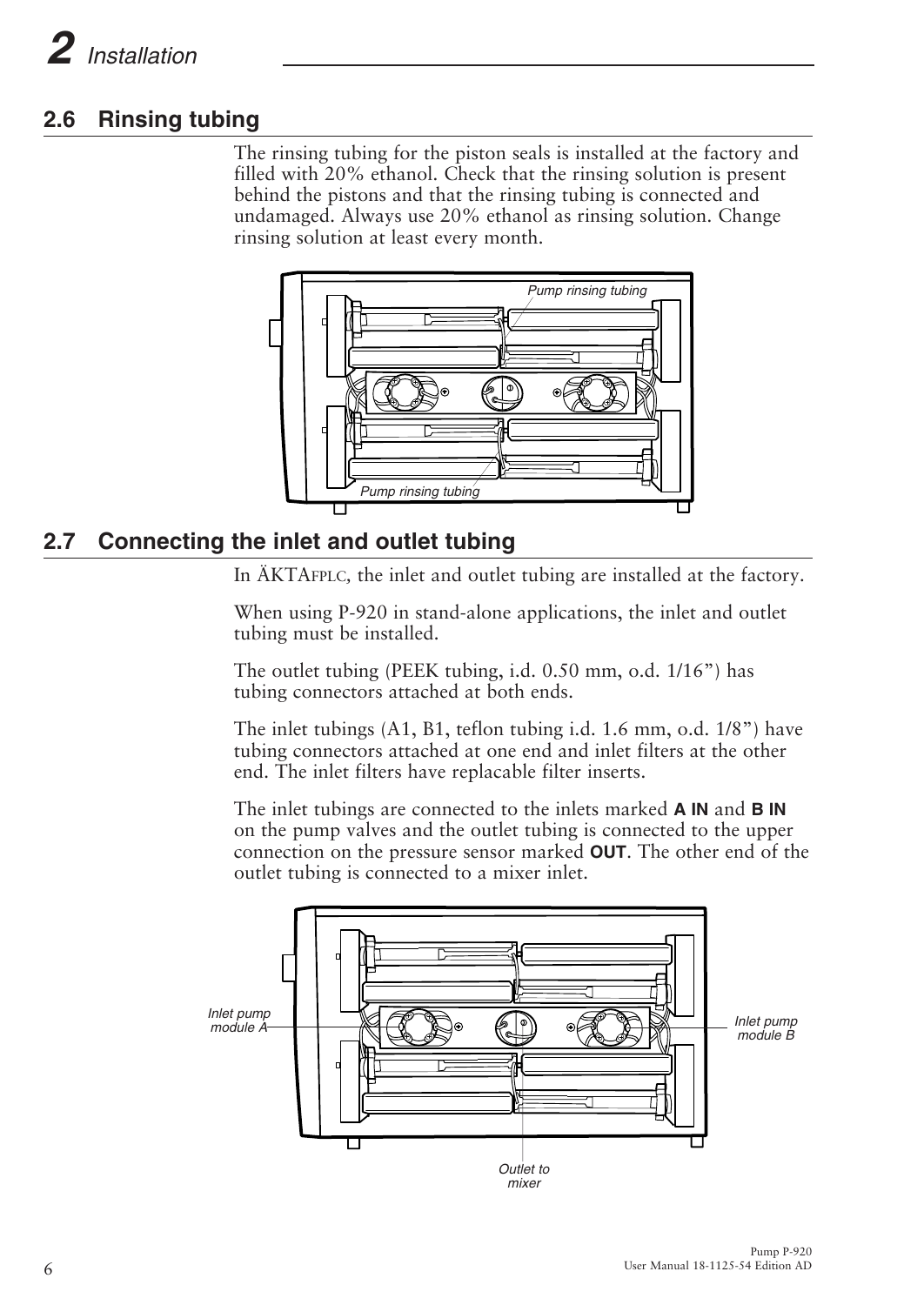## **2.8 Running-in the new pump**

#### **General**

To be able to follow this section, you must know how to operate the pump. Read through section *3 Operation* before continuing.

*Note: Running with air is not harmfull to the pump sealings. However, the sealing ring lifetime might be shortened if the pump pumps air for long periods.*

The pump is tested at the factory prior to delivery and washed with 20% ethanol. Remains of this is removed by running-in the pump with a liquid such as distilled water that is miscible with ethanol. After running-in, the pump is primed for the chromatographic run.

### **Running-in**

- 1 Submerge the inlet tubings in a suitable reservoir filled with degassed distilled water. Place the outlet in a waste container.
- 2 Switch the mains power switch on the front panel to ON. A selftest is carried out.

*Note: When the pump is run for the first time after replacing a sealing, friction between the glass cylinder and the dry sealing may give rise to some noise. This will disappear when the sealing has been wetted.*

- 3 Leakage is tested by checking the pump pressure against a blocked outlet using distilled water and a 5/16" stop plug. The test is carried out from the pump dial and display. A chart recorder connected to the analogue pressure output can be useful to record the pressure reading during this test. See section *4.5 Testing leakage* for details.
- 4 Remove the stop plug and reconnect the outlet tubing. The pump is then ready for operation. Before changing solvent, see section *3.9 Changing eluent*.

**Selftest Please wait...**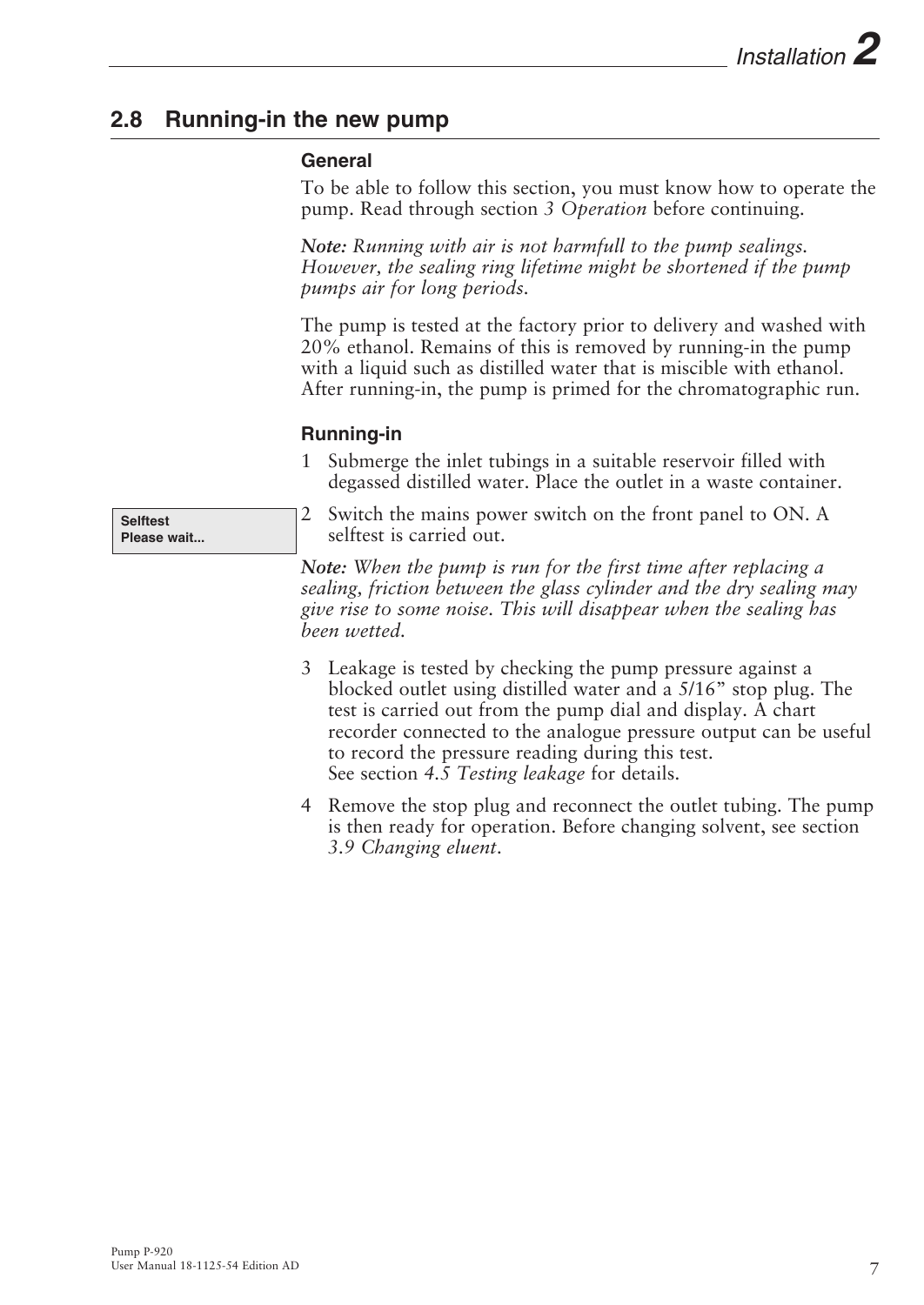# **2.9 Installation of accessories**

Install Mixer M-925 as follows:



**CAUTION!** Before connecting the mixer M-925, make sure the power switch is in OFF position.

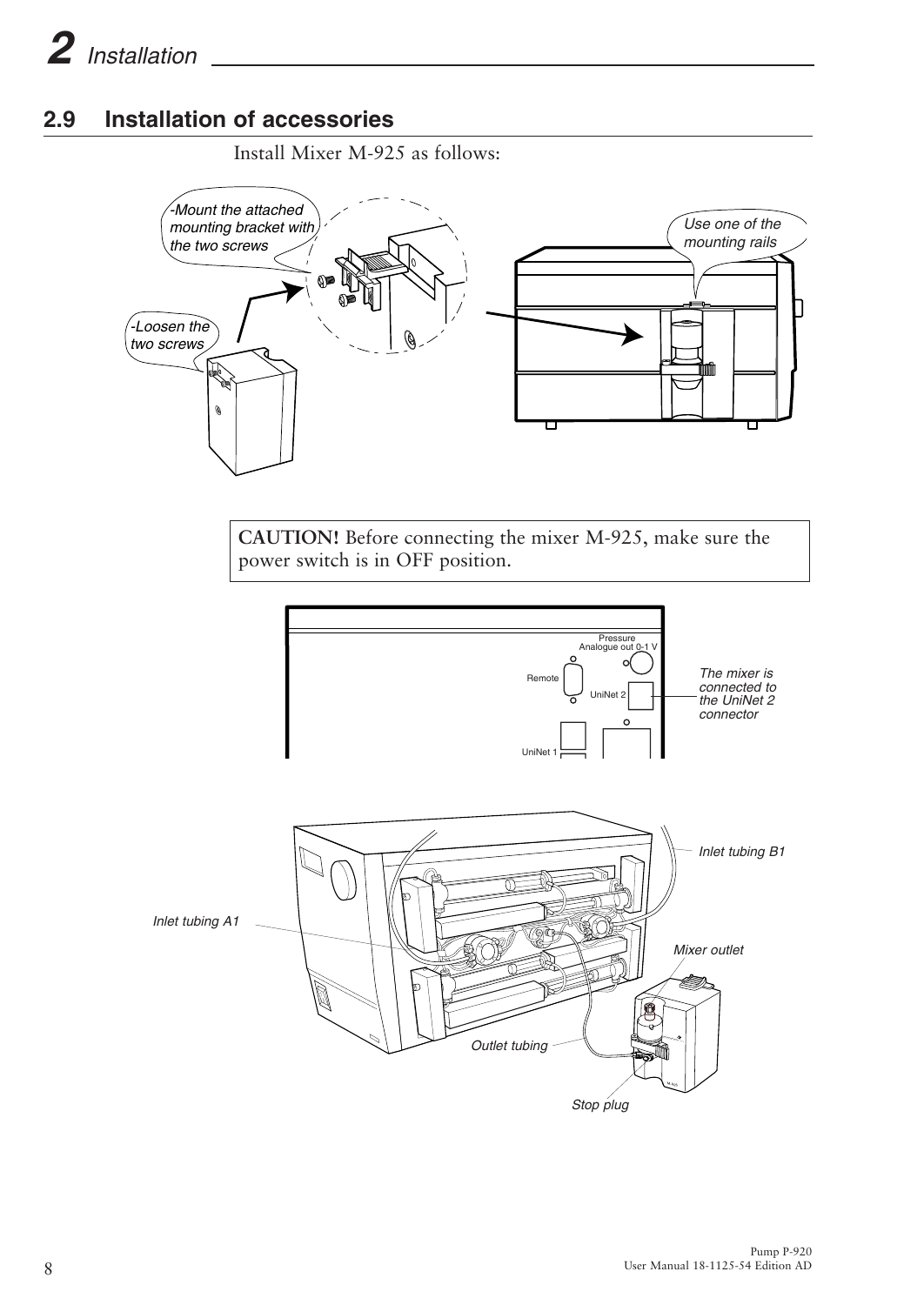# 3 Operation

# **3.1 On/off**

**Selftest Please wait...** Switch on the module at the mains switch on the front panel. At switch on, the module performs a selftest. Several beeps are heard during this process. If an error is detected, an error message is shown.

**Pump P-920 <version no.>** Name and software version number is shown for 2 seconds.

**End** 0.00ml/min<br>0.00MPa 0.0%B **0.00MPa 0.0%B**

The selftest takes approximately 1/2 minute. When start-up is completed with no errors, the display shows the main menu with the pump in **End** mode. All parameters are factory set to default values.

## **3.2 Menu selection and settings**

#### **Menu selection**

A specific menu is selected by turning the front selection dial clockwise or counter-clockwise. When the required menu is visible, the menu or selection is accepted by pressing the **OK**-button.



If a menu has sub levels, the sub menu is displayed by pressing **OK**. Pressing **ESC** moves back one menu level.

#### **Return to higher menu levels**

Pressing **ESC** repeatedly returns to the main operating menu. Turn the dial one click counter-clockwise to return to the work mode changing menu.

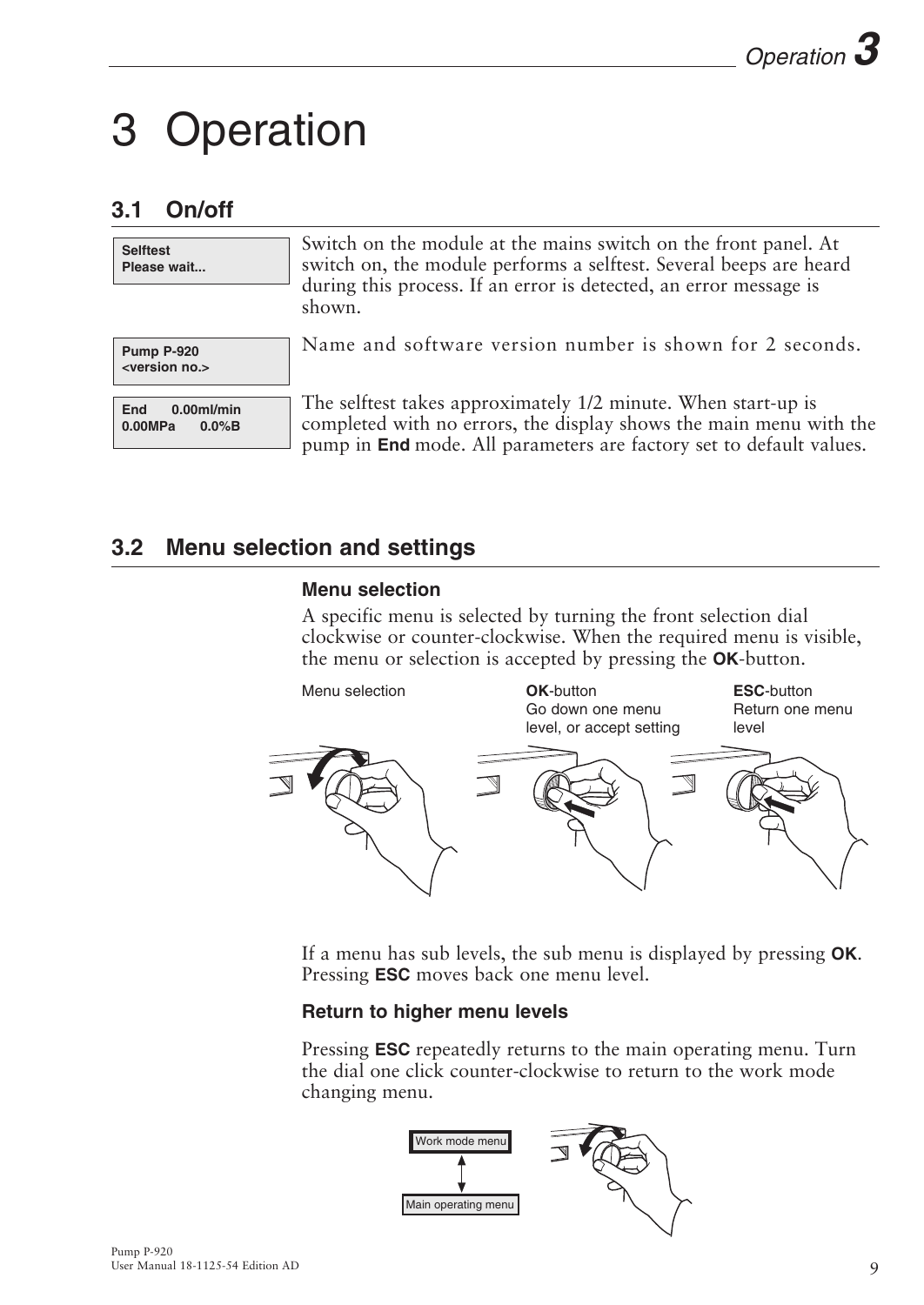#### **Selecting a value**

A cursor below a text or numerical value shows what is affected by the dial. To increase the value, turn the dial clockwise. To decrease the value, turn the dial counter-clockwise. The value can be reset by turning the dial several clicks counter-clockwise.



To simplify entering large numerical values, the cursor moves up to the next digit if the dial is turned quickly in one direction. The cursor moves back one place to the right every two seconds if the dial is not turned. The text or numerical value displayed is accepted by pressing **OK**. To cancel, press **ESC**.

## **3.3 Menu overview**

| End<br>$1.00$ ml/min<br>Run                    | Work mode changing menu. From here the pump is started,<br>stopped, held, paused and continued. This menu is accessed from all<br>positions by turning the dial one click counter-clockwise. The<br>appearance of this menu depends on the current mode. |
|------------------------------------------------|----------------------------------------------------------------------------------------------------------------------------------------------------------------------------------------------------------------------------------------------------------|
| 13.40ml/min<br><b>Run</b><br>2.00MPa<br>45.5%B | Main operating menu. The menu is accessed from all positions by<br>pressing <b>ESC</b> repeatedly.                                                                                                                                                       |
| <b>Set Flow Rate</b><br>$(0.00$ ml/min $)$     | Setting flow rate in ml/min.                                                                                                                                                                                                                             |
| <b>Set Conc./Gradient</b><br>(0.0%B)           | Setting concentration and gradient values.                                                                                                                                                                                                               |
| Pump Wash 20ml/min                             | Wash program selection. Individual pump cylinder assemblies or<br>a complete pump wash can be selected.                                                                                                                                                  |
| Pump Sync 20ml/min                             | Pump synchronisation selection. This means that the pump<br>cylinder(s) are run to one stop position. Individual pump cylinder<br>assemblies or a complete pump synchronisation can be selected.                                                         |
| <b>Change Direction</b>                        | Change piston direction selection. Individual piston direction or<br>both piston directions can be selected.                                                                                                                                             |
| <b>Check</b>                                   | Check internal operating values. See Reference information section<br>B.1.                                                                                                                                                                               |
| Setup                                          | Setup language, pressure limits and unit, etc. See Reference<br>information section B.2.                                                                                                                                                                 |
| <b>Alarm/Timer 12:30:52</b>                    | Set different timer options. The pump can be started or stopped at<br>set times. See Reference information section B.3.                                                                                                                                  |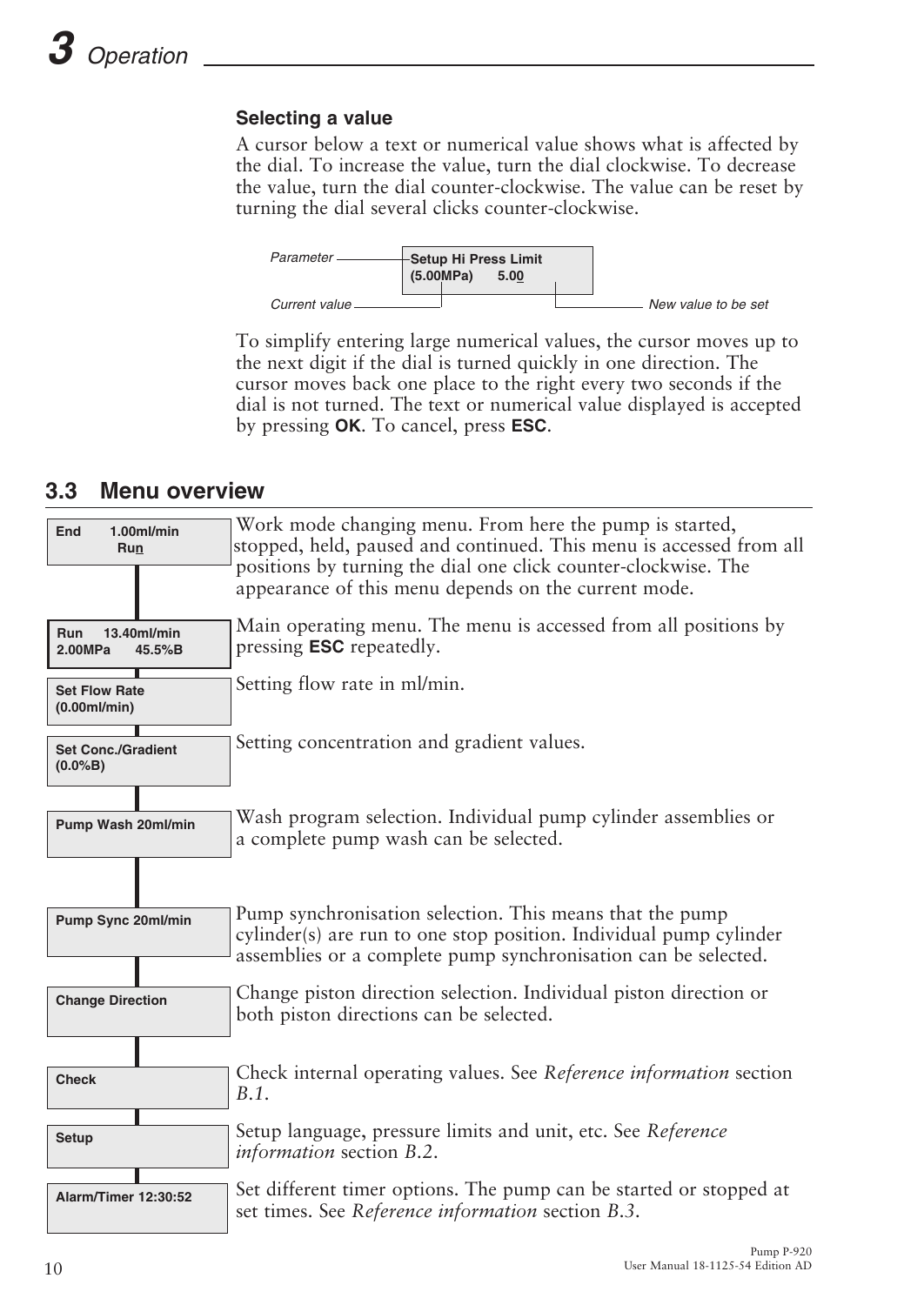## **3.4 Starting and stopping the pump**

**WARNING!** Incorrectly fitted tubing may loosen, causing a jet of liquid to spray out. This is especially dangerous if hazardous chemicals are being used. Connect the tubing by first inserting the tubing fully, then tightening the connector fingertight.

**WARNING!** All protective covers over internal capillaries, piston rods and glass cylinders must be in place when running the pump.

#### **Main operating menu**

The main operating menu shows the current flow rate together with work mode indication, pressure and %B, if used. The available work modes are: **Run 13.40ml/min 2.00MPa 45.5%B**

| Run         | The pump is running with set flow rate.                    |
|-------------|------------------------------------------------------------|
| End         | The pump is not running. Flow rate and gradient are reset. |
| Pause       | The pump is stopped but the set flow rate and the          |
|             | gradient are retained.                                     |
| <b>Hold</b> | The gradient is held at the value displayed and the        |
|             | pump continues to run.                                     |

**Continue** Not a work mode. Used to continue from **Hold** or **Pause**.

#### **Work mode changing menu**



Work mode changes are made in the work mode changing menu above the main operating menu (turn dial counter-clockwise). The current work mode is shown in the upper left corner of the display. Available actions are shown at the lower right. There are four different displays for this menu and the menu displayed will depend on the current mode (see below). When a new mode is selected, the appearance of the menu will change.

Pressing **OK** in a work mode changing display selects the underlined work mode. Different work modes are selected by turning the dial.

| End | $1.00$ ml/min<br>Run | $1.00$ ml/min<br><b>Pause</b><br><b>End Hold Continue</b> | Hold<br>$1.00$ ml/min<br><b>End Continue Pause</b> |
|-----|----------------------|-----------------------------------------------------------|----------------------------------------------------|
|     |                      |                                                           |                                                    |

- To start the pump, select **Run** and press **OK**.
- To stop the pump, select **End** and press **OK**.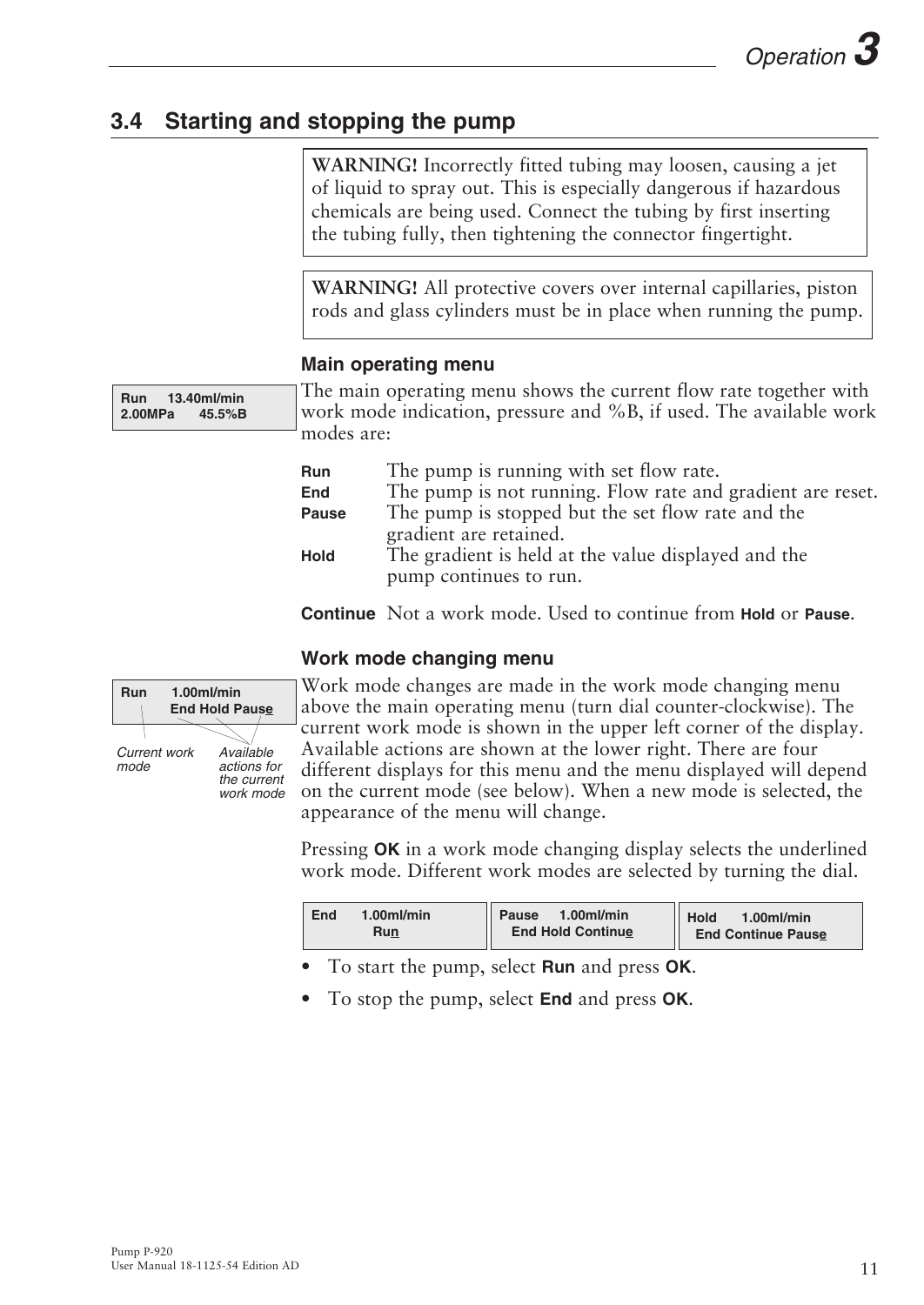### **Preparation before starting**

**CAUTION!** Before the start of each run, always ensure that there is an adequate supply of eluent in the reservoirs. Do not allow the pump to run dry, since this will affect the lifetime of the sealings.

1 Check that there is sufficient solvent present for the run, and that the solvent filter is fully immersed. If the eluent is to be changed, see section *3.9 Changing eluent.* 

*Note: The pump may not work if the buffer vessels are sealed, or if they are placed too far below the pump inlets. Do not close the vessels off completely. Place the buffer vessels on the workbench or on the buffer tray on top of ÄKTAFPLC.*

- 2 Check that there is rinsing liquid (20% ethanol) in the rinsing system (behind the piston heads).
- 3 Set the pressure limit. Refer to section *B.2.1* in *Reference information*. If the pressure limit is exceeded, the pump is stopped.



**Set Flow Rate (0.00ml/min) 2.50**

#### **Emergency stop**

Use the front power switch, or disconnect the mains supply from the pump.

# **3.5 Setting the flow rate and starting the pump**

1 Select operating menu Set Flow Rate and press **OK**.

- 2 Set the desired value and press **OK**.
- 3 Go to the work mode menu, select **Run** and press **OK**.
- 4 To change the flow rate while the pump is running, repeat steps 1 and 2.
- 5 To stop the pump, go to the work mode menu, select **End** and press **OK**.

In UNICORN, select instruction **Flow** in

**System Control:Manual:Pump**. Click on **Execute** and the pump will start.

## **3.6 Setting concentration B**

A percentage of eluent B can be set.

| <b>Set Conc./Gradient</b><br>$(0.0\%B)$ |                            |
|-----------------------------------------|----------------------------|
| $(0.0\%B)$                              | <b>Set Concentration B</b> |

1 Select operating menu Set Conc./Gradient and press **OK**.

2 When the display shows Set Concentration B, press **OK**.

3 Set the desired %B value and press **OK**.

In UNICORN, select instruction **Gradient** in **System Control:Manual:Pump.** Set the desired %B value.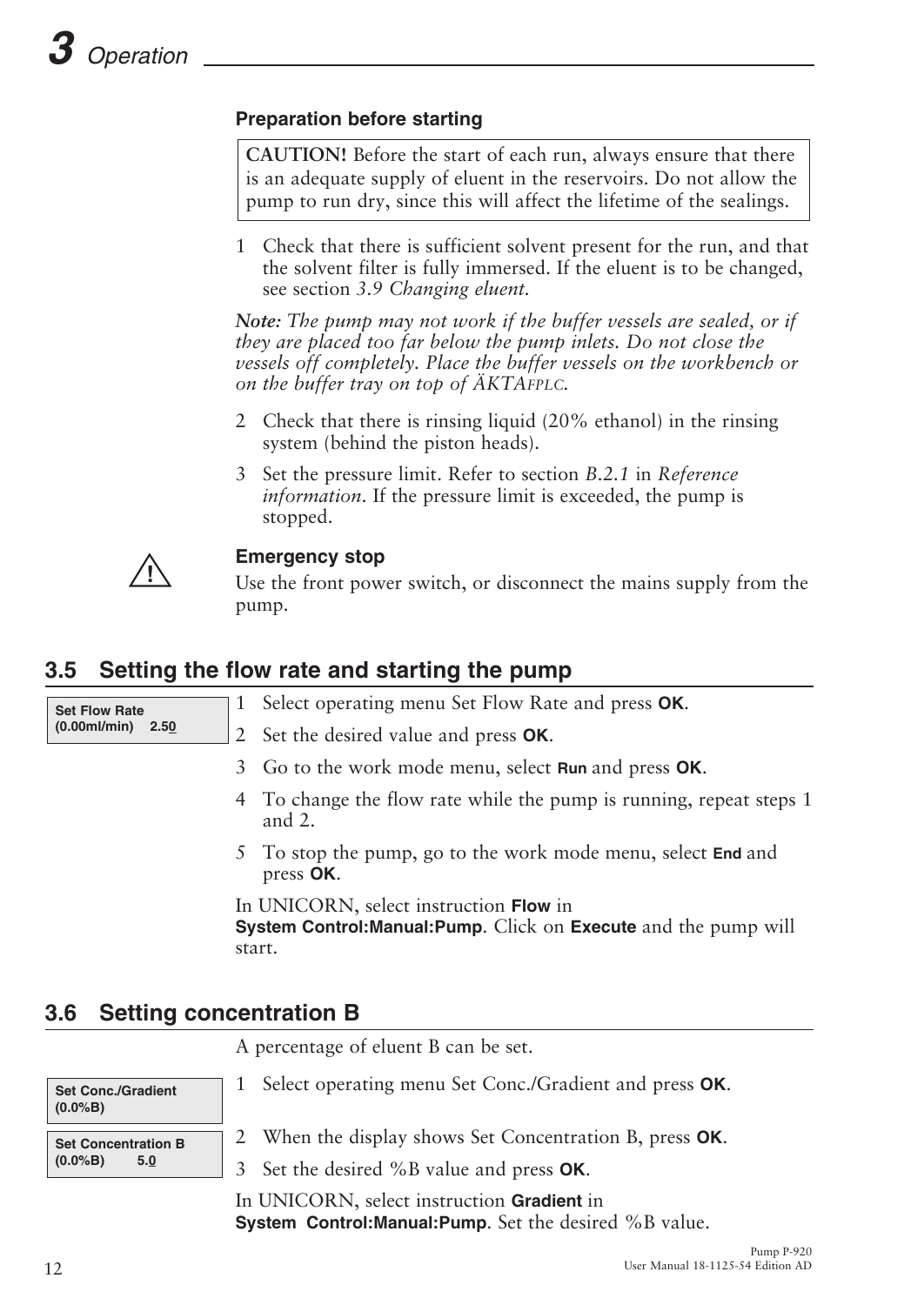Operation **3**



## **3.8 Ending the run and storage**

**Overnight storage:** The pump can be left filled with a buffer.

*Note: If buffers or water are stored at room temperature, bacterial growth may occur.*

If no further runs are planned, the pump should be washed immediately with pure eluent. If aqueous buffers have been used, washing with pure distilled water is particularly important to prevent salt precipitation.

**Weekend and long term storage:** Wash the pump with water and then fill it with 20% ethanol.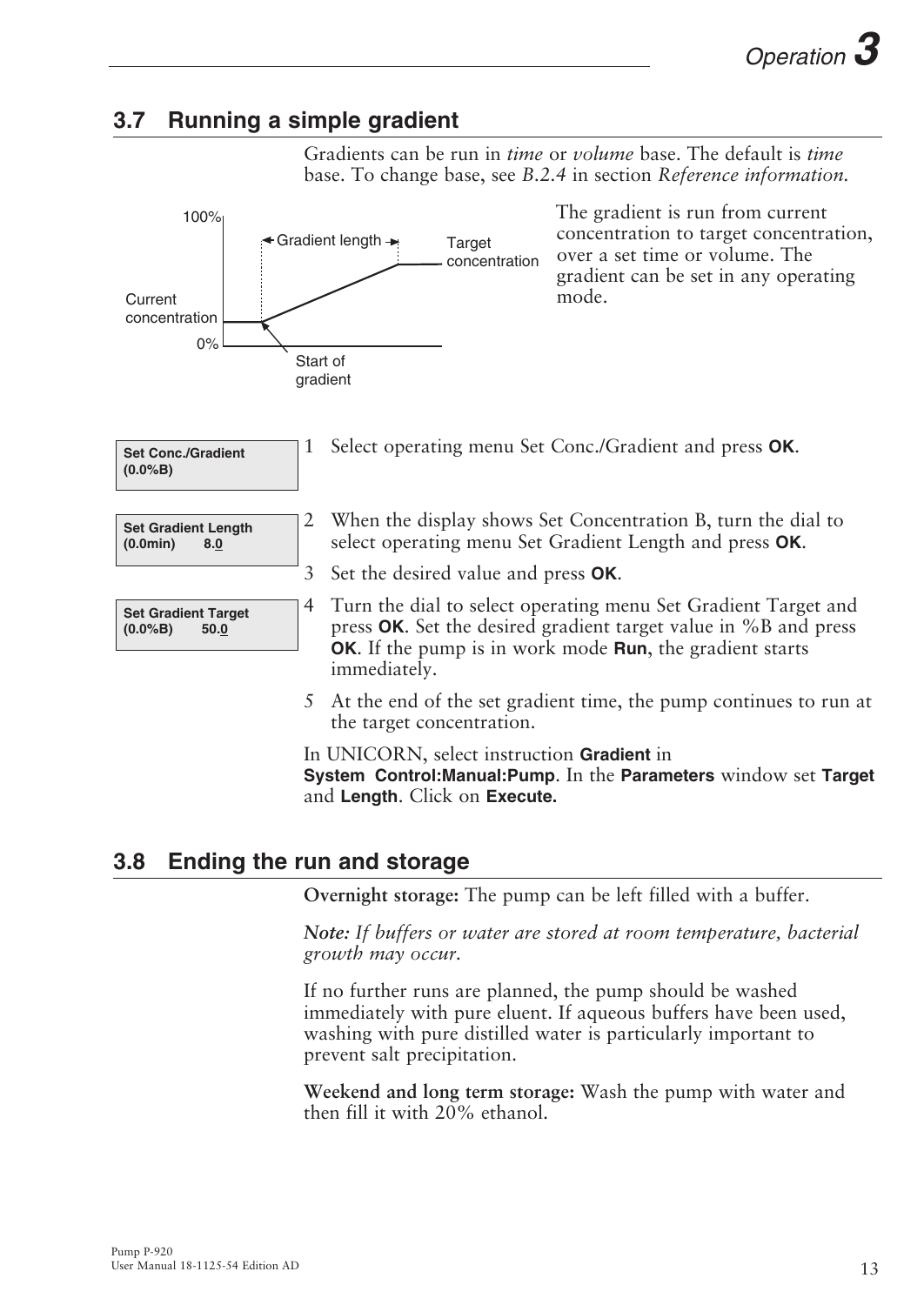

In UNICORN, select instruction **PumpWash** in **System Control:Manual:Pump**. In the **Parameters** window set **PumpA** and **PumpB**. Click on **Execute.**

# **3.9 Changing eluent**

**CAUTION!** To prevent precipitation of crystals when changing from a salt-containing buffer to organic solvent, always wash the system with water as the intermediate liquid.

*Note! When changing from one eluent to another, it is extremely important that the two eluents are totally miscible with one another. If the two eluents are immiscible, the pump should be washed first with an intermediate liquid that is miscible with both eluents. Failure to do this will disrupt the flow from the pump.*

When changing from a salt-containing buffer to an organic solvent, use water as the intermediate liquid to prevent precipitation.

- 1 Stop the pump by setting it in **Pause** mode.
- 2 If not carried out from UNICORN, use a bypass tubing to replace the column.
- 3 Transfer the inlet tubing into the new eluent or into the intermediate liquid.
- 4 Perform a pump wash.
- 5 If an intermediate liquid is being used, transfer the inlet tubing into the final eluent and repeat step 4 with the new eluent.

In UNICORN, select instruction **PumpWash** in **System Control:Manual:Pump**. In the **Parameters** window set **PumpA** and **PumpB**. Click on **Execute.**

*Note: When high buffer purity is important, use an intermediate step. This avoids remains of the previous buffer in the inlet filter diffusing out in the new buffer.*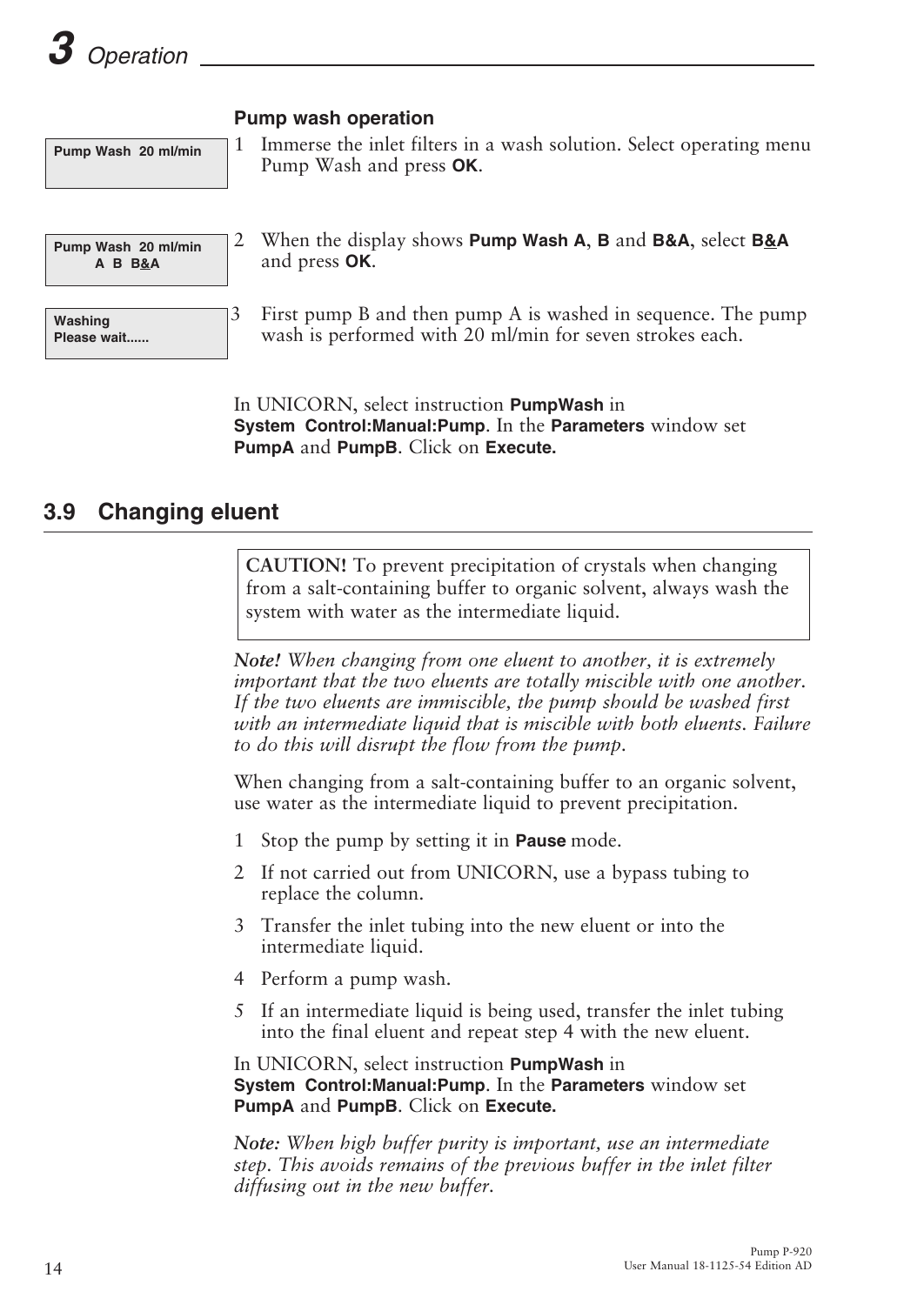# **3.10 Restart after power failure**

If the power supply to the pump is interrupted, it automatically restarts after performing a selftest when power is restored. All values under the **Setup** menu are retained. Other operating values, e.g. flow rate, are reset.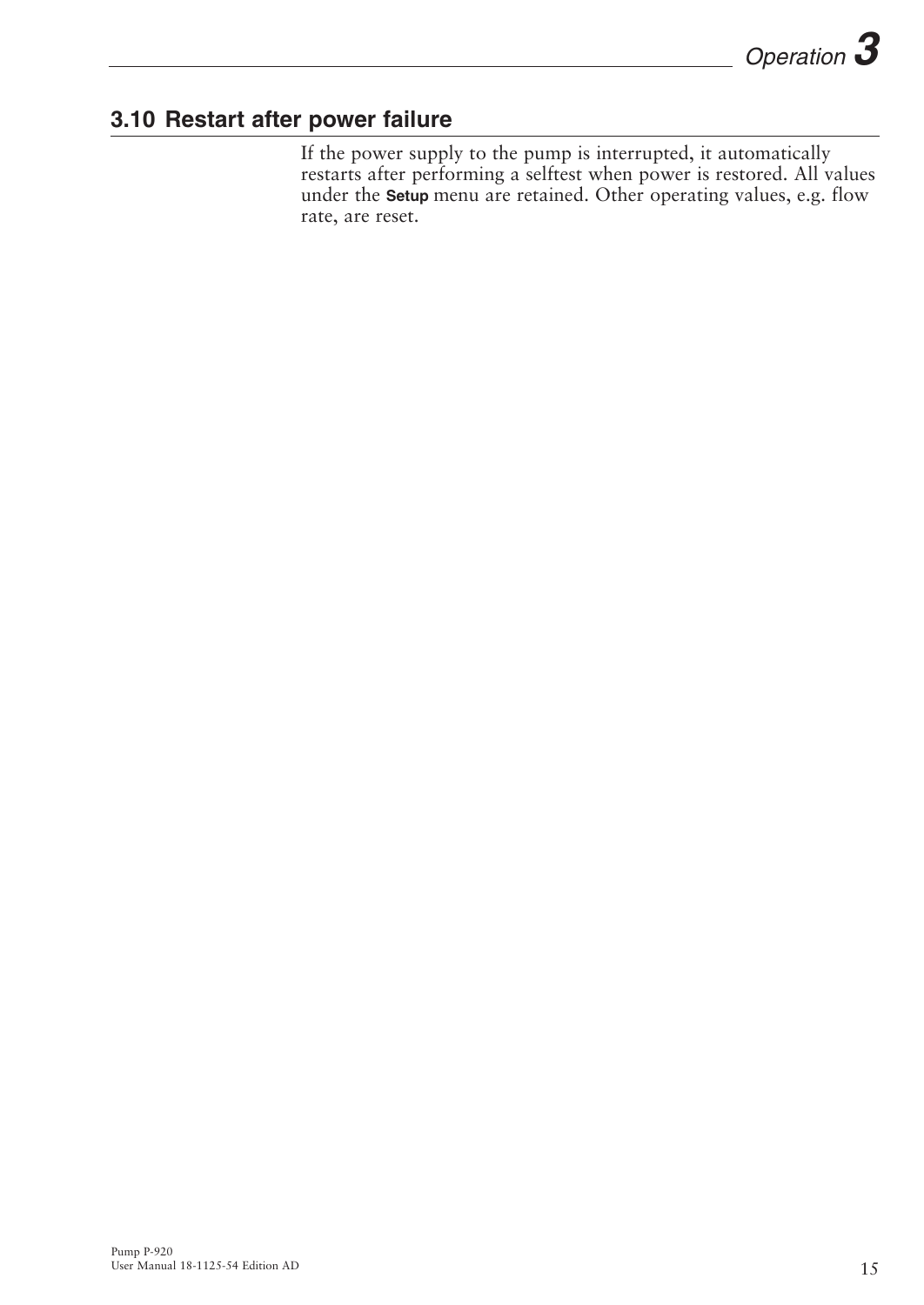# 4 Maintenance

*Note: The piston seals have a limited lifetime depending on the flow rate, pressure and eluents used. The seals are regarded as consumables and are available as a sealing kit. The wear of the piston seals is not covered by the warranty of the pump. A typical lifetime is around 1000 run hours.*

**WARNING!** Always disconnect the power supply before attempting to replace any item on the module during maintenance.

**WARNING!** Incorrectly fitted tubing may loosen, causing a jet of liquid to spray out. This is especially dangerous if hazardous chemicals are being used. Connect the tubing by first inserting the tubing fully, then tightening the connector fingertight.

**CAUTION!** Only spare parts approved or supplied by Amersham Biosciences may be used for maintaining and servicing the module.

# **4.1 Periodic maintenance**

| <i><b>Interval</b></i> | <b>Action</b> (see procedures below)                                                                                                     |
|------------------------|------------------------------------------------------------------------------------------------------------------------------------------|
| Daily                  | General care                                                                                                                             |
| Monthly                | Change rinsing solution (20% ethanol)                                                                                                    |
| Every two months       | Leakage test                                                                                                                             |
| When required          | Fixing leaking connections<br>Replacing the piston seals<br>Replacing a damaged piston<br>Cleaning or replacing<br>the 6-port pump valve |

# **4.2 Pump cleaning**

Perform a pump wash using a cleaning or sanitising agent. The standard recommendation is to use 1 M NaOH and then wash out with buffer or distilled water.

**WARNING!** NaOH is injurious to health. Avoid spillage.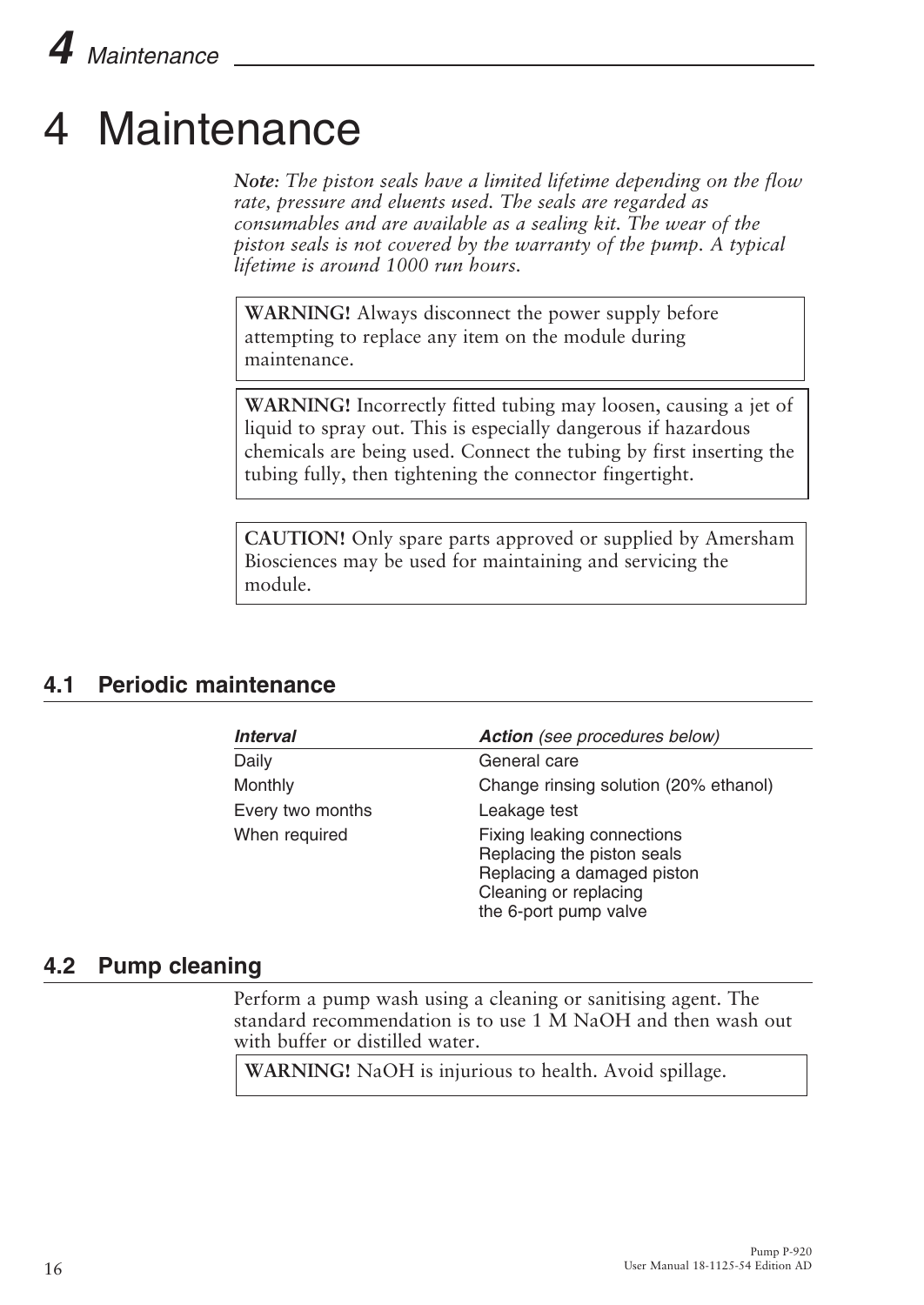## **4.3 General care**

Inspect the pump daily for eluent leaks.

**Change direction A B A&B**

If, at any time, air bubbles are trapped in a cylinder assembly, purge the pump by manually changing the direction of the piston when the piston reaches its end position. Change direction several times until the air bubbles are removed.

#### **General recommendations for all eluents**

It is essential that all liquids passing through the pump are clean, pure and degassed. Impure or dirty eluents will not only cause baseline noise and drift, but also block the channels in the 6-port pump valves, shortening their lifetime. Degassing prevents formation of air bubbles, which can cause baseline noise, drift and deteriorating gradient formation.

### **Additional recommendations for aqueous eluents**

After running with an aqueous eluent, the pump should always be thoroughly washed with pure, distilled water to prevent salt precipitation.

# **4.4 Changing rinsing solution**

The rinsing solution should be changed monthly. Use a 20% solution of ethanol/distilled water.

- 1 Remove the rinsing tubing between the glass cylinders for both the A and B pump.
- Select 50%B and run the pump at 20 ml/min to flush out the used rinsing solution. Allow the pump to perform a couple of strokes to remove as much rinsing solution as possible from the glass cylinders.
- 3 Stop the pump when the pistons are at the middle of the glass cylinders.
- 4 Refit the rinsing tubing to the lower cylinders in each pump module.
- 5 Add fresh rinsing solution to the lower cylinders by submerging the rinsing tubing open ends in rinsing solution and starting the pump. Continue to run until approximately half of the cylinder chambers are filled. Stop the pump.
- 6 Refit the rinsing tubing to the upper cylinders.
- 7 Run the pump and allow a couple of strokes to wash out as much contamination from the old rinsing solution as possible.
- 8 If required, repeat steps 1-6 one or two times, to ensure that all contamination is washed out.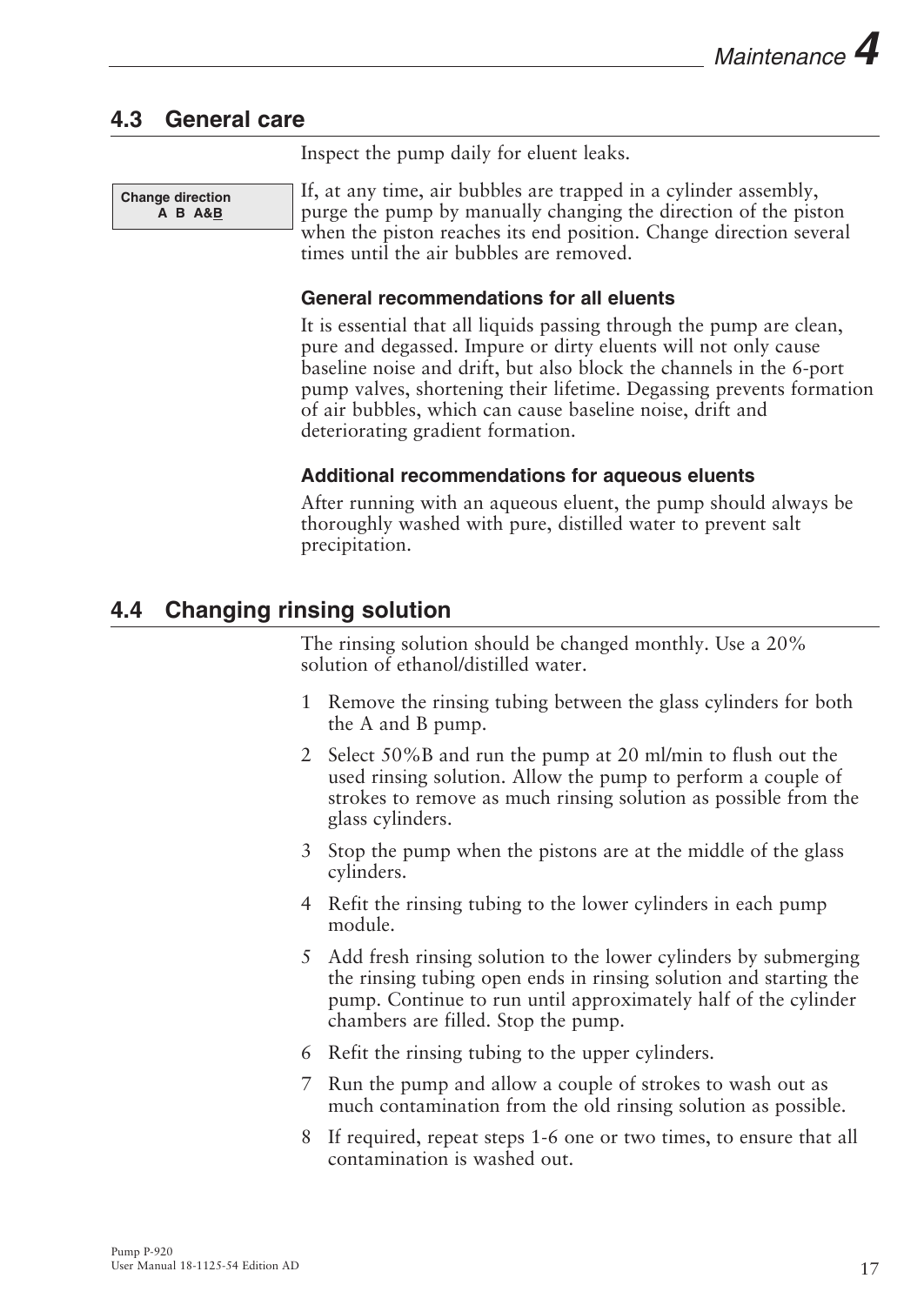# **4.5 Testing leakage**

When using the Pump P-920 regularly, a leakage test should be performed every second month. When the pump is used intermittently, a leakage test should be performed before every use. After disassembly due to cleaning or repair, a leakage test should also be performed before use.

Leakage is tested by checking the pump pressure against a blocked outlet using distilled water and a 1/16" stop plug. The test is carried out from the pump dial and display. A chart recorder connected to the analogue pressure output can be useful to record the pressure reading during the test.

- 1 Set the pump to 0%B and select a flow of 20 ml/min.
- 2 Set the high pressure limit to 4.5 MPa and press OK.
- 3 Run the A pump until the piston which is delivering flow is at the middle of the glass cylinder. Stop the pump.
- 4 Plug the pump outlet at the pressure manifold using a 1/16" stop plug (18-1112-52).
- 5 Select a flow of 0.2 ml/min.
- 6 Start the pump and let it run until the pressure limit is reached and the pump stops.
- Check the pressure reading for two minutes. The pressure must not decrease more than 0.45 MPa during this time. If the decrease is larger, see *Chapter 5 Trouble-shooting* for actions.
- 8 Release the pressure from the pressure manifold by loosening the stop plug. Select a flow of 20 ml/min and run the A pump until the other piston, which is now delivering flow, is at the middle of the glass cylinder. Stop the pump.
- 9 Repeat steps 4-7.
- 10 Set the pump to 100%B and select a flow of 20 ml/min.
- 11 Release the pressure from the pressure manifold by loosening the stop plug. Run the B pump until the piston which is delivering flow is at the middle of the glass cylinder. Stop the pump.
- 12 Repeat steps 4-7.
- 13 Repeat steps 8 for the B pump.
- 14 Repeat steps 4-7.
- 15 Remove the stop plug and reconnect the outlet tubing to the pressure manifold.
- 16 Store the pressure recordings in the system logbook.

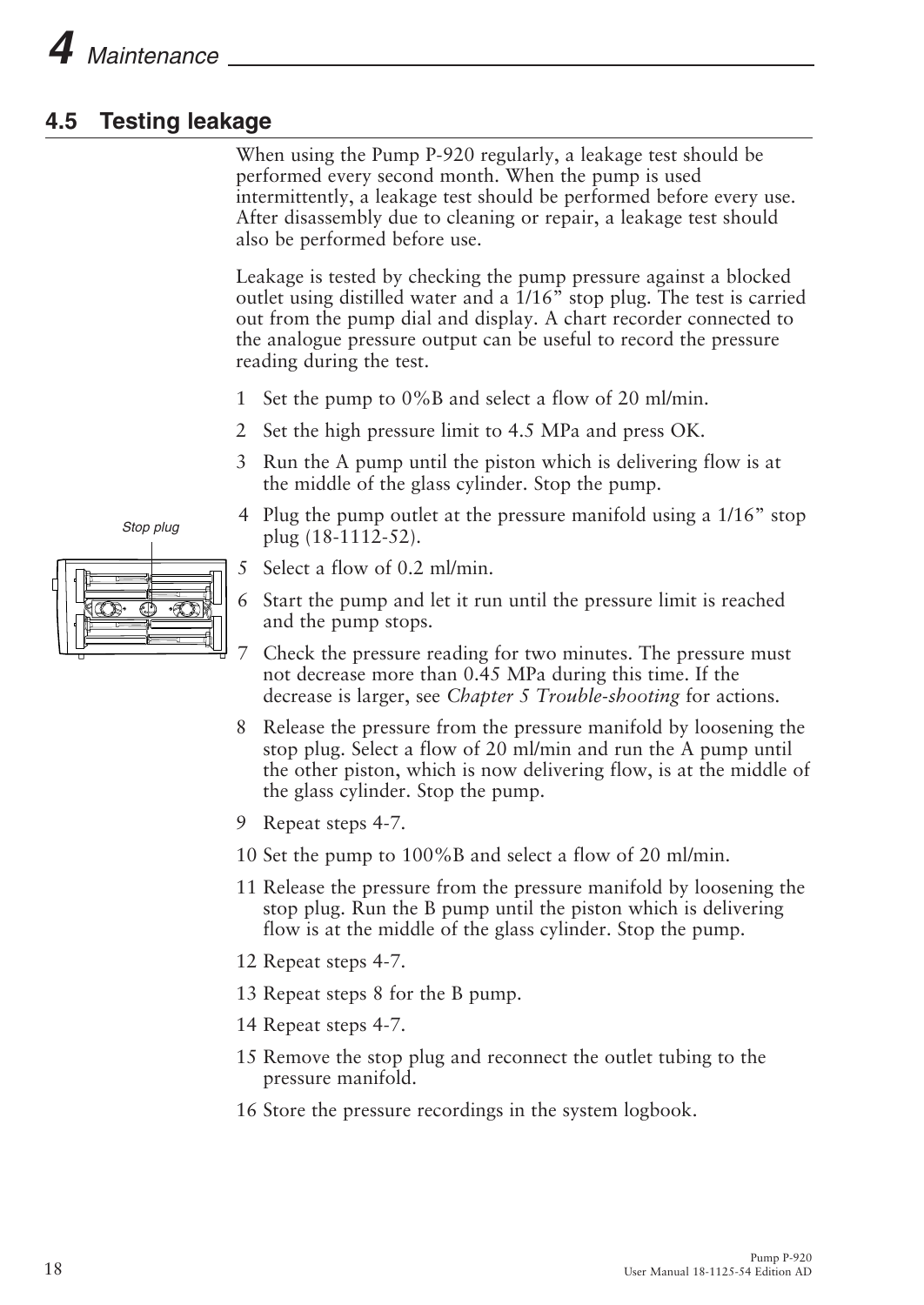# **4.6 Replacing the piston seal**

If there are signs of leakage between piston seal and glass cylinder, replace the piston seal of the leaking pump cylinder.

A seal leakage will gradually fill up the rinsing chamber completely, causing excess fluid to leak out around the rinsing tubing connections.

**CAUTION!** Do not disassemble the pump mechanism unless there is good reason to believe that the seal is leaking. Always ensure that sufficient spare components are available before attempting to replace the piston seal. We do not recommend refitting a used piston seal after removal.

*Note: Before disassembling the pump mechanism, move all input buffer bottles to below the level of the pump pistons to prevent siphoning.*

*Note: Always replace the piston seals on both piston heads of a pump module at the same time.*

## **Required spare parts and tools**

Seal kit containing (see *Reference information D* for code numbers):

- Piston seal kit containing two piston seals,two gaskets and two wipers.
- M6 wrench (included in ÄKTAFPLC tool kit).
- 2.5 mm Allen key (included in ÄKTAFPLC tool kit).
- U-wrench NV 5.5 (included in AKTAFPLC tool kit).

*Note: After new sealings have been installed, check the pump for leakage. See section 4.5 Testing leakage.*

#### **Replacement instruction**

CAUTION! Read the following instructions carefully. Avoid fitting the individual parts of the pump cylinder assembly incorrectly. Ensure that the orientation of each part is correct before continuing with the next instruction.

1 Use operating menu Setup Pulsecomp. to check that pulse compensation is off, see Section B.2.6. If not, select off. Otherwise, adjustment is not possible.

Start the pump and run until the piston head reaches the middle of its cylinder. Stop the pump by setting it to **END** work mode.

**Setup Pulsecomp. (on) on off**

**Run 1.00ml/min**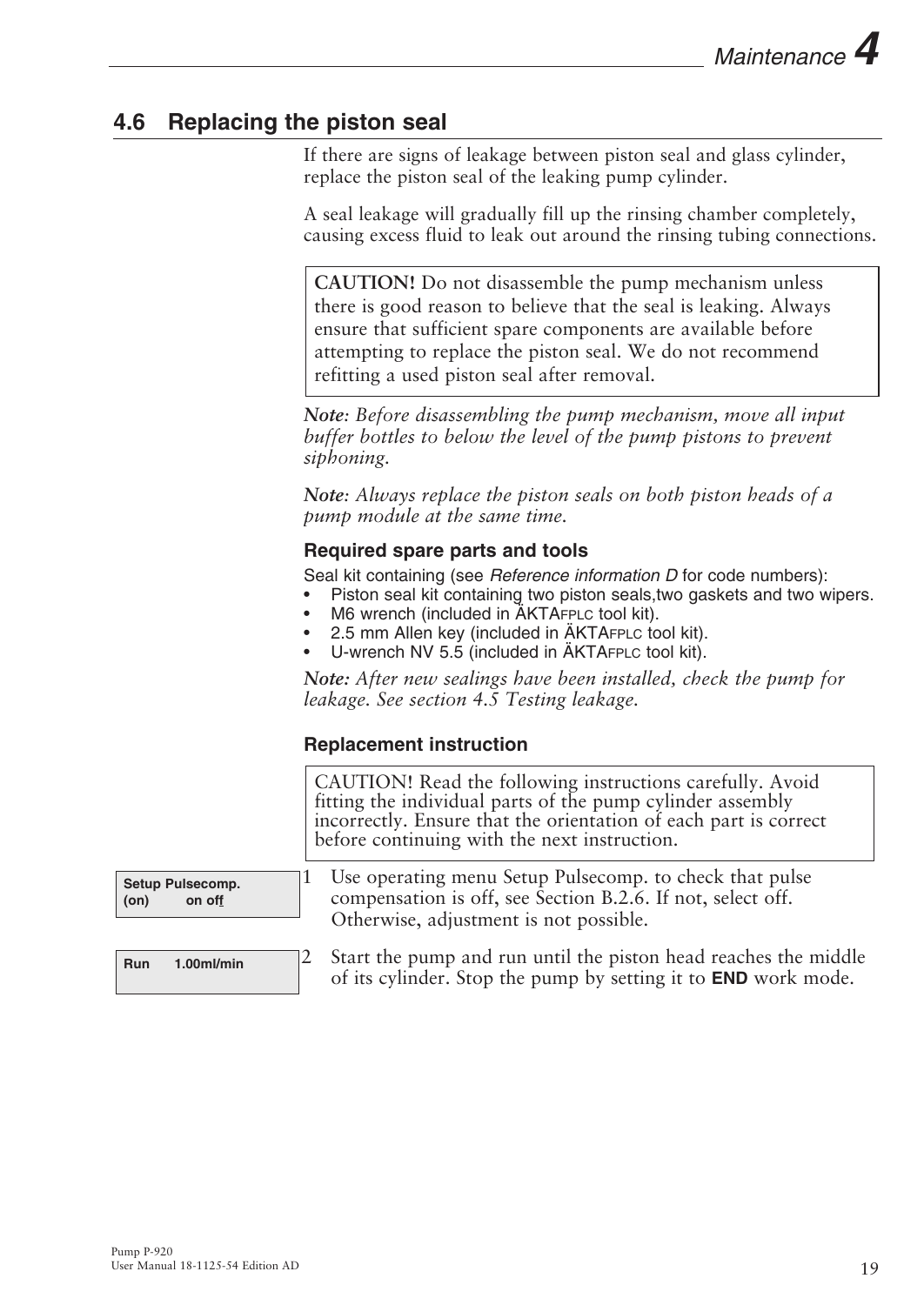



- Switch OFF the pump at the mains power switch on the front panel.
- 4 Remove the protective perspex cover by unscrewing the fixing screws.
- 5 Remove the protective metal cover over the piston rod by gently pressing it together while pulling it off.
- 6 Remove the rinsing tubing. Also remove the tubing cover by undoing the two Philips screws.
- 7 Disengage the piston rod from the driving arm by loosening the stop screw with the 2.5 mm Allen key.
- 8 Unscrew the locking screw for the pump cylinder assembly in a **clock-wise** direction and remove it. Disconnect the inlet and outlet tubings from the pump cylinder assembly.
- 9 Unscrew the M3 nuts from the support rods. Carefully remove the glass cylinder together with the end piece and gently pull out the piston.
- 10 Remove the piston seal using a needle. Be careful not to damage the piston head during this operation. Fit the new seal by hand.
- 11 The wiper is removed by pressing it out from the rod. Press a new wiper onto the rod. The hole on the wiper should point towards the pump head.

CAUTION! Do not push the piston at an angle to the cylinder and do not twist the piston.

- 12 Wet the piston head with distilled water and push it into the glass cylinder.
- 13 Change the end piece gasket located between the end piece and the glass cylinder. Use a spatula to remove the worn gasket.
- 14 Place the flat edge of the support rod assembly on a flat surface.
- 15 Mount the end piece on the support rod assembly so the tubing connectors are parallel to the flat edge.
- 16 Mount the glass cylinder with the piston and the wiper onto the end piece. Check that the rinsing tubing connector points upwards.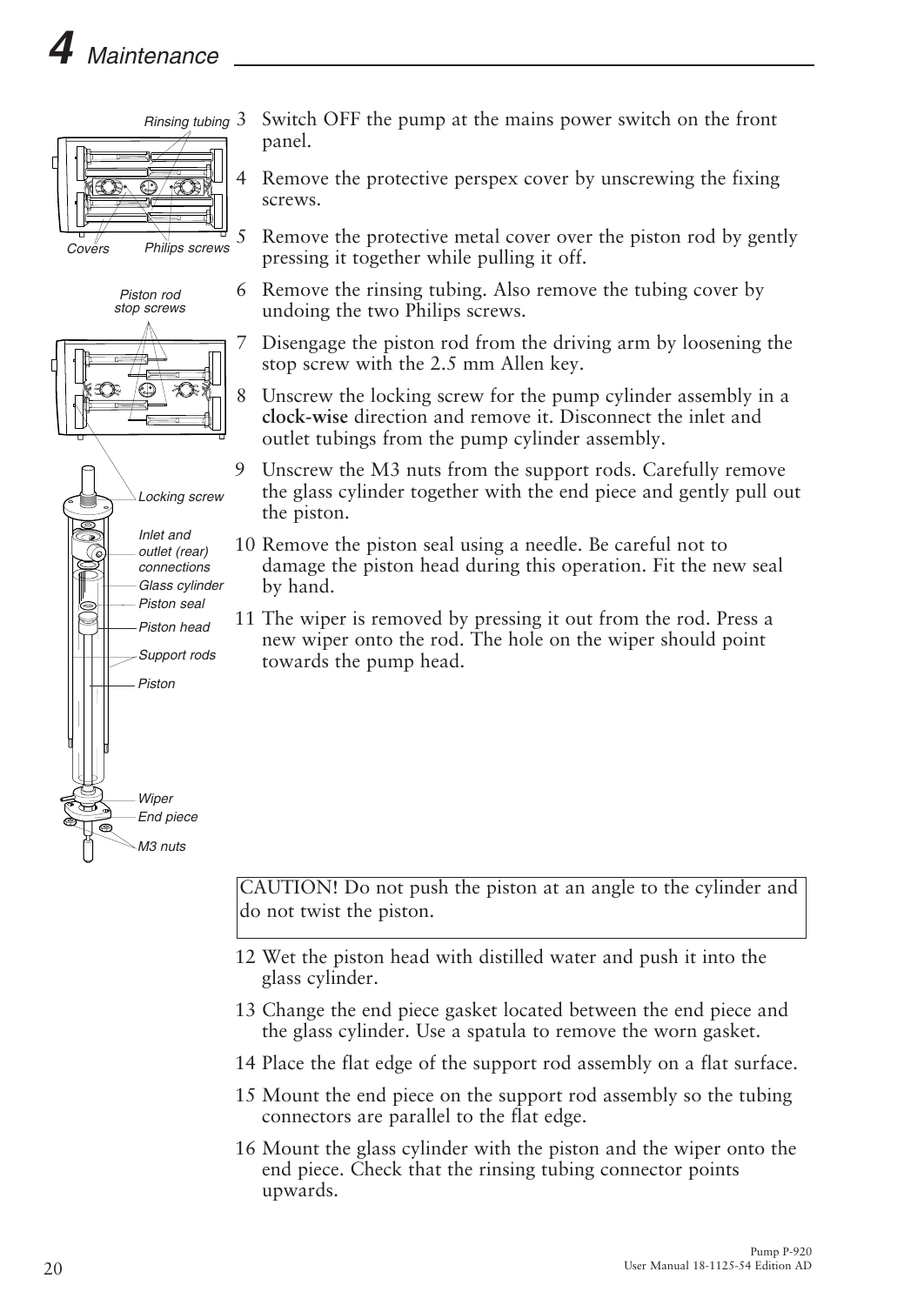17 Make sure that both the end piece gasket and the wiper are in position. Insert the two support rods into the holes in the end piece. When the glass cylinder is properly seated, tighten the two M3 nuts gently.



- 18 Refit the pump cylinder assembly. Check that the end piece rinsing tubing connector points towards you. Connect the inlet and outlet tubings to the pump cylinder assembly. Check the assembly alignment and the connections carefully to eliminate the risk of glass cylinders bursting when pressure is applied.
- 19 Tighten the locking screw for the pump cylinder assembly and pull the piston rod to the end piece.

WARNING! Hands and fingers risk being squeezed between the piston driving arm and the pump housing when running the pump without the protective covers fitted.

- 20 Switch on the pump with the mains power switch on the front panel. After the selftest, run the pump at a low flow rate so that the piston rod slips into the hole in the driving arm. Continue to run the pump until the 6-port pump valve switches. Just as the valve switches, stop the pump.
- 21 Engage the piston rod in the driving arm by tightening the stop screw with the Allen key.
- 22 Fill the rinsing system with 20% ethanol and replace the rinsing tubing.
- 23 Replace the tubing cover, the protective cover over the piston rod and the perspex cover. Make sure that no capillary is stuck between covers and the pump housing.
- 24 Run in the new sealings as described in section *2.8 Running-in the new pump*.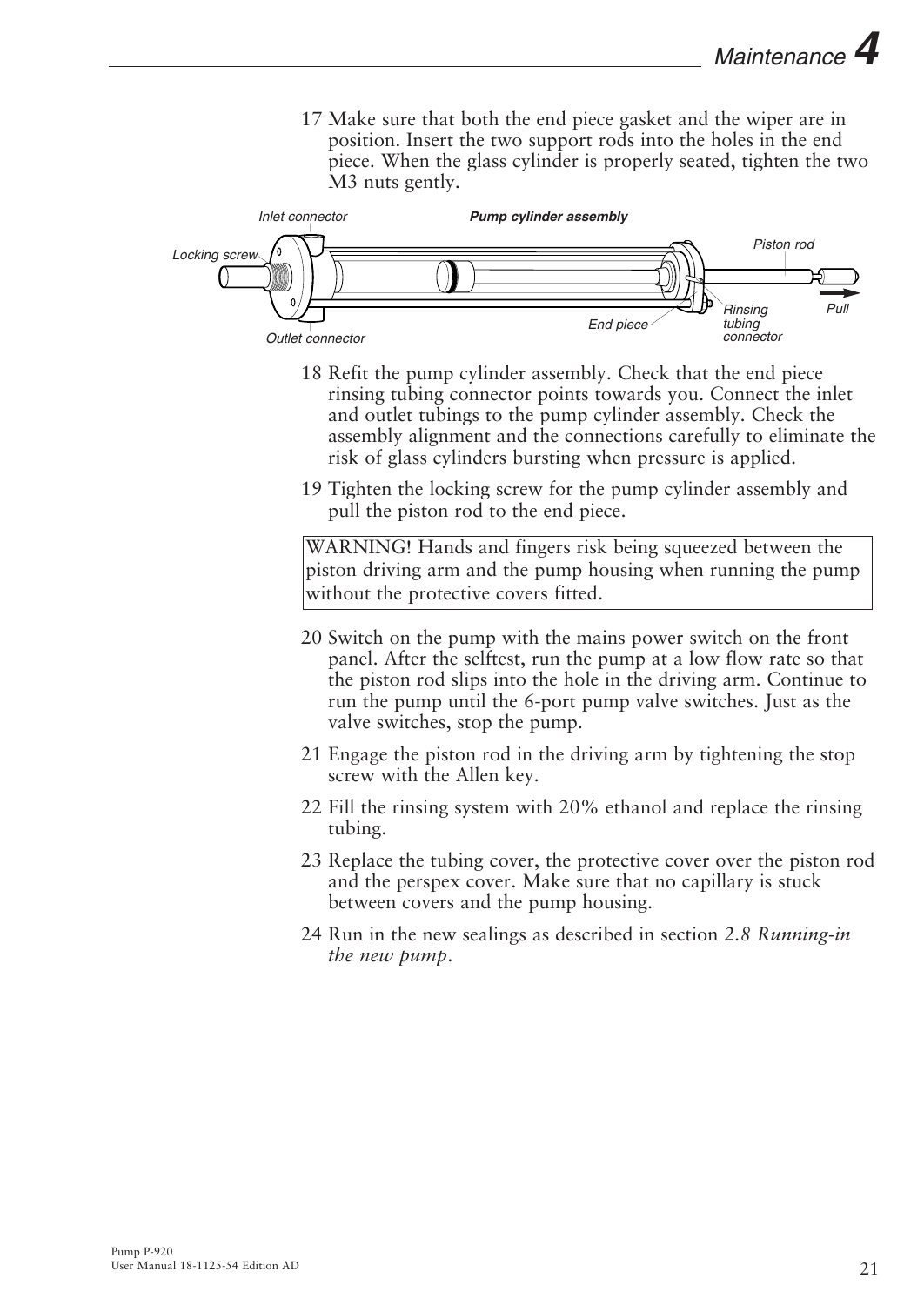# **4.7 Replacing a damaged piston**

Typical symptoms of a damaged piston are observed as excessive piston seal wear, unstable pressure, a reduction in the flow or, in some cases, noise as the piston moves. The piston should be removed, examined for damage or salt precipitation and then replaced with a new piston if necessary.

If a damaged piston has been in operation, the piston seal will be destroyed and should also be replaced. To replace the piston and the seal, follow the instructions in section *4.6 Replacing the piston seal.*

In addition to the spare parts listed in section 4.4, a **pump head complete** and possibly, if scratches are found inside the glass cylinder, a **glass cylinder** are also required (see *Reference information D* for code numbers).

# **4.8 Cleaning the 6-port pump valve**

Faulty operation of the 6-way pump valve is usually indicated by no flow and that the pressure sensor gives no indication that the back pressure has increased. The probable cause is that one or more channels are blocked.

Identify the relevant pump cylinder assembly by observing which pump head is not delivering flow.

**WARNING!** Incorrectly fitted tubing may loosen, causing a jet of liquid to spray out. This is especially dangerous if hazardous chemicals are being used. Connect the tubing by first inserting the tubing fully, then tightening the connector fingertight. Finally tighten the internal connectors a further 1/4 turn using the key supplied.

**CAUTION!** Change the solvent to distilled water and flush out all salt before flushing the 6-port pump valve*.*

First, try to clean the inlet channel in–place by disconnecting the inlet tubing and the tubing from the corresponding pump cylinder assembly. Clean the channels in the valve by flushing nitrogen in reverse flow direction through the valve. Observe the capillary markings when reconnecting the tubing.

If this does not correct the problem, call Amersham Biosciences for service.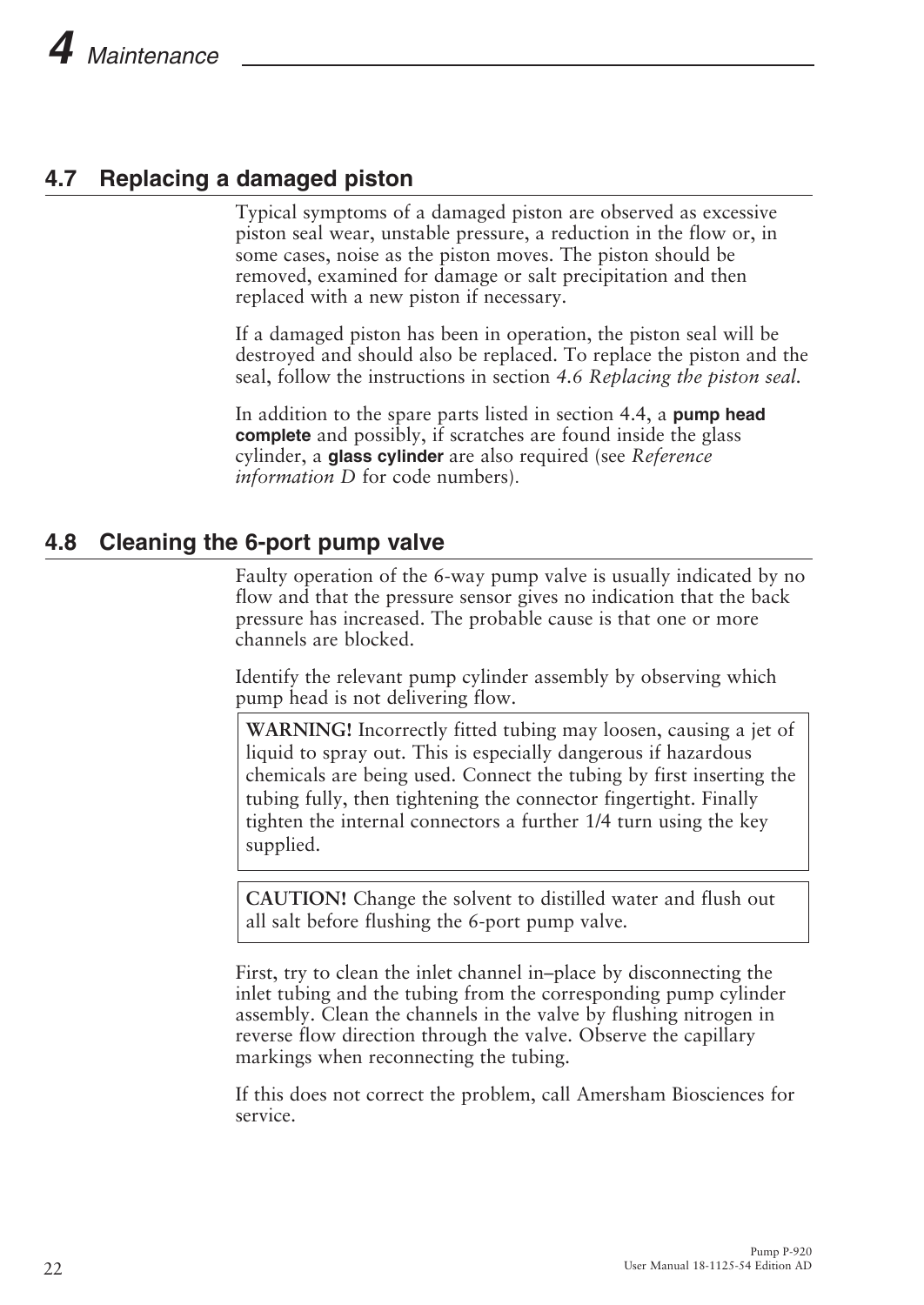# 5 Trouble-shooting

# **5.1 General**

When contacting Amersham Biosciences for support, state the version number of the module. This is shown for 2 seconds during start-up. The version and model can also be checked by using the **Check Service Mode** operating menu.

We recommend you make a pressure recording since much information can be gained from the pressure trace. See section *5.4 Checking the pump pressure*, for more information.

**WARNING!** The module must not be opened by the user. It contains high voltage circuits that can give a lethal electric shock.

# **5.2 Faults and actions**

If the suggested actions do not correct the fault, call Amersham Biosciences.

| <b>Fault</b>                                                     |              | <b>Action</b>                                                                                                                                                                                                  |
|------------------------------------------------------------------|--------------|----------------------------------------------------------------------------------------------------------------------------------------------------------------------------------------------------------------|
| Large spillage over/into<br>system/module                        | 1.<br>2<br>3 | Unplug the mains inlet cable.<br>Clean and dry the system/module with a dry cloth or paper.<br>If necessary, tilt the system/module backwards to drain.<br>Call Amersham Biosciences local service for advice. |
| No text on the front display                                     | 1.           | Check that the mains cable is connected and the power<br>switch is in ON-position I.                                                                                                                           |
|                                                                  | 2            | Check the mains power supply.                                                                                                                                                                                  |
|                                                                  | 3            | Check the mains inlet fuse.                                                                                                                                                                                    |
| Erratic flow, noisy baseline<br>signal, irregular pressure trace |              |                                                                                                                                                                                                                |
| Air bubbles passing<br>through or trapped in the pump            | 1.           | Check that there is sufficient eluent present in the<br>reservoirs.                                                                                                                                            |
|                                                                  | 2            | Check all connections for leakage.                                                                                                                                                                             |
| 6-port pump valve<br>not functioning correctly                   | 1.           | Follow the instructions in section 4.8 Cleaning the<br>6-port pump valve.                                                                                                                                      |
|                                                                  | 2            | Clean the valve in-place. If improvement is not seen,<br>call Amersham Biosciences for service.                                                                                                                |
| Piston seal leaking                                              | 1.           | Replace the piston seal according to the instructions in<br>section 4.6 Replacing the piston seal.                                                                                                             |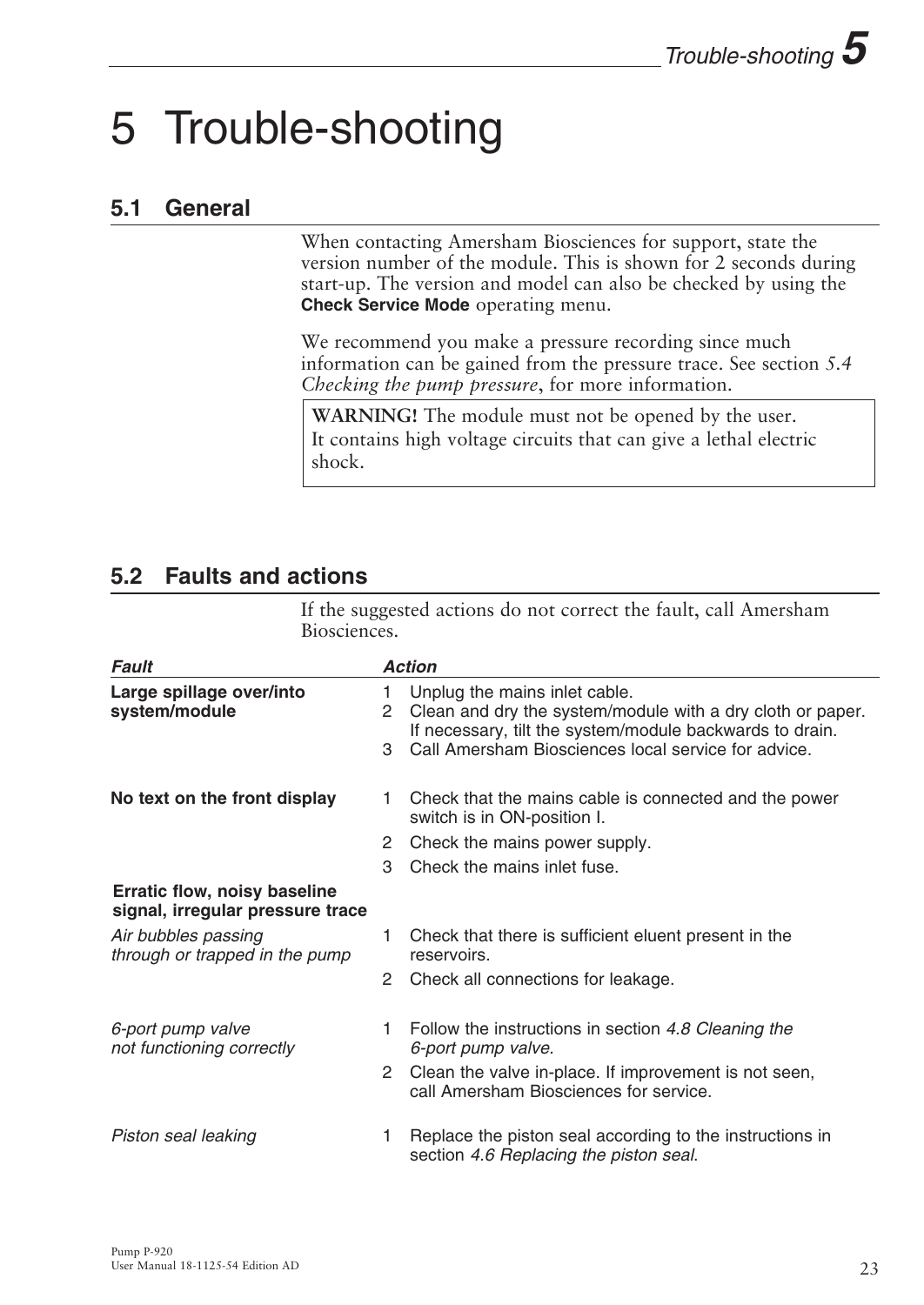| Fault                                             | <b>Action</b>                                                                                                                                                                                                     |
|---------------------------------------------------|-------------------------------------------------------------------------------------------------------------------------------------------------------------------------------------------------------------------|
|                                                   |                                                                                                                                                                                                                   |
| Blockage or partial blockage                      | Flush through to clear blockage.<br>1.                                                                                                                                                                            |
|                                                   | If necessary, replace tubing.<br>2                                                                                                                                                                                |
|                                                   | Check inlet tubing filter. It can become clogged if unfiltered<br>3<br>buffers or samples are applied.                                                                                                            |
|                                                   | See instructions for flushing through at the end of the run<br>in section 3.8 Ending the run and storage.                                                                                                         |
| Liquid leaking from the<br>pump cylinder assembly | Wiper and/or end piece gasket incorrectly fitted or worn.<br>Replace or re-install the faulty part(s).                                                                                                            |
| Low eluent flow and noise<br>as the pistons move  | Disassemble the pump cylinder assembly and examine the<br>1.<br>piston seal and glass cylinder walls according to section<br>4.6 Replacing the piston seal. Replace if necessary.                                 |
|                                                   | If the glass cylinder walls are scratched, check the piston<br>2<br>seal. Ensure that the piston rinsing system is always used.<br>especially when working with aqueous buffers with high salt<br>concentrations. |
|                                                   | Check the piston for damage. If damaged, replace the piston<br>3<br>according to section 4.7 Replacing a damaged piston.                                                                                          |
|                                                   | Never reinstall used or old parts that may be worn.<br>4                                                                                                                                                          |
| Leaking connection and/or                         | Unscrew the tubing connector and check if it is worn or<br>1.                                                                                                                                                     |
| crystalised material around<br>a connector        | incorrectly fitted. If so, replace the connector.<br>Tighten the connector properly.<br>$\mathbf{2}^{\prime}$                                                                                                     |
| Error in external chart recorder                  | Check the chart recorder according to its manual.<br>-1                                                                                                                                                           |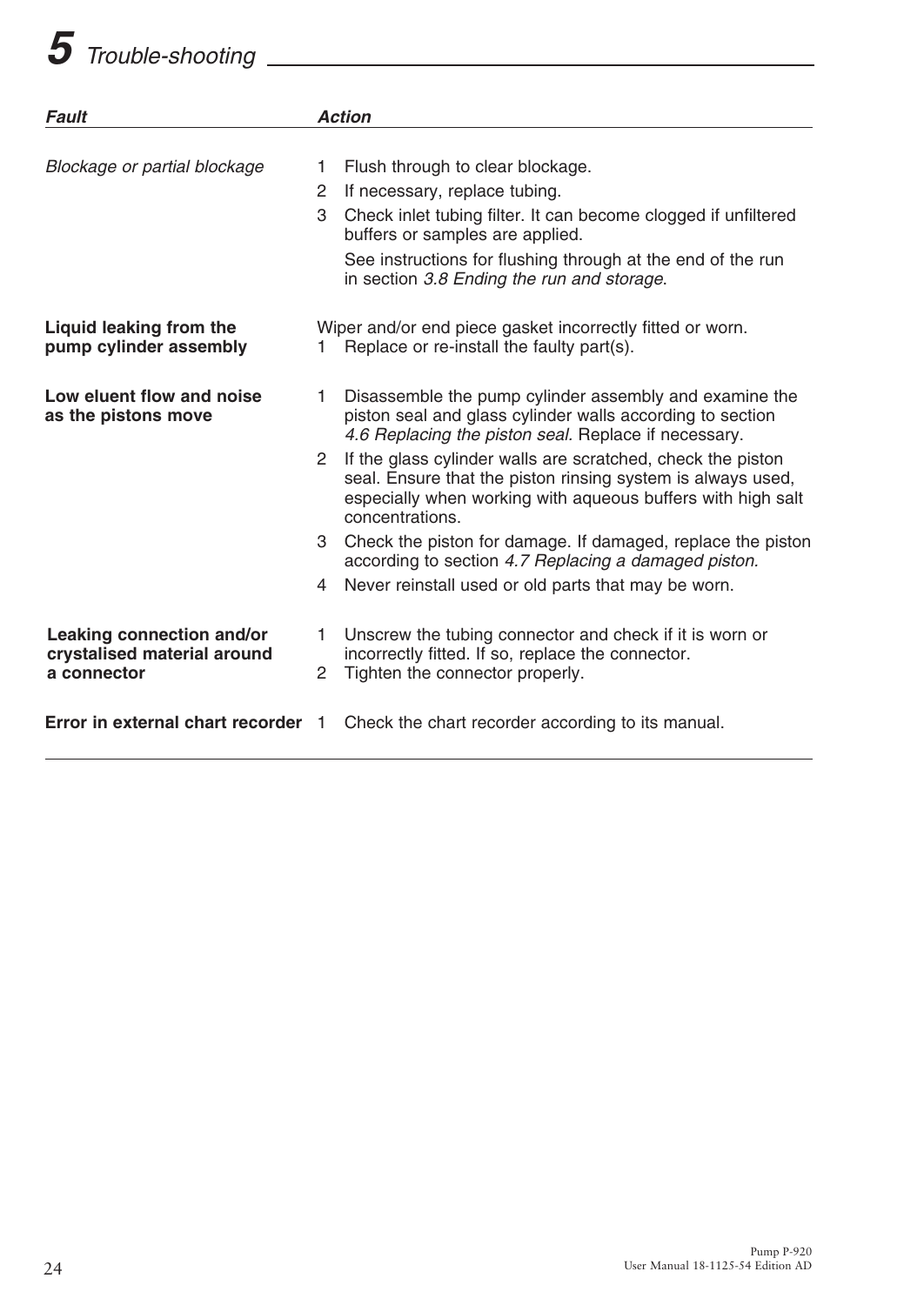# **5.3 Error messages**

If the suggested actions do not correct the fault, call Amersham Biosciences.

| Message                                              | <b>Action</b>                                                                                                                                                |
|------------------------------------------------------|--------------------------------------------------------------------------------------------------------------------------------------------------------------|
| 1 ERROR in software<br>notify instr support          | 1<br>Reboot system.<br>2<br>If error remains, notify instrument support.                                                                                     |
| 33 ERROR in software<br>notify instr support         |                                                                                                                                                              |
| 34 ERROR in software<br>notify instr support         |                                                                                                                                                              |
| 35 ERROR in software<br>notify instr support         |                                                                                                                                                              |
| 70 WARNING no mixer<br><b>Check connection</b>       | Switch off the module.<br>1.<br>Check the UniNet-2 connections to the mixer.<br>2<br>3 Check the mixer.                                                      |
| 71 Error in mixer<br><b>Check mixer</b>              | Switch on the module.<br>4                                                                                                                                   |
| 72 Error in UniNet2<br><b>Check units</b>            | Switch off the module.<br>1.<br>Check all UniNet 2 connections.<br>2<br>Switch on the module.<br>3                                                           |
| <b>73 WARNING UniNet2</b><br><b>Check connection</b> |                                                                                                                                                              |
| 75 Error in valveA<br><b>Cont./Call service</b>      | Switch off the module.<br>1.<br>2<br>Switch on the module.<br>3.<br>If still persistent, call service.                                                       |
| 76 Error in valveB<br><b>Cont./Call service</b>      |                                                                                                                                                              |
| <b>80 WARNING</b><br><b>Pump overpressure</b>        | Check high pressure limit setting.<br>1.<br>2<br>Check the column (may be blocked).<br>Check the flowpath for blockage.<br>3.                                |
| <b>81 WARNING</b><br><b>Pump underpressure</b>       | 1.<br>Check low pressure limit setting<br>2<br>Check the column (may be leaking).<br>Check the flowpath for leakage.<br>З<br>Check for air in the pump.<br>4 |
| 82 WARNING pump<br>overheated check fan              | Switch off the module and let it cool.<br>1<br>2<br>Clean or clear the air inlets.<br>3<br>Switch on the module and check that the fan is running.           |
| 83 ERROR endsensors<br>pump A call service           | 1<br>Call service.                                                                                                                                           |
| <b>84 ERROR endsensors</b><br>pump B call service    |                                                                                                                                                              |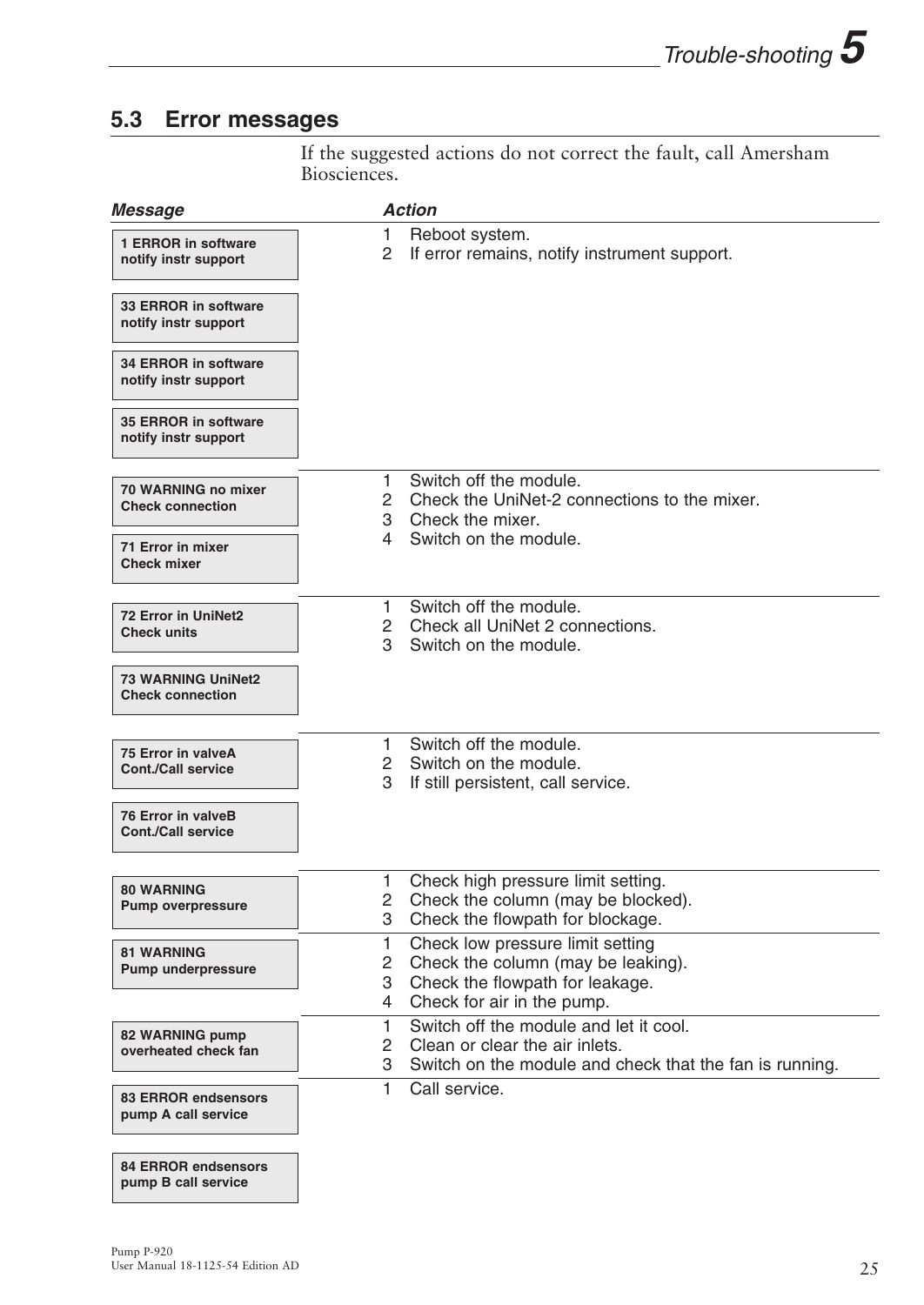| 85<br><b>Failed to set offset</b>                | 2      | 1 Reboot system.<br>If error remains, call service.                                                                                                                  |
|--------------------------------------------------|--------|----------------------------------------------------------------------------------------------------------------------------------------------------------------------|
|                                                  |        |                                                                                                                                                                      |
| 86 ERROR in EEPROM<br><b>Recalib, all values</b> | 1.     | Call service for recalibration.                                                                                                                                      |
| 88 Not allowed in<br>current mode.               | 1      | Select other instruction, or change mode (End, Run or<br>Pause).                                                                                                     |
| 3300 Error software<br>notify instr support      | 1<br>2 | Reboot system.<br>If error remains, notify instrument support.                                                                                                       |
| 3400 Error software notify<br>instr support      |        |                                                                                                                                                                      |
| 3401 Error softwar<br>notify instr support       |        |                                                                                                                                                                      |
| 3410 Error softwar notify<br>instr support       |        |                                                                                                                                                                      |
| 3411 Error softwar<br>notify instr support       |        |                                                                                                                                                                      |
| 3510 Error softwar<br>notify instr support       |        |                                                                                                                                                                      |
| 3621 Error softwar notify<br>instr support       |        |                                                                                                                                                                      |
| 3622 Error softwar<br>notify instr support       |        |                                                                                                                                                                      |
| 3624 Error softwar<br>notify instr support       |        |                                                                                                                                                                      |
| 3600 Low lim>hi-lim                              | 1      | Low pressure limit can not be set higher than high pressure<br>limit. Reset limit.                                                                                   |
| 3605 Low lim>hi-lim<br>Hysteresis                | 1.     | Low pressure limit for warning can not be set higher than<br>high pressure limit for warning. Overlapping ranges due to<br>hysterersis are not allowed. Reset limit. |
| 3610 Discon pressure<br>then set analog V.       | 1      | Release pressure in system before setting analogue output<br>voltage.                                                                                                |
| 3620 Error hardware<br>notify instr suppor       | 1      | Call instrument support.                                                                                                                                             |
| 3636 Value must be<br>greater than 0             | 1      | Full scale pressure must be greater than zero. Reset value.                                                                                                          |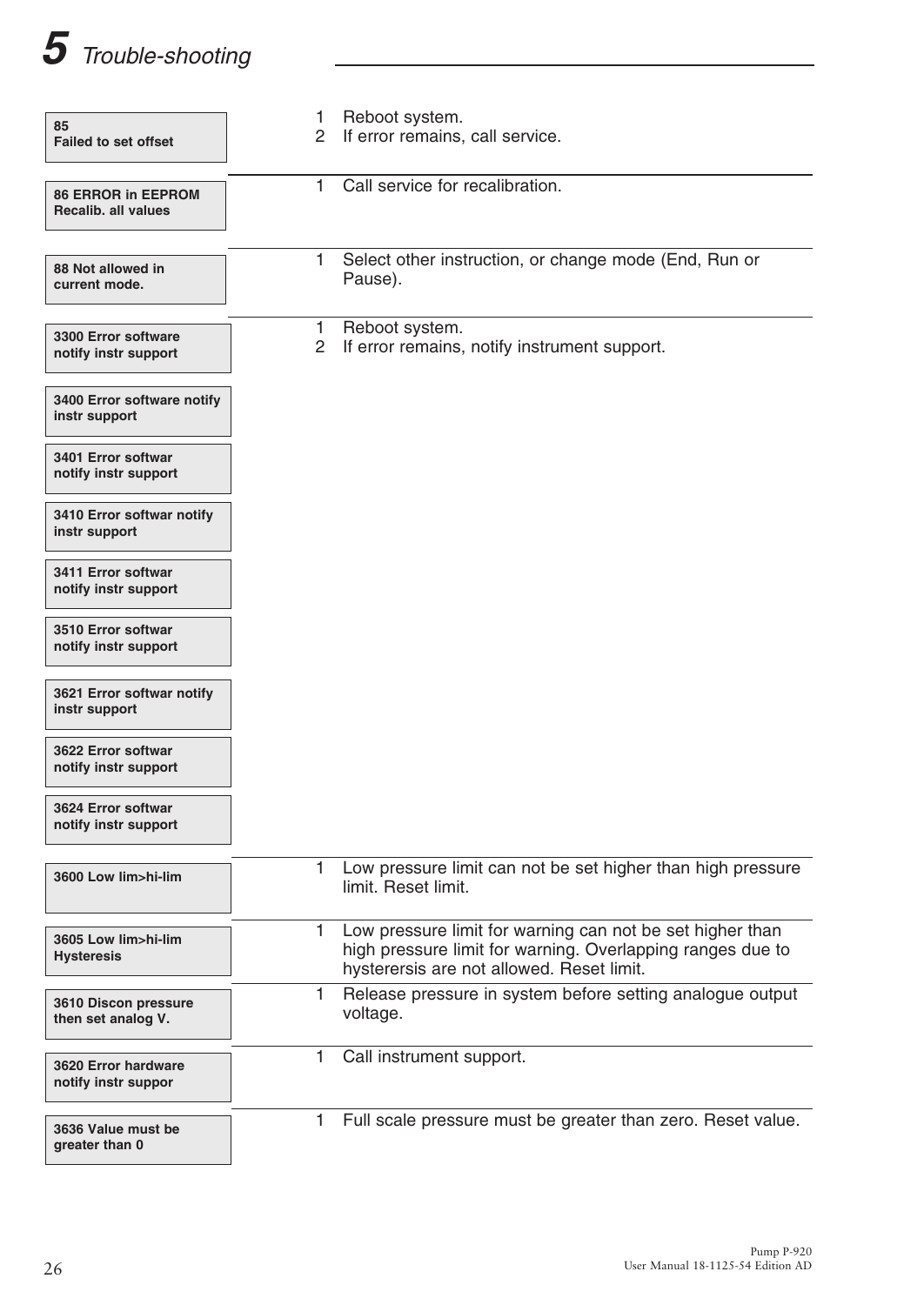| ERROR key (OK)            | $\mathbf{2}$        | The key was pressed during self-test, or is faulty.<br>Switch off the module.<br>3 Switch on the module. |
|---------------------------|---------------------|----------------------------------------------------------------------------------------------------------|
| <b>ERROR key (Esc)</b>    |                     |                                                                                                          |
| <b>ERROR key (OK+Esc)</b> |                     |                                                                                                          |
| <b>ERROR number 100</b>   | 1.<br>$\mathcal{S}$ | Switch off the module.<br>2 Check all connections.<br>Switch on the module.                              |
| ERROR number 109-113      |                     |                                                                                                          |
| ERROR number 120-121      |                     |                                                                                                          |
| ERROR number 106-108      | 1.<br>2<br>3        | Switch off the module.<br>Check all UniNet 1 and UniNet 2 connections.<br>Switch on the module.          |
| <b>ERROR number 118</b>   |                     |                                                                                                          |

# **5.4 Checking the pump pressure**

To check the pump function, make a recording of the pressure on a chart recorder, or check the pressure in UNICORN. This pressure recording is more sensitive than the reading on the display. By observing the piston running indicator in **Check menu** (see section *B.1.1*) together with the pressure trace, the pump cylinder assembly which is functioning abnormally can be identified.

There can be several causes of an abnormal pressure recording, for example:

- partially blocked solvent filters
- leaking connections
- piston seal leakage
- 6-port pump valve malfunction
- piston and glass cylinder damaged
- flow restrictor blocked
- column blocked
- mixer blocked
- sample injection valve blocked.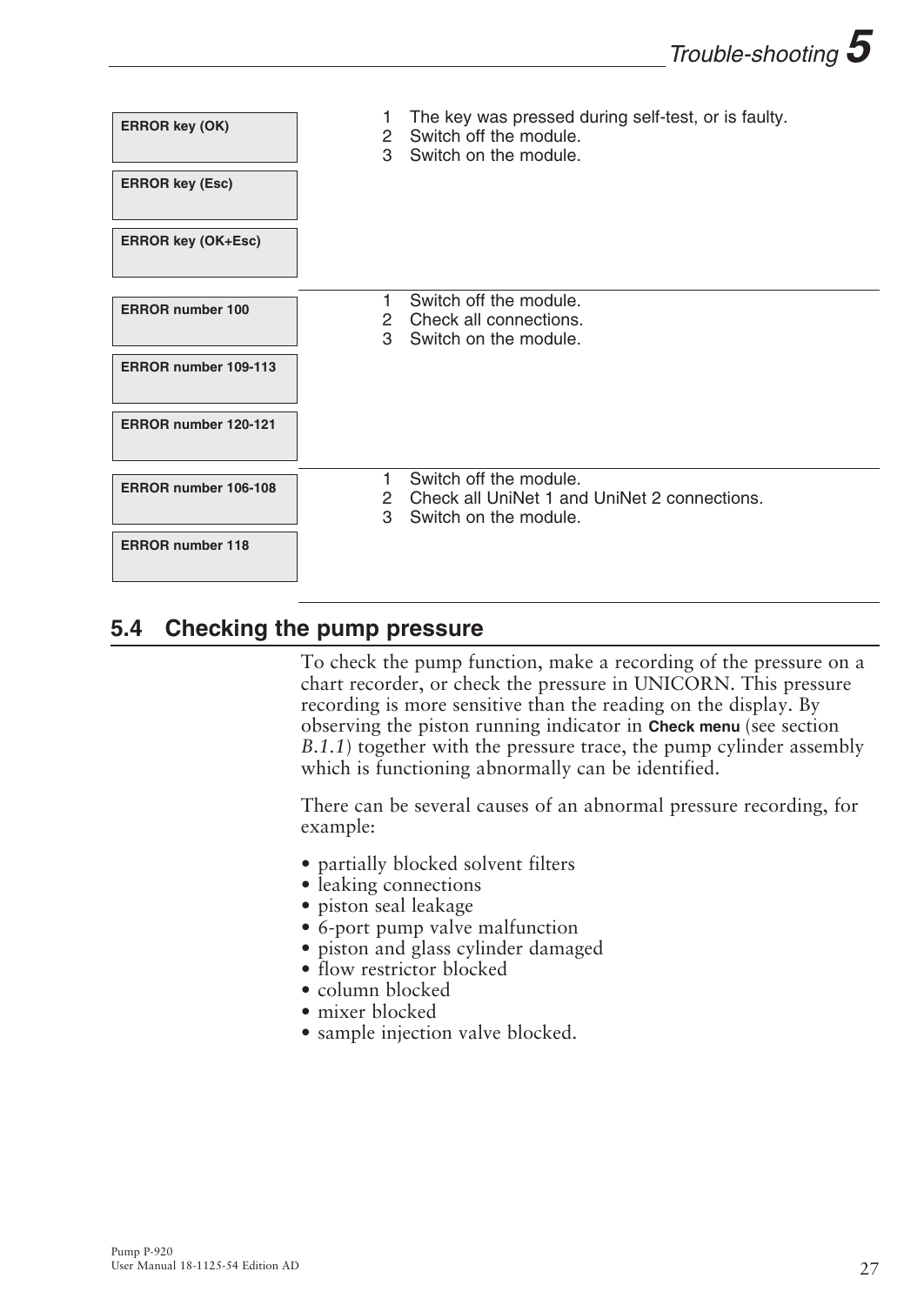# Reference information

# **A Description**

## **A.1 Module**



Pump P-920 is a high performance laboratory pump for use in liquid chromatography and other applications where constant liquid flow is required.

An eluent in an external vessel is drawn into the 6-port pump valve by the action of the pump cylinder assemblies. Twin reciprocating piston heads work in unison to deliver a smooth, low-pulsation flow from the pump pressure sensor housing.

The module contains no internal user-replaceable items.



## **A.2 Rear panel**

| <b>Connector/switch</b>     | <b>Function</b>                                                           |
|-----------------------------|---------------------------------------------------------------------------|
| Pressure analogue out 0-1 V | Pressure signal to chart recorder                                         |
| UniNet 2                    | Connection to Mixer M-925 and UniNet 2<br>network                         |
| UniNet 1                    | Connection to UniNet-1 network                                            |
| Mains inlet with fuse       | Supply voltage, grounded                                                  |
| Mains outlets               | Supply voltage to UPC-900, Frac-900 and<br>external units                 |
| 0/1<br>Remote               | Module on/off switch (on front panel)<br>Input/output for digital signals |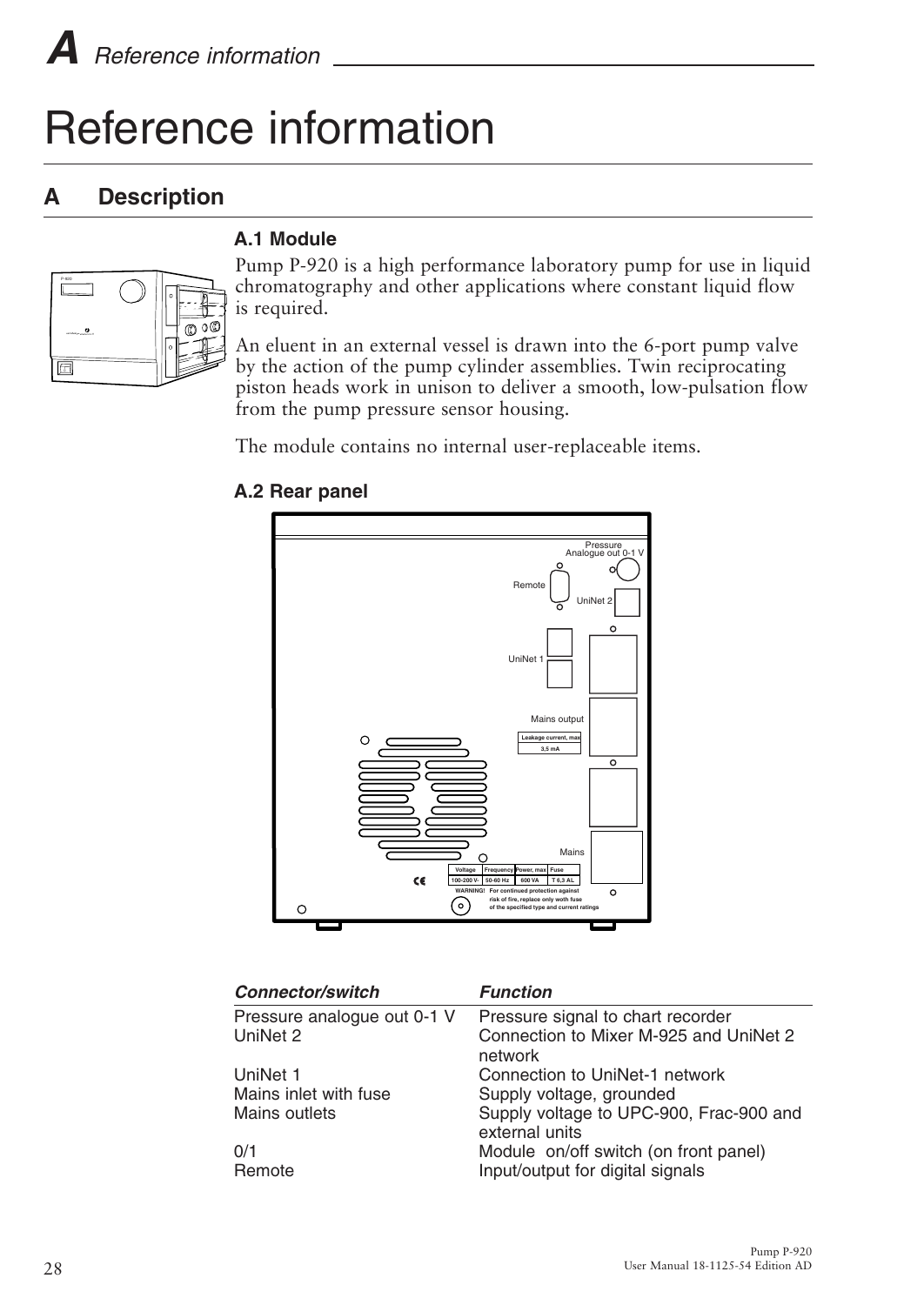Auxiliary equipment with digital signal interface can be connected to the 9-pole D-SUB female REMOTE connector (5 V TTL signals only).



| Pin | <b>Signal</b>     | <b>Function</b>                               |
|-----|-------------------|-----------------------------------------------|
| 1-4 | Digital input 1-4 | Active status=low or closed terminal to pin 5 |
| 5.  | 0 V               | Signal ground                                 |
| 6-9 | Digital ouput 1-4 | Active status= $+5$ V in reference to pin 5   |

When used in combination with UNICORN and the ÄKTAFPLC strategy, 4 digital inputs and 4 digital outputs can be handled via the REMOTE connector. Pins 1–4 are used as inputs, and pins 6–9 as outputs. All input/output signals are 5 V TTL signals with ground reference to pin 5.

### **A.3 Fluid delivery**

Pumping action is provided by a stepper motor, through a gear box and a ball screw, to two alternating pistons mounted on the righthand side of the pump module.

The driving mechanism is located behind the side panel. The pistons reciprocate in two high precision glass cylinders. The pistons are driven so that one piston draws in solvent while the other expel solvent.

The change of piston direction is controlled by opto-electronic switches at the end positions. These switches also control the 6-port pump valve movement.

Each piston consists of three parts:

- head
- sealing
- connecting rod

The pump cylinder assembly is resistant to corrosive fluids and is easy to disassemble when servicing.

## **A.4 6-port pump valve**

The 6-port pump valve is a motorised rotary valve driven by a DCmotor through a gear box. The function of the valve is to control the solvent flow to and from the cylinder assemblies. The valve has six tubing connections.

The 6-port pump valve operates automatically when the pistons reach their end positions. The end positions are detected by optoelectronic switches. The valve is also operated when manual change of direction is ordered via the front dial.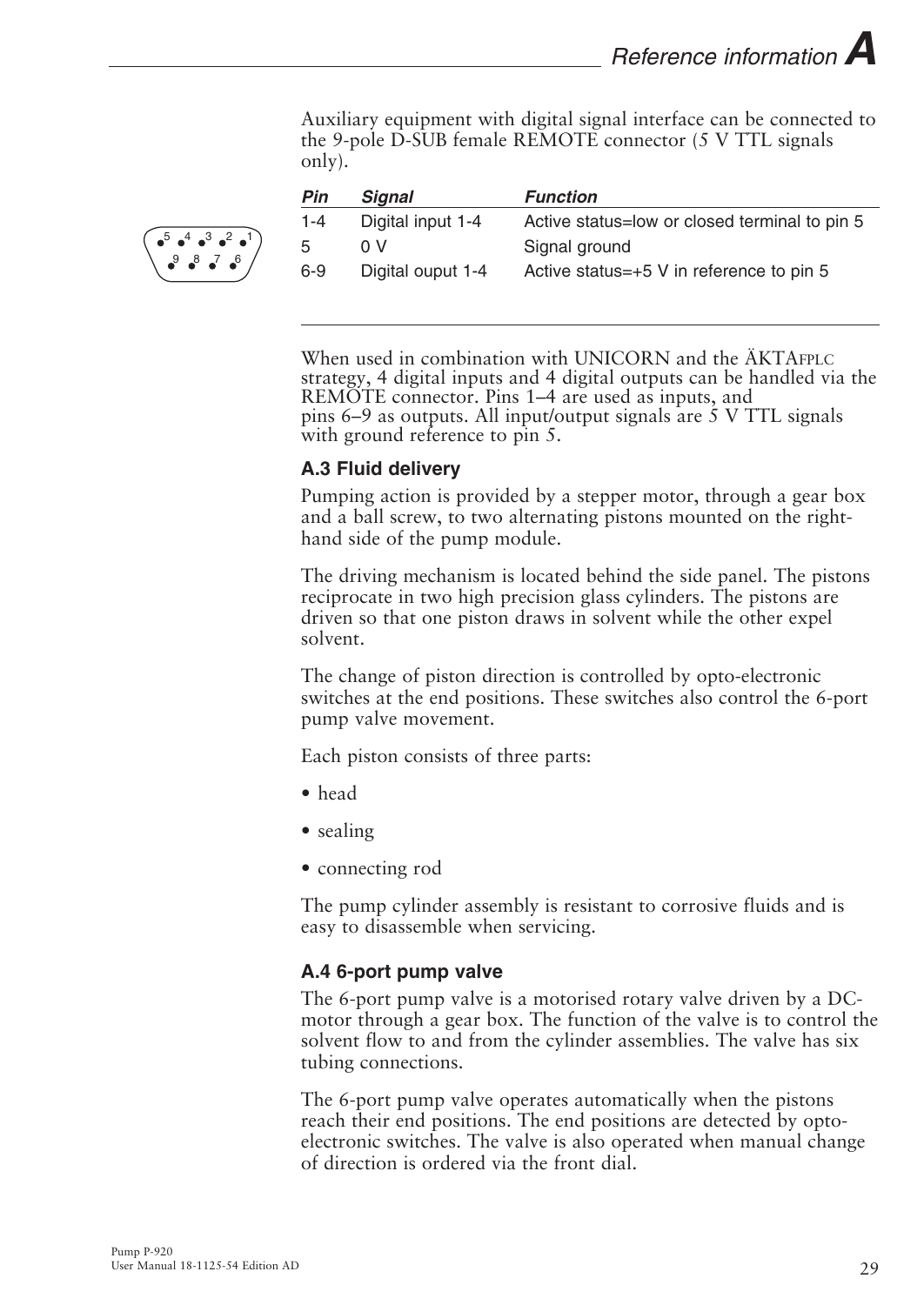In stand-alone applications, all connections except **IN** and **OUT** are fitted at the factory. When used in ÄKTAFPLC chromatography systems, the **IN** and **OUT** connections are also connected at the factory.

## **A.5 Pressure monitoring**

The pressure generated by the pump is continuously monitored by a pressure transducer housed in an outlet manifold block. The pressure transducer generates a signal which is proportional to pump pressure. This signal is read by UNICORN via the UniNet 1 connection, and is also displayed on the front panel display. It is also fed to the rear panel connector **Pressure analogue out 0-1 V**, where 0.1 V corresponds to 1 MPa.

The pressure transducer has two main functions:

- to continuously measure the operating pressure
- to sense excessive pressure that could damage the columns

If the pressure builds up to the set limit, the pump automatically shuts down and an alarm is given.

### **A.6 Protective covers**

**WARNING!** All protective covers over internal capillaries, piston rods and glass cylinders must be in place when running the pump.

Pump P-920 is equipped with covers to protect both the user and the pump from accidental damage.

A perspex cover is fitted over the fluid delivery side of the pump. The perspex cover is fixed with screws.

Metal covers are located over the moving part of the piston rods out side the glass cylinders. These covers are held in position by spring action.

#### **A.7 Using an external chart recorder**

The facility for recording the actual pressure at the pump outlet can be used for recording the pressure during an overnight run and for checking the pump function for any abnormality.

The external chart recorder output for pressure is 0–1 V, where 0.1 V corresponds to 1 MPa.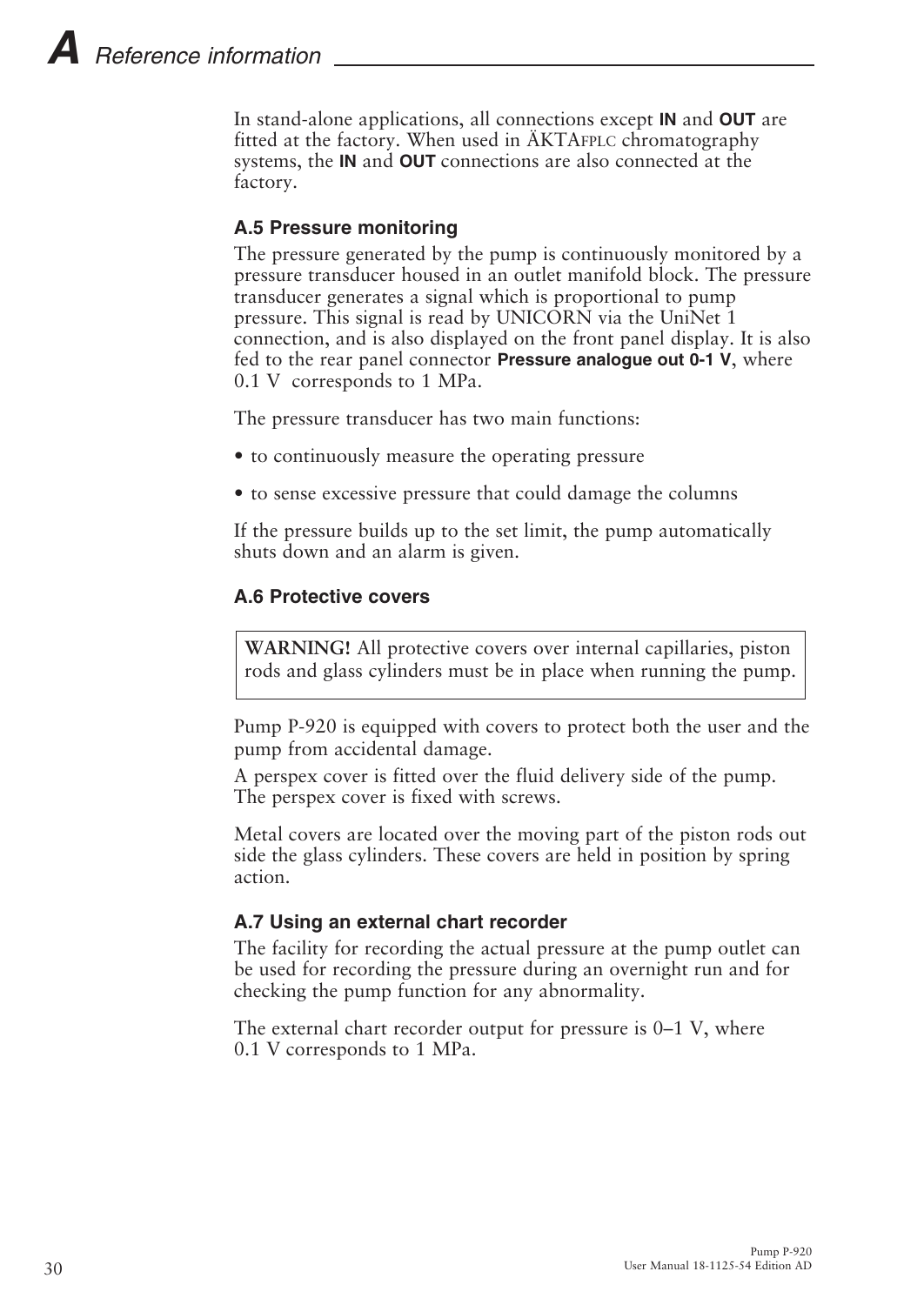# **B Menus**

## **B.1 Check menu**

Select main operating menu **Check** and press **OK** to access the check sub menus.

## **B.1.1 Checking piston status**

|  |  |  |  | 1 Select operating menu Check Piston Status and press OK. |  |  |  |  |
|--|--|--|--|-----------------------------------------------------------|--|--|--|--|
|--|--|--|--|-----------------------------------------------------------|--|--|--|--|

2 The display shows if Left and Right cylinder assemblies are compressing for both pump modules A and B. If the pump is stopped, **stopped** is shown instead.

## **B.1.2 Checking the number of piston strokes**

**Check Piston Strokes A 123456789, B 2398**

**A Left compressing B Right compressing**

**Check Piston Status**

**Check Mixer run time 15 Hours**

1 1 Select operating menu **Check Piston Strokes** and press **OK**.

## 2 The display shows the accumulated number of piston strokes for the upper and lower pump cylinder assemblies.

## **B.1.3 Checking mixer run time**

- 1 1 Select operating menu **Check Mixer run time** and press **OK**.
- 2 The display shows the accumulated run time for the mixer.

# **B.1.4 Checking service mode**

Service information relevant to the module can be checked. Information may not be available in all menus.



1 Not always pre-programmed. Depends on customer-specific contract.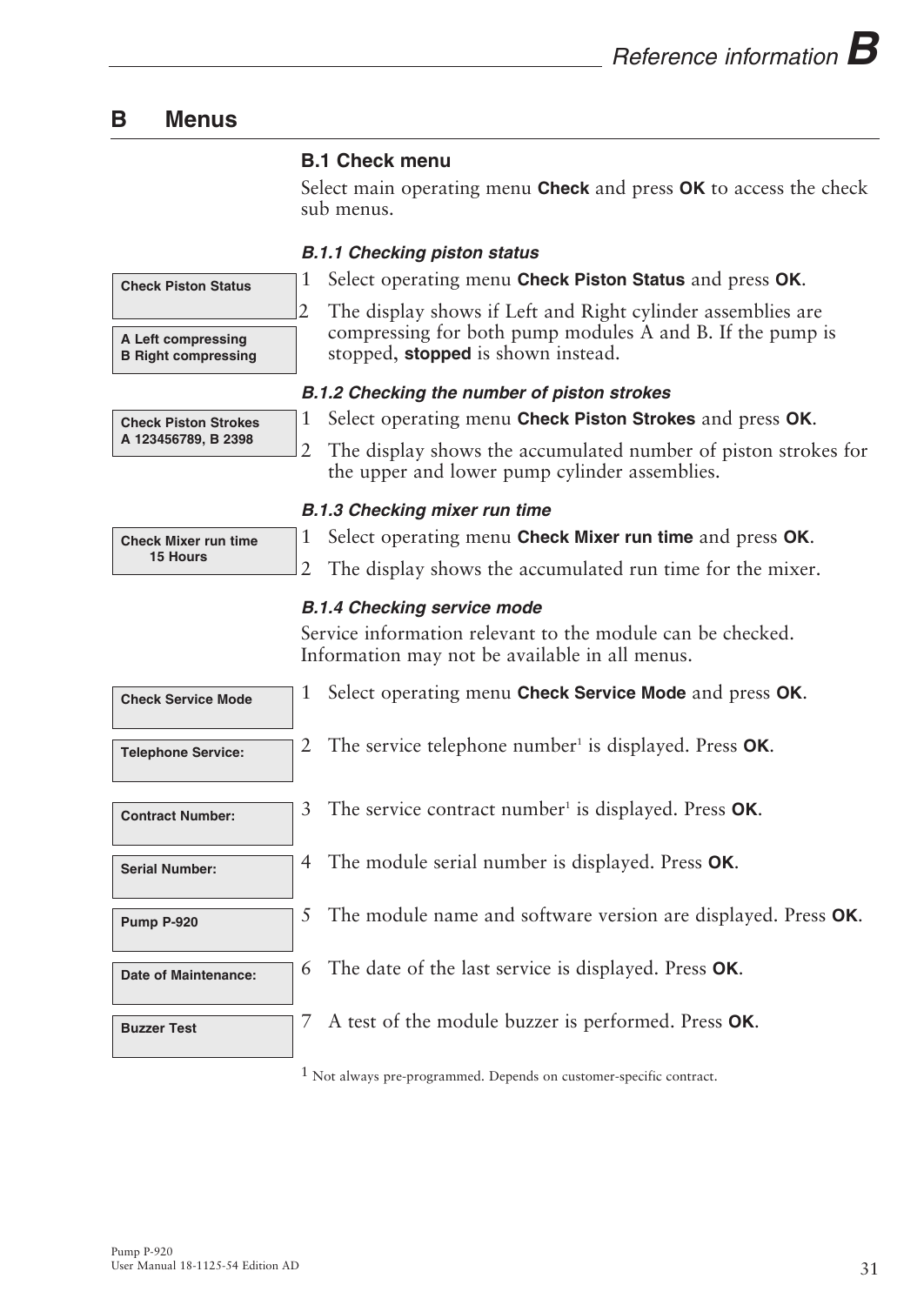### **B.2 Setup menu**

Select main operating menu **Setup** and press **OK** to access the setup sub menus.

#### **B.2.1 Set pressure limit**

Sets high and low pressure limits. When the limit is reached, the pump is set in **Pause** mode, a buzzer sounds and an error message **Overpressure** (for ascending pressure) or **Underpressure** (for descending pressure) is shown. This message has to be confirmed by pressing **OK**.

| <b>Setup Hi Press Limit</b>                             | Select sub menu Setup Hi Press Limit, press OK.       |  |  |  |  |
|---------------------------------------------------------|-------------------------------------------------------|--|--|--|--|
| (5.00MPa)<br>4.50                                       | 2 Set the value, press $OK.$                          |  |  |  |  |
| 13.<br><b>Setup Lo Press Limit</b><br>(0.00MPa)<br>1.00 | Repeat steps 1 and 2 for <b>Setup Lo Press Limit.</b> |  |  |  |  |

*Note: Low pressure limit cannot be set above High pressure limit and High pressure limit cannot be set below Low pressure limit. The low pressure limit check is delayed at start-up to allow for system pressure build-up.*

#### **B.2.2 Set wash pressure limit**

Sets wash pressure high limit. When the limit is reached, the pump is set in **Pause** mode, a buzzer sounds and an error message **Wash overpressure** is shown. This message has to be confirmed by pressing **OK**.



1 Select sub menu **Setup Wash Press Lim**, press **OK**.

2 Set the value, press **OK**.

#### **B.2.3 Set pressure unit**

Sets the pressure unit used in the display.

**Setup Pressure Unit (bar) MPa bar psi**

**Setup Gradient Base (time) time volume**

- 1 Select sub menu **Setup Pressure Unit**, press **OK**.
- 2 Select either **MPa**, **bar** or **psi**, press **OK**.

#### **B.2.4 Set gradient base**

Sets the base for the gradient to either time or volume.

1 Select sub menu **Setup Gradient Base**, press **OK**.

2 Select either **time** or **volume**, press **OK**.

#### **B.2.5 Set mixer operation**

Sets the condition of the mixer connected to the pump.

**Setup Mixer (auto) on off auto** 1 Select sub menu **Setup Mixer**, press **OK**.

2 Select either **on, off** or **auto**, press **OK**. "**auto**" means the mixer is running when the pump is in **Run, Pause** or **Hold** mode.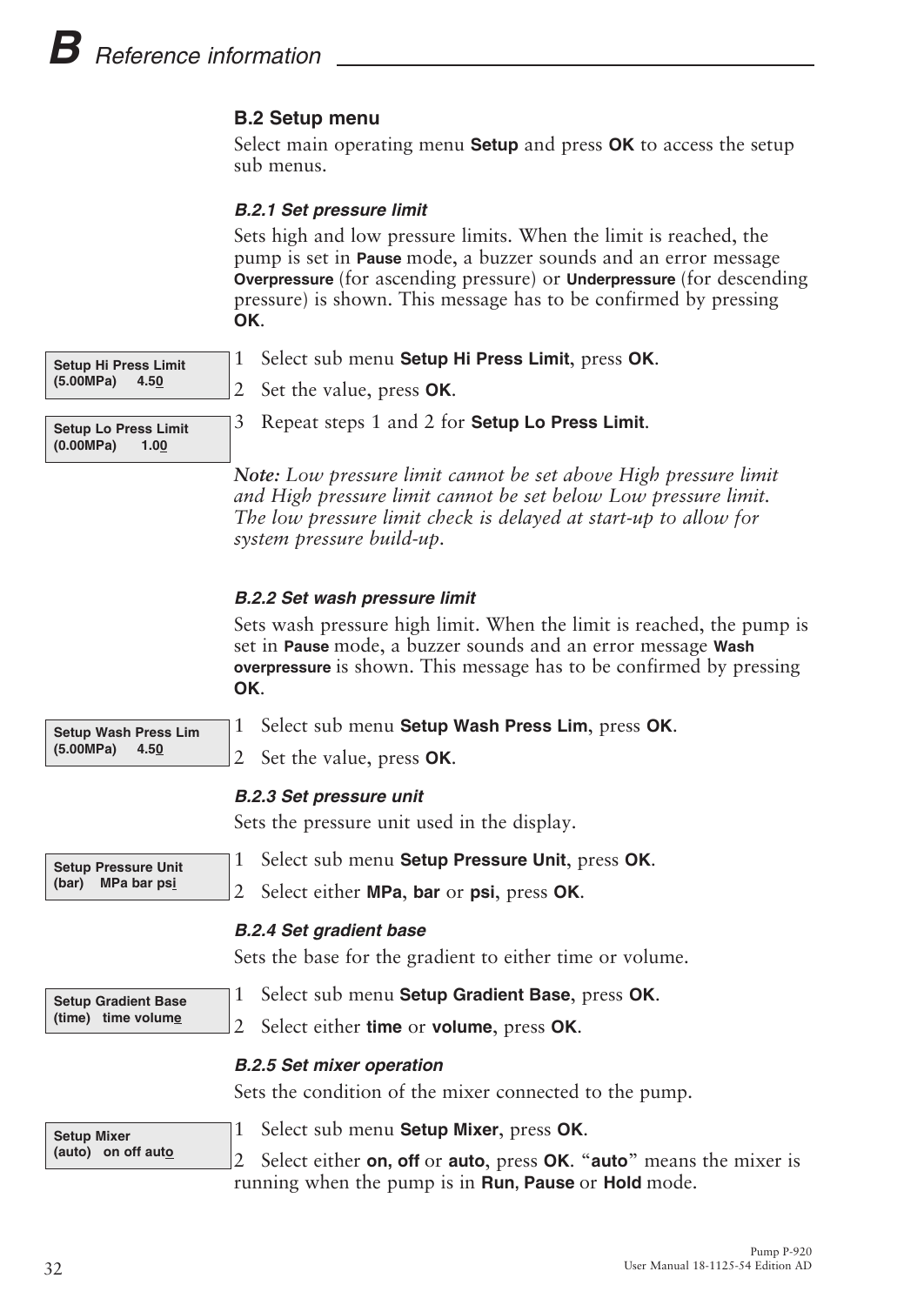## **B.2.6 Set pulse compensation mode**

Sets the condition for pulse compensation.

**Setup Pulsecomp. (on) on off**

**Setup Press Offset**

- 1 Select sub menu **Setup Pulsecomp.**, press **OK**.
- 2 Select either **on** or **off**, press **OK**.

#### **B.2.7 Set pressure offset**

Allows pressure offset calibration.

1 Select sub menu **Setup Press Offset**, press **OK**.

2 A warning message is shown that the pressure must be zero in the pressure transducer to perform the calibration.

3 Press **OK** to acknowledge or **Esc** to cancel. When acknowledged, the display returns to **Setup Press Offset**.

4 Press **OK** to perform the calibration.

#### **B.2.8 Setup language**

Sets the language used in the display.

1 Select sub menu **Setup Language** and press **OK**.

**Setup language**

**Calib Press Offset**

- 2 Select the desired language.
	- $GB =$  English
	- $D = German$
	- $F =$  French
	- $E =$  Spanish
	- $I =$ Italian

## **B.2.9 Setup unit number**

The unit number is the identification the pump has on the UniNet-1 communication link. It should correspond to the number set in UNICORN for the pump. The number should be set to 0 if one pump is used. If more than one pump is used, they must all have different identification numbers. Factory default setting=0.

**Setup Unit Number (0)**

- 1 Select sub menu **Setup Unit Number**, press **OK**.
- 2 Select unit number (0–25), press **OK**.

## **B.2.10 Setup display angle**

Sets the display angle to compensate for different viewing heights.

1 Select main menu **Setup**, press **OK**.

**Set Display Angle ( ->|) ->\ ->| ->/**

- 2 Select sub menu **Set Display Angle,** press **OK**.
- 3 Select display angle (**->\** Up, **->|** Mid or **->/** Down), press **OK**.

**Calib Press Offset Note! Zero pressure**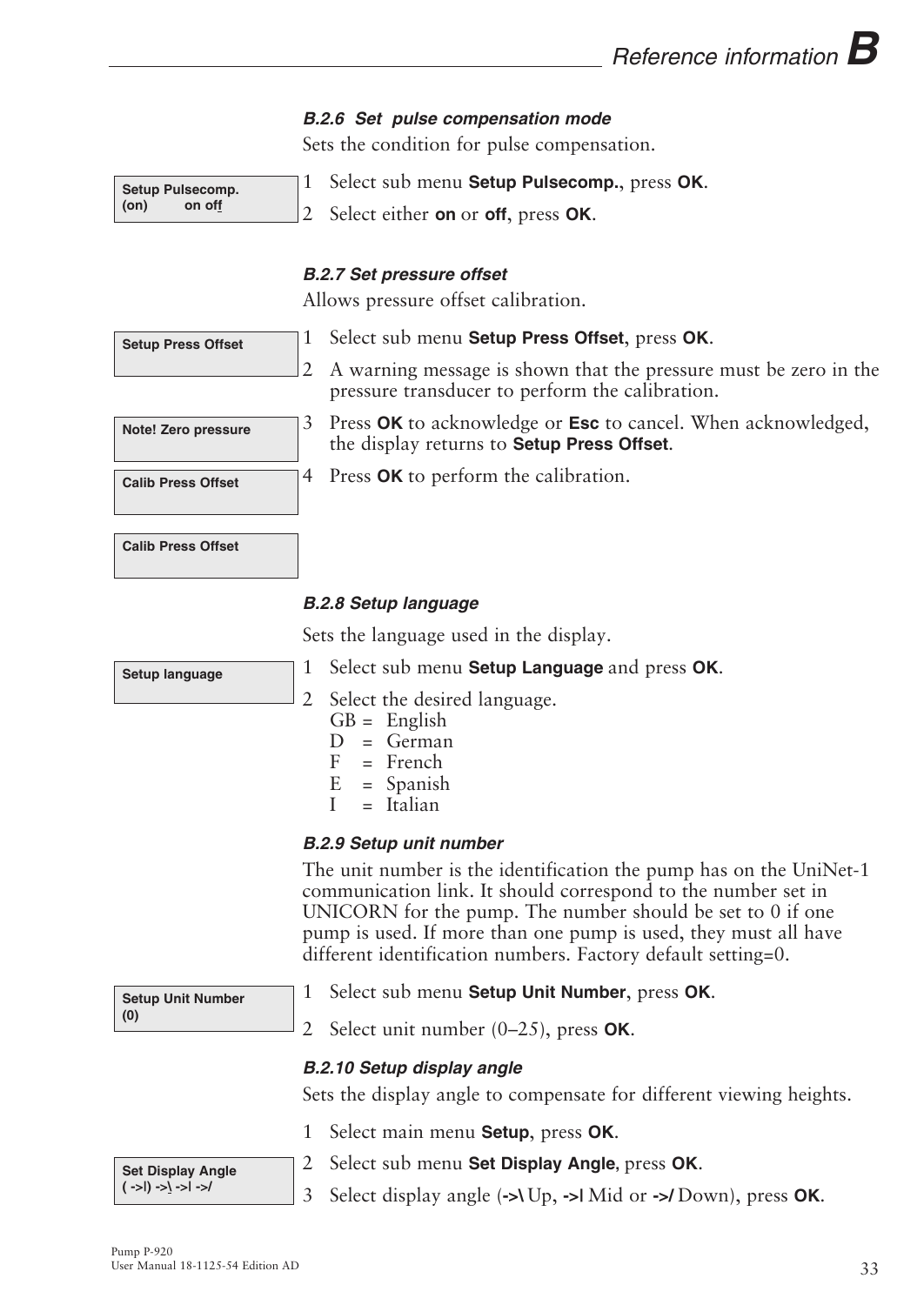## **B.3 Alarm timer**

You can set the alarm function to either a fixed alarm time or use a count-down timer. The pump can be started or stopped automatically, or an alarm can sound, at the set time. It is not possible to set both an alarm time and the count-down timer. Current values are shown in parentheses.

| <b>Alarm/Timer 12:30:52</b> |              | Current values are snown in parentneses.                                                                                                                                                                                                                    |
|-----------------------------|--------------|-------------------------------------------------------------------------------------------------------------------------------------------------------------------------------------------------------------------------------------------------------------|
|                             | $\mathbf{1}$ | Select main menu Alarm/Timer, press OK.                                                                                                                                                                                                                     |
| <b>Alarm/Timer Action</b>   | 2            | Set the action to take place. Press OK to select action. Buzzer<br>will generate an audible alarm for 15 s with a message. <b>Run</b> will<br>start the pump at the set flow rate. <b>End</b> will stop the pump. Each<br>generates one beep and a message. |
| Set Alarm 12:32:21          | 3            | Use the sub menu <b>Set Alarm</b> if you want to set an alarm at a<br>fixed time. Press OK to enter the time in the form <b>HH.MM.SS.</b><br>Press the OK button after entering each time unit.                                                             |
| <b>Set Timer</b>            | 4            | If you want to set a count-down time, turn the dial to select sub<br>menu Set Timer. Press OK to enter the count-down value in the<br>form HH.MM.SS. Press the OK button after entering each time<br>unit.                                                  |
| <b>Alarm/Timer 12:30:52</b> | 5            | Press ESC button to return to the <b>Alarm/Timer</b> menu, which now<br>shows the set alarm time or count-down time as<br>BuzzerHH:MM:SS.                                                                                                                   |
| 12:41:29 12:41:49           | 6            | When the alarm time is due or the count-down timer reaches<br>00:00:00, an alert display is shown and the module beeps, until<br>the OK button is pressed. A second alert display is shown, until<br>the OK button is pressed                               |
| <b>Set Clock</b>            |              | The alarm timer is based on the internal module clock, which can be<br>set in the Set Clock menu located after the Alarm/Timer menu. The<br>clock will be reset when power is turned OFF.                                                                   |
| Alarm/Timer off?            |              | A set alarm/timer function can be reset by pressing OK in<br>the menu Alarm/Timer off?                                                                                                                                                                      |
|                             |              | <b>B.4 Service displays</b>                                                                                                                                                                                                                                 |

**Enter Access Code!**

The module has service displays for use by authorised service personnel. If the service display **Enter Access Code!** is accidentally selected, press the ESC-button to return to the normal operating menus.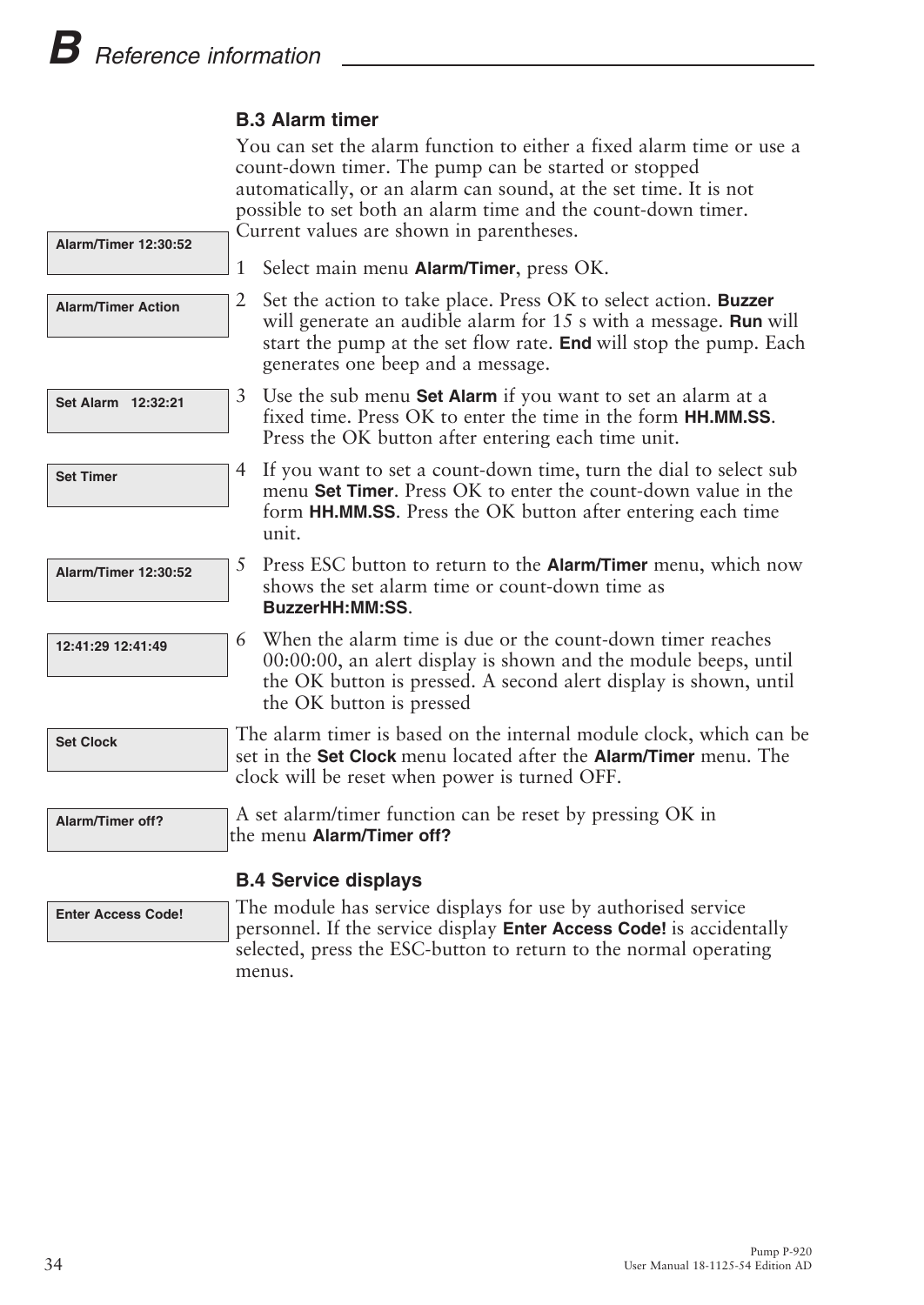#### **B.5 Menu and text overview**

Turn **Dial** to select menus on same level. Press **OK** to acknowledge selection. Press **Esc** to move up one menu level. Press **Esc** again to move up further.

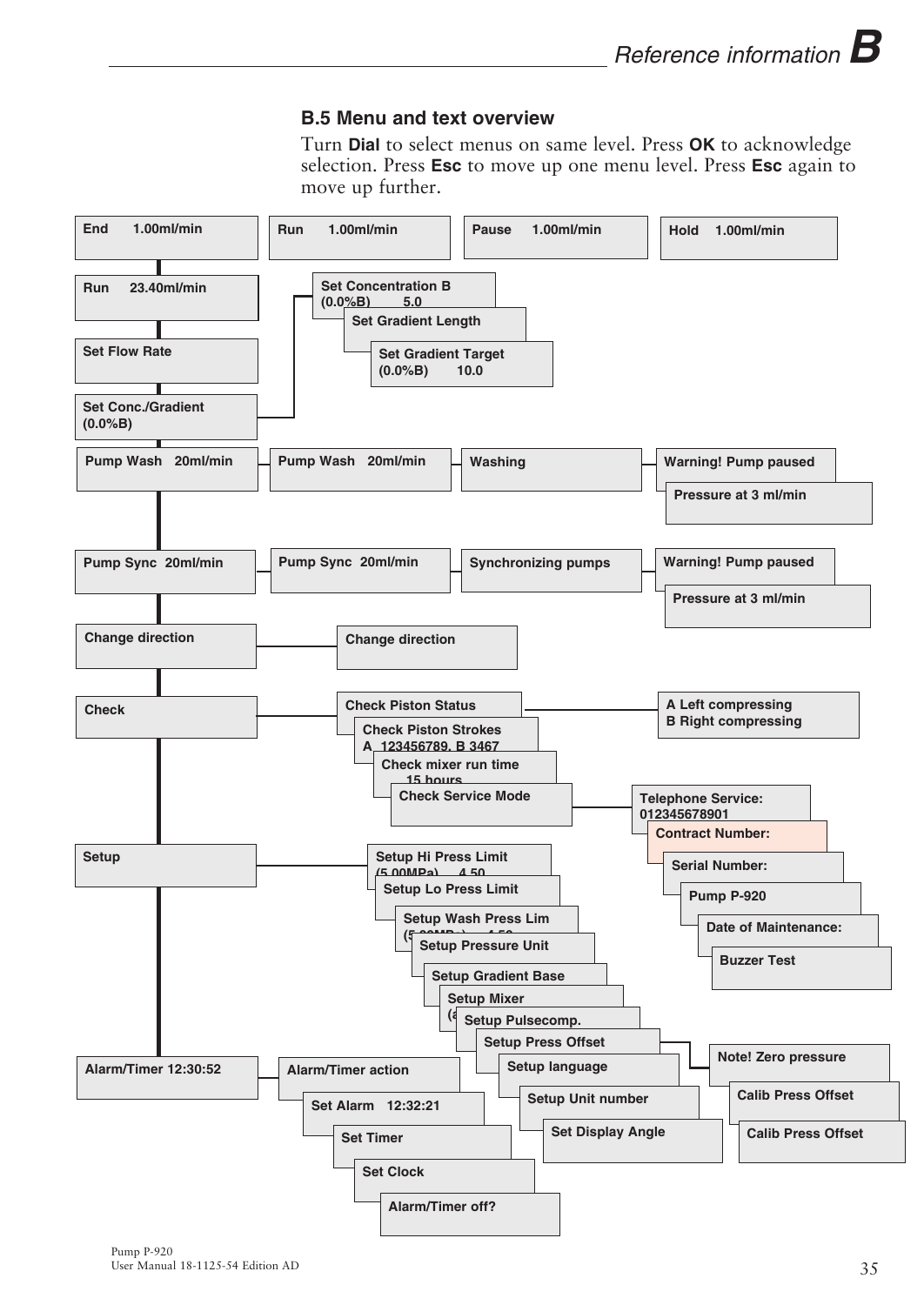# **C Technical specifications**

#### **C.1 Operating data**

| Flow rate range    |                                                                                   |
|--------------------|-----------------------------------------------------------------------------------|
| isocratic mode     | 0.01–20 ml/min in steps of 10 $\mu$ l/min                                         |
| gradient mode      | 0.1-20 ml/min in steps of 1 $\mu$ l/min                                           |
| Pressure range     | 0-5 MPa (50 bar, 725 psi)                                                         |
| Pressure pulsation | Max. 6% (dP/P) during pump stroke                                                 |
| pH stability range | $1-13$ , $(1-14 < 1$ day exposure)                                                |
| Viscosity          | Max 5 cP for complete flow rate range. At<br>reduced flow rate (£5 ml/min); 10 cP |

Flow rate reproducibility flow rate  $0.5$ -10 ml/min rsd <  $0.2\%$ Gradient composition Pressure sensor range 0–7 MPa offset error Max. ±0.05 MPa scale error  $\text{Max. } \pm 2\%$ 

### **C.2 Physical data**

Delay volumes per pump cylinder assembly 10 ml Fuse specification T 6.3 AL

Degree of protection housing IP 20 Wetted materials piston head PEEK piston rod Fitanium<br>glass cylinder Borosilica pump seal Simriz

accuracy between turnings  $\pm 2\%$  at 0.5–5 ml/min and <5 MPa accuracy during turnings  $\pm 2\%$  at 0.5–5 ml/min and 0.5-2.0 MPa reproducibility rsd <0.5% at 0.5–20 ml/min and <5 MPa Leakage <0.5 ml/min (pump module A and B each)

Inlet tubing Tubing connector for 1/8" o.d. tubing Outlet tubing Fingertight connector, 1/16" o.d. Control Stand-alone or from a PC running UNICORN version 3.0 or higher, via UniNet 1 cable connection.

Borosilicate glass 6-port valve PEEK, titanium and ruby/sapphire. Chemical resistance The wetted parts are resistant to organic solvents and salt buffers commonly used in chromatography of biomolecules. Power requirement 100–240 V AC, 50–60 Hz Power consumption 600 VA including accessories Digital input 5 V TTL low or contact closure (see section A.2 for pin connections) Digital output TTL, open collectors Recorder output 0–1 V full scale (0.1 V corresponds to 1 MPa) Functions Languages available; English, German, Spanish, French, Italian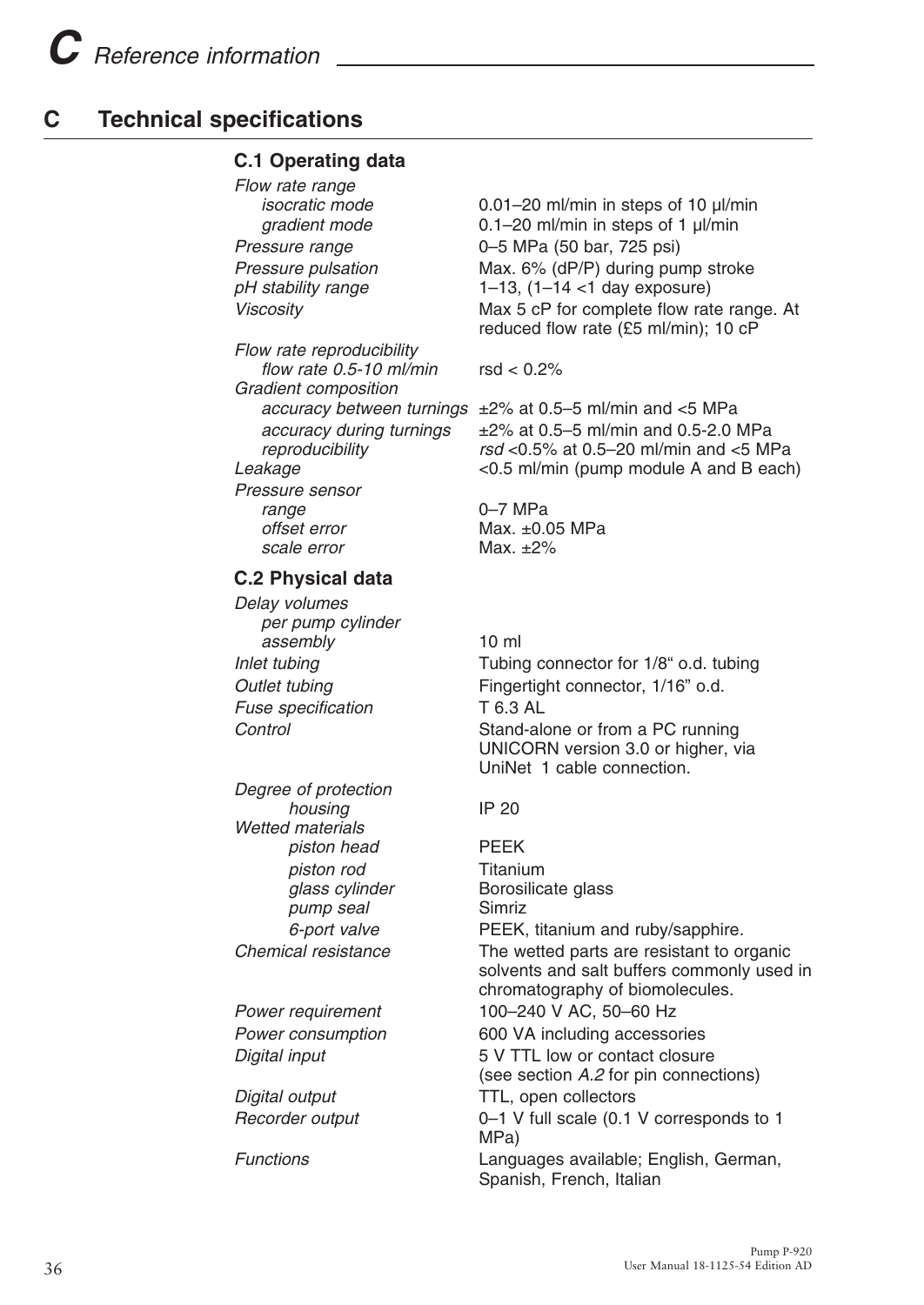| Display               | 2 rows with 20 characters each |
|-----------------------|--------------------------------|
| Environment           | +4 to +40 $^{\circ}$ C         |
|                       | 20-95% relative humidity       |
|                       | 84-106 kPa (840-1060 mbar)     |
| Dimensions, H x W x D | 150 x 260 x 370 mm             |
| Weight                | 18 kg                          |
|                       |                                |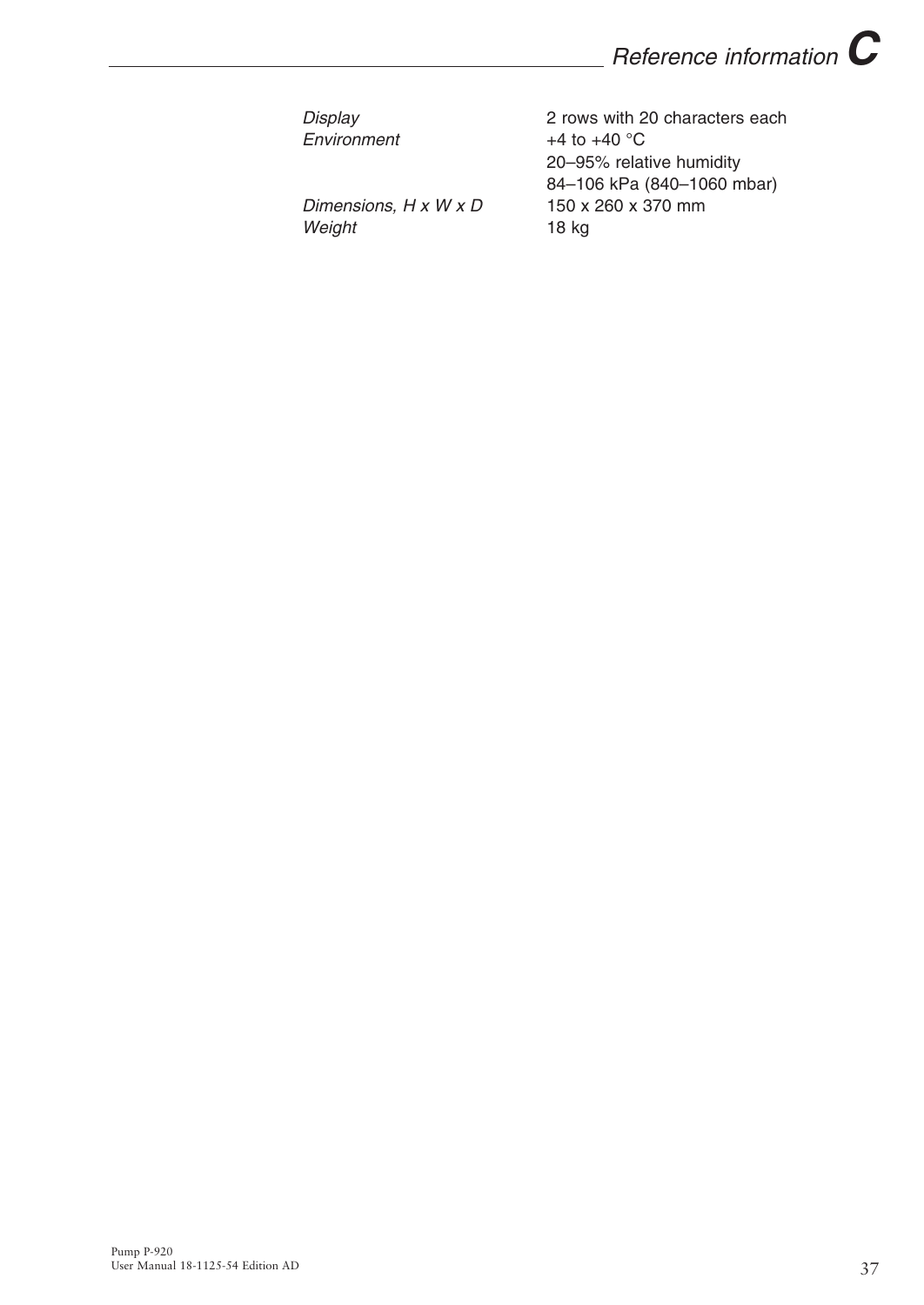# **D Accessories and Consumables**

|      | <b>Item</b>                                                        | Quant./pack A/C* |   | Code no.   |  |
|------|--------------------------------------------------------------------|------------------|---|------------|--|
|      | Sealing kit, containing two sealings<br>two gaskets and two wipers | 1                | С | 18-1032-16 |  |
|      | Pump head complete                                                 | 1                | A | 18-1032-15 |  |
|      | Glass cylinder                                                     | 1                | A | 18-1512-01 |  |
|      | Internal tubing kit P-920                                          | 1                | C | 18-1128-70 |  |
|      | Rinsing tubing, 1.1 mm i.d., 3.1 mm o.d.                           | 2 <sub>m</sub>   | A | 18-1032-11 |  |
|      | Union 1/16" female/M6 male, PEEK                                   | 6                | A | 18-1112-57 |  |
|      | Fingertight connector 1/16",<br>for PEEK tubing o.d. 1/16"         | 10 <sup>1</sup>  | A | 18-1112-55 |  |
|      | Union, 1/16" male/1/16" male,<br>for 1/16" o.d. tubing, PEEK       | 10               | A | 18-1120-92 |  |
| II N | Stop plug, 5/16", PEEK                                             | 5                | A | 18-1112-50 |  |
|      | Stop plug, 1/16", PEEK                                             | 5                | A | 18-1112-52 |  |
|      | Tubing cutter                                                      | 1                | A | 18-1112-46 |  |
|      | U-wrench, M6                                                       | 1                | A | 19-7481-01 |  |
|      | U-wrench, 1/4"                                                     | 1                | A | 18-1112-45 |  |
|      | Allen key, 2.5 mm                                                  | 1                | A | 19-4442-01 |  |
|      | Signal cable, 6 pin mini-DIN - open                                | 1                | A | 18-1110-64 |  |
|      | Chart Recorder REC 111, 1 channel                                  | 1                | A | 18-1132-32 |  |
|      | Chart Recorder REC 112, 2 channel                                  | 1                | A | 18-1132-33 |  |

\*) A=accessories C=consumables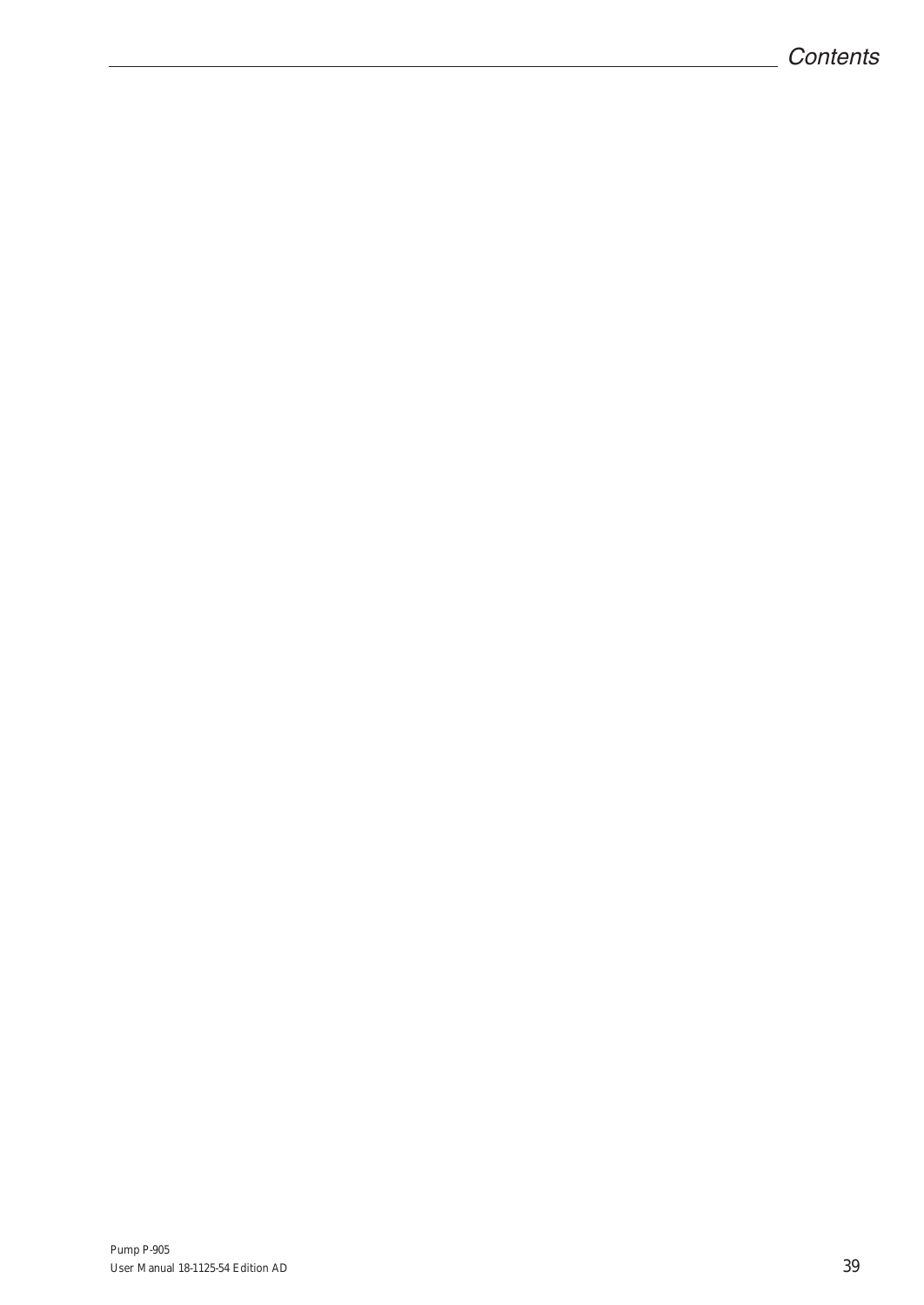**Contents**